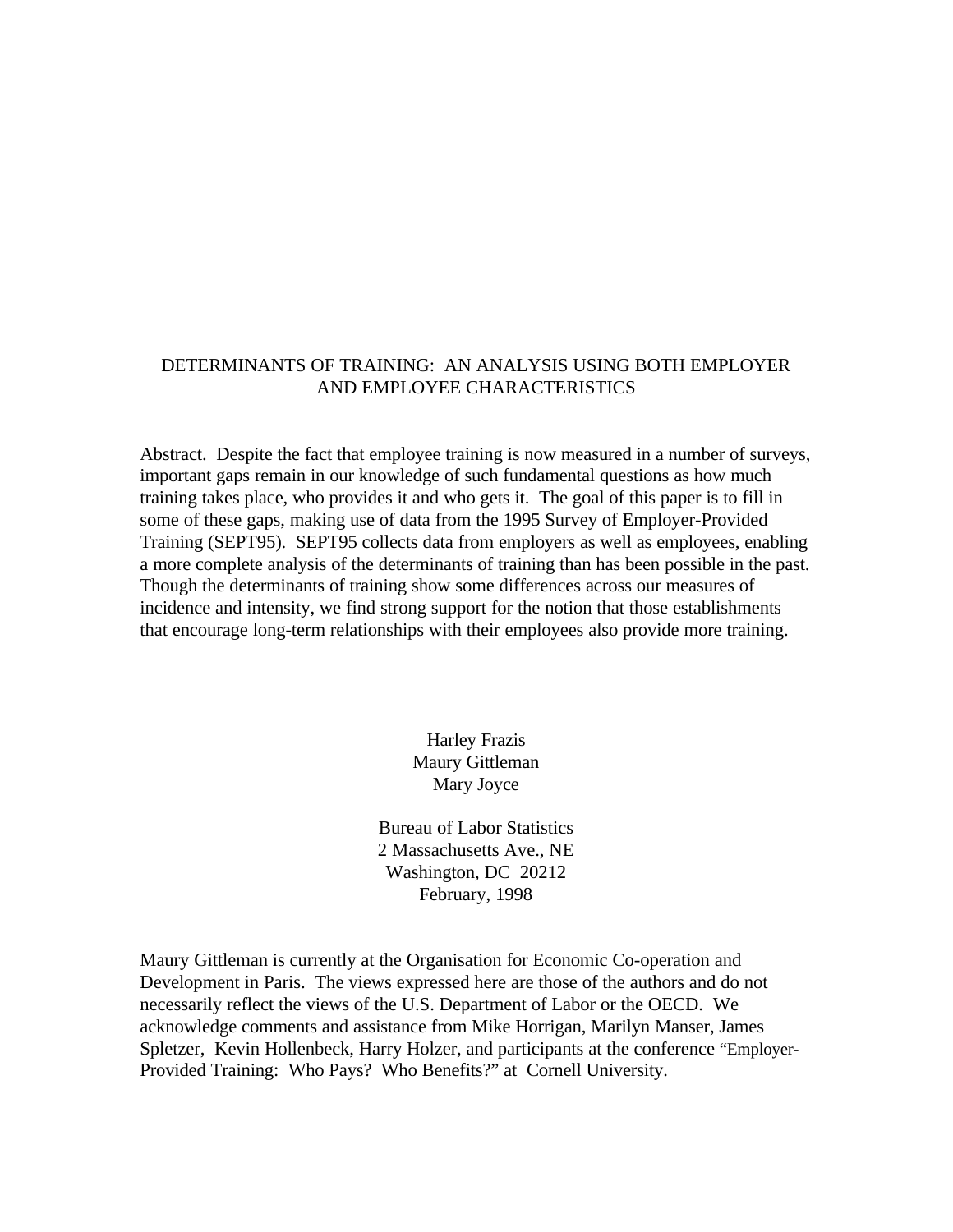### I. Introduction

-

In recent years, the issue of worker training has been pushed to the forefront of public policy circles. Renewed interest in training has resulted in part from concerns about the decline in real wages of less educated workers, the effect of changes in work organization on the demand for skills, and whether U.S. workers are appropriately trained to adapt to changes in job requirements brought about by the introduction of new technology.<sup>1</sup> In spite of the importance of this issue, serious gaps exist in our knowledge of such fundamental questions as how much training takes place, who provides it and who gets it (Lynch, 1995). Because of data limitations, little empirical work has been done analyzing the determinants of training using both worker and firm characteristics.

The goal of this paper is to fill in some of these gaps, making use of matched employee-employer data recently collected by the Bureau of Labor Statistics. This survey, the 1995 Survey of Employer-Provided Training (SEPT95), has a number of unique features that make it a valuable source of data for studying training practices. First, the intensity (not just the incidence) of training was measured at the establishment level. Second, training logs were used to measure training as it was occurring in order to minimize recall problems. Third, both establishments and employees at those establishments were surveyed, allowing the use of both employee characteristics and quite detailed employer characteristics such as average establishment wage. Fourth, information on both formal and informal training was collected. Accurate information on the latter is

<sup>&</sup>lt;sup>1</sup> See Levy and Murnane (1992) for a survey of recent changes in the earnings structure, Osterman (1995) for a discussion of the relationship between work organization and training, and Bartel and Sicherman (1995) for an analysis of the effect of technological change on the skill acquisition of young workers.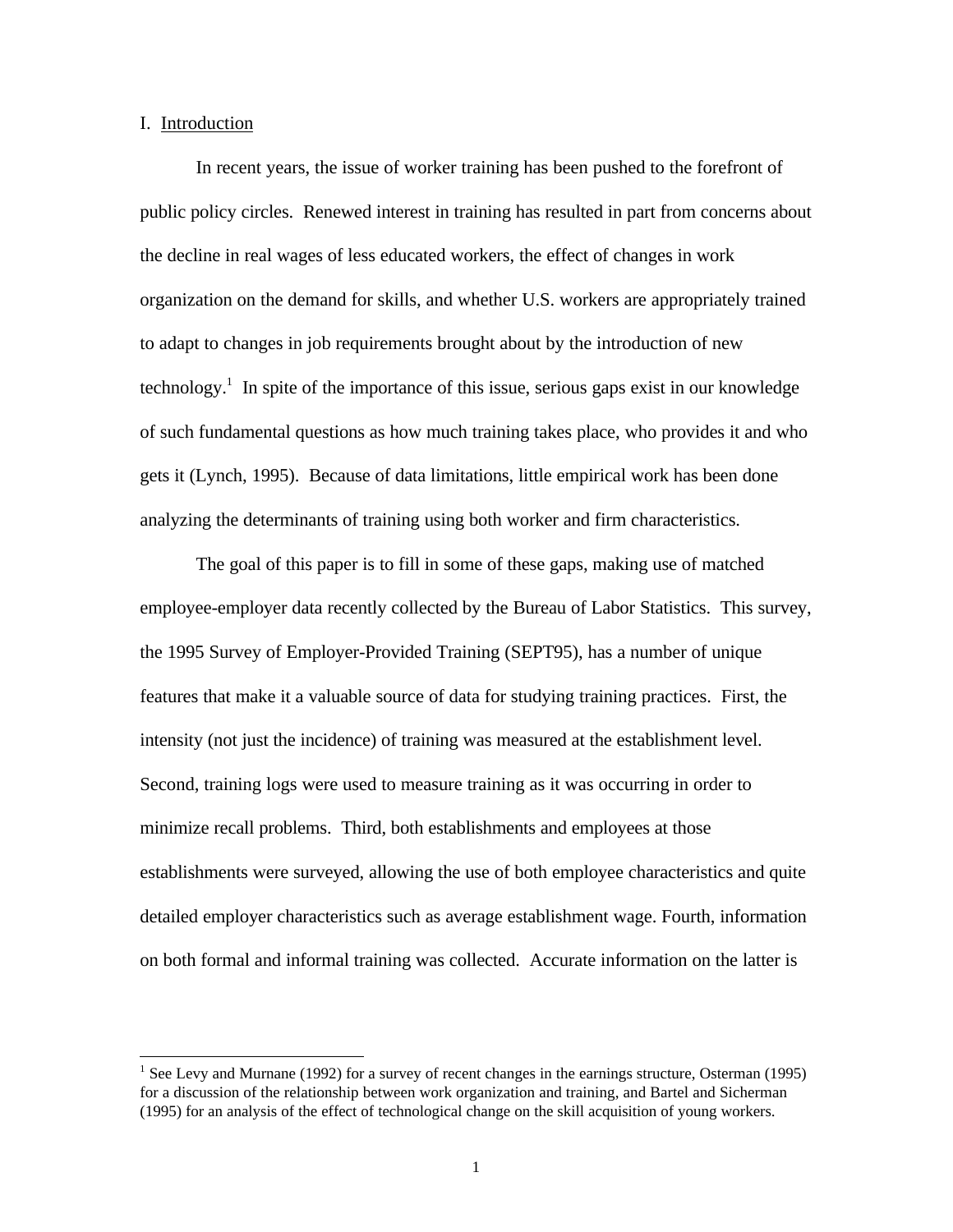especially important, given the well-known inconsistencies in the few previous attempts to measure informal training (Lowenstein and Spletzer 1996).

We examine the effect of establishment and employee characteristics on the incidence and intensity of training using a variety of measures. We find that the determinants of training differ across some of the measures. However, almost all of our measures indicate that establishments that use more innovative workplace practices and firms that provide more fringe benefits train more.

The following section contains a detailed discussion of the features of SEPT95. Section III presents descriptive statistics on the dependent variables used in the analysis, namely the incidence, hours, and costs of training. This is followed by a discussion of some of the independent variables available from the survey. In section IV, we use data collected from employers to conduct a multivariate analysis of the relationship between formal training and establishment characteristics. In section V, data from employees are used to analyze the determinants of formal and informal training by examining the role of both employee and employers characteristics. Section VI offers conclusions.

#### II. The 1995 Survey of Employer-Provided Training

The 1995 Survey of Employer-Provided Training (SEPT95) was conducted by the Bureau of Labor Statistics (BLS) for the Employment Training Administration (ETA) in order to provide nationally representative data on the current training practices of employers. A sample of 1,433 establishments for the survey was drawn to represent the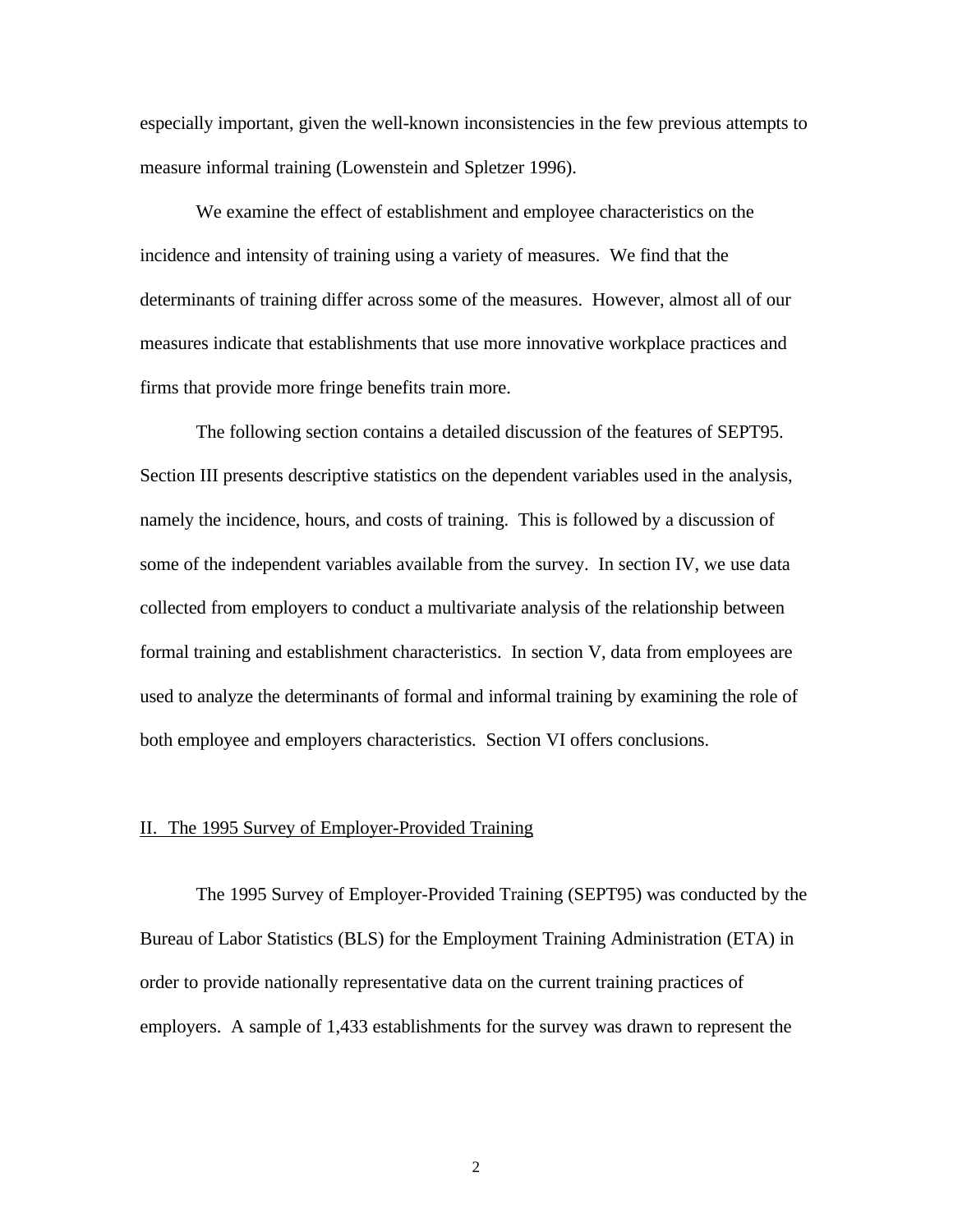universe of private establishments that had fifty or more employees.<sup>2</sup> The survey was limited to establishments of this size after an earlier survey had found relatively little formal training in smaller establishments. See Frazis, Herz, and Horrigan (1995). Establishments of fifty or more employees accounted for over 57 percent of private employment in the first quarter of 1995.

In addition to collecting data from establishments, randomly-selected employees in the responding establishments were interviewed.<sup>3</sup> A primary objective of SEPT95 was to go beyond the collection of data on training incidence and obtain solid estimates on the intensity of training, namely the hours and costs of training. Hours and costs of formal training were obtained from the respondent to the establishment survey,<sup>4</sup> whereas hours and wage and salary costs of both formal and informal training were collected from randomly sampled employees.

The establishment survey consists of two survey instruments – a questionnaire and a training log. The employer questionnaire collected information on a variety of establishment characteristics and information on selected costs of formal training. The cost items include the dollar amount spent during 1994 on: the wage and salaries of inhouse trainers, fees paid to outside training companies, and tuition reimbursement. These items were included in the survey because field testing indicated that records were more likely to be available on these items than on other costs of training such as materials or

 $2<sup>2</sup>$  The sample frame for the survey was the list of private ownership establishments on the Bureau of Labor Statistics' Universe Data Base (UDB). The frame units were classified into strata based on nine industries and five employment size classes.

 $3$  Two employees were randomly selected at each establishment.

<sup>&</sup>lt;sup>4</sup> Experienced BLS interviewers were instructed to administer the survey to the person at the establishment who was most familiar with the training policies and practices. At larger establishments they were told to ask for the training or human resource director and at smaller establishments the person who handles personnel and training issues.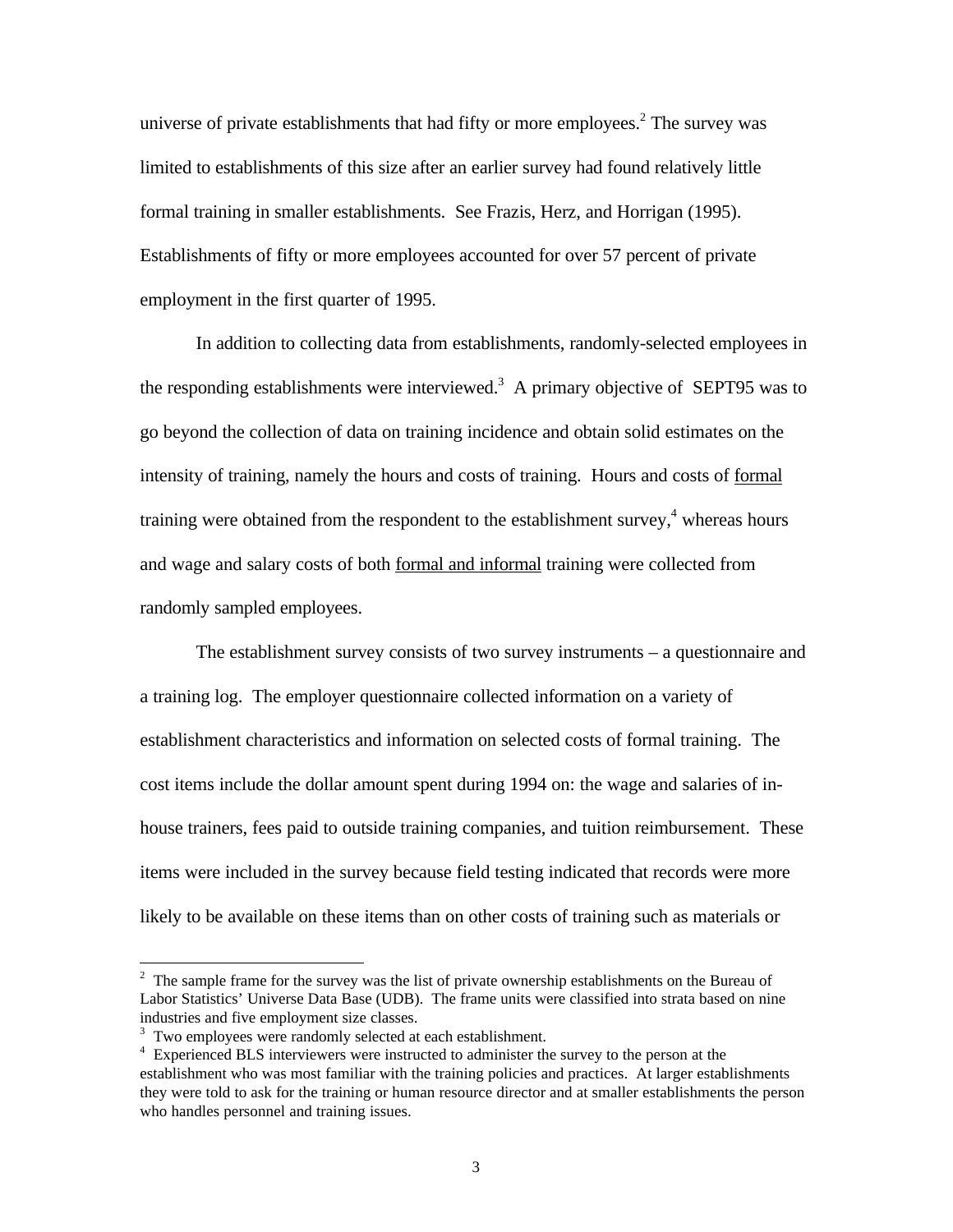overhead. Information on the total dollar amount spent on training during the year (i.e. a training budget) was not asked in SEPT95. $5$  Usable employer questionnaires were obtained from 1,062 of the respondents for a response rate of 74.1 percent.

In the employer log, employers reported on all the formal training events provided or financed by the establishment during a two-week period.<sup>6</sup> For each event, data was obtained on the number of employees in attendance, the hours of training, the type of training and who conducted the training. Given that recordkeeping on training is not centralized in some establishments, a relatively short reference period was deemed necessary to provide high quality data on the hours of formal training. Usable logs were collected from 949 respondents, implying a response rate of 66.2 percent.

A similar design was used to collect information from randomly selected employees. An employee questionnaire obtained information on such demographic characteristics as age, sex, race/ethnicity, occupation, education, earnings, and tenure, in addition to general questions on past training received. From the 2,124 potential employees (2 employees from each of the 1,062 establishments that responded to the employer survey), 1,074 employee questionnaires were collected for a response rate of 50.6 percent.

The employee log captured the number of hours of both formal and informal training. Employees kept a log for 10 calendar-days.<sup>7</sup> Employees reported on any activity

-

<sup>&</sup>lt;sup>5</sup> Previous surveys that asked for total expenditures on training experienced very low response rates. The 6% response rate for the Columbia HRM survey is one such example. See Bartel (1991).

<sup>&</sup>lt;sup>6</sup> Interviewers had the option of collecting the training log data for the past two weeks at the time of interview or leaving the log with the respondent to complete over the following two weeks. This decision was based on the availability and quality of training records.

Interviewers trained the employees on the log by having them recall their activities over the prior three days and then to keep a daily log over the next seven days.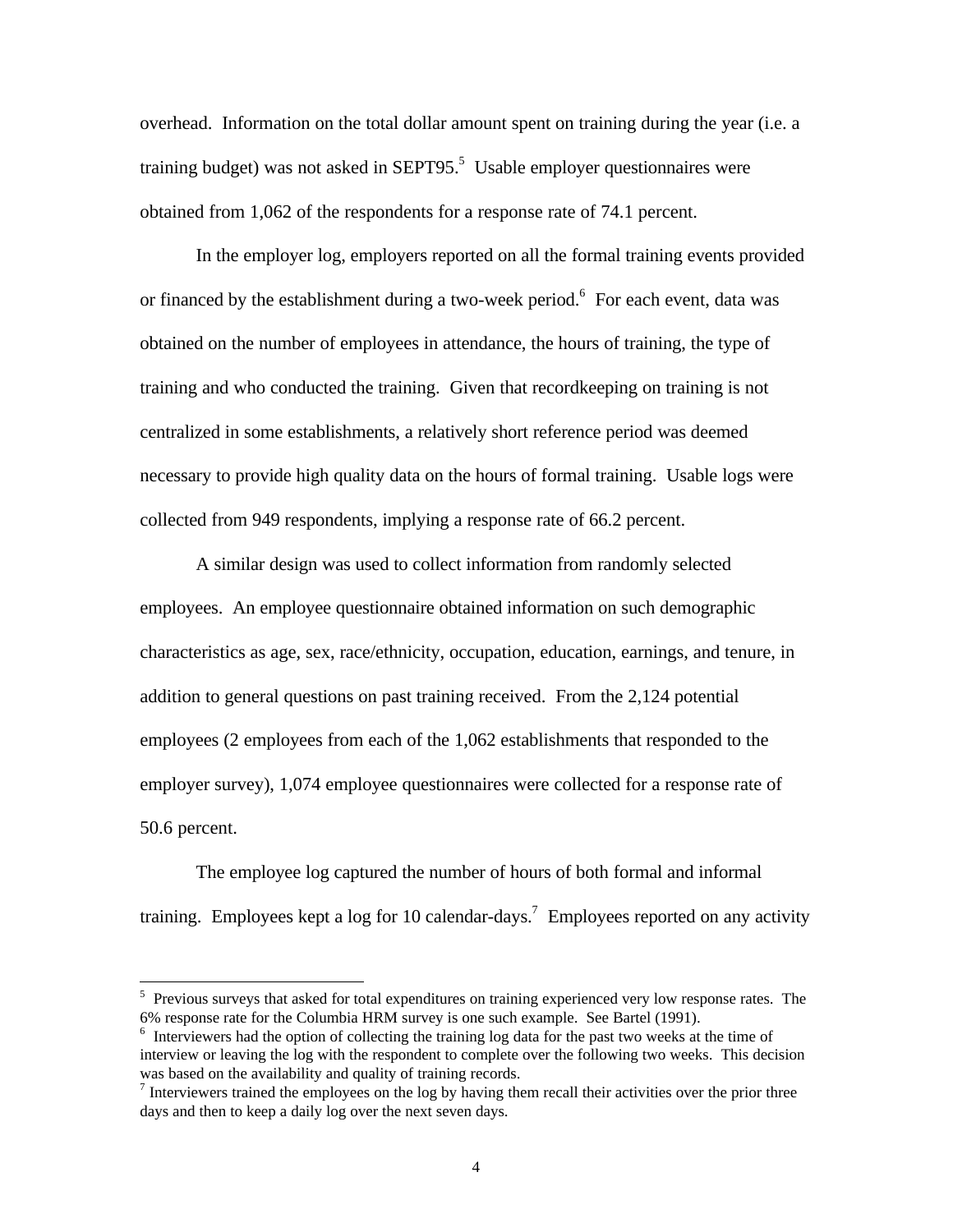in which they were 'taught a skill or provided with new information to help them do their job better.' For each learning activity, the following questions were asked: who or what helped them learn the skill or information, how they learned the skill or information, what type of skill or information was learned, and how much time was spent learning this skill or information. Based on answers to the first two of these questions, BLS used an algorithm to classify each activity as formal training, informal training or self-learning.<sup>8</sup> The response rate for the employee log was 47.7 percent.

SEPT95 was collected through personal interviews and made use of already existing records as much as possible or information from logs that respondents kept for the purposes of the survey. We believe this approach represents a significant improvement in the quality of data on hours of training, particularly hours of informal training, since employees were not assumed to have a definition of informal training in mind nor were they asked to recall information from far back in time. Recall and definition problems have caused estimates of informal training to vary greatly by survey (Loewenstein and Spletzer, 1996).

#### III. Descriptive Statistics on Training from SEPT95

A. Dependent variables: Incidence, Hours, and Costs of Training

Numerous surveys have collected information on job training but as Jacob Mincer put it, 'available data on job training suffer from poverty amidst plenty'.<sup>9</sup> Comparisons between sources are plagued by differences in definitions, reference periods and sampling frames. As a result, basic estimates on the incidence and extent of job training vary

<sup>&</sup>lt;sup>8</sup> Hours spent doing self-learning are not counted as training.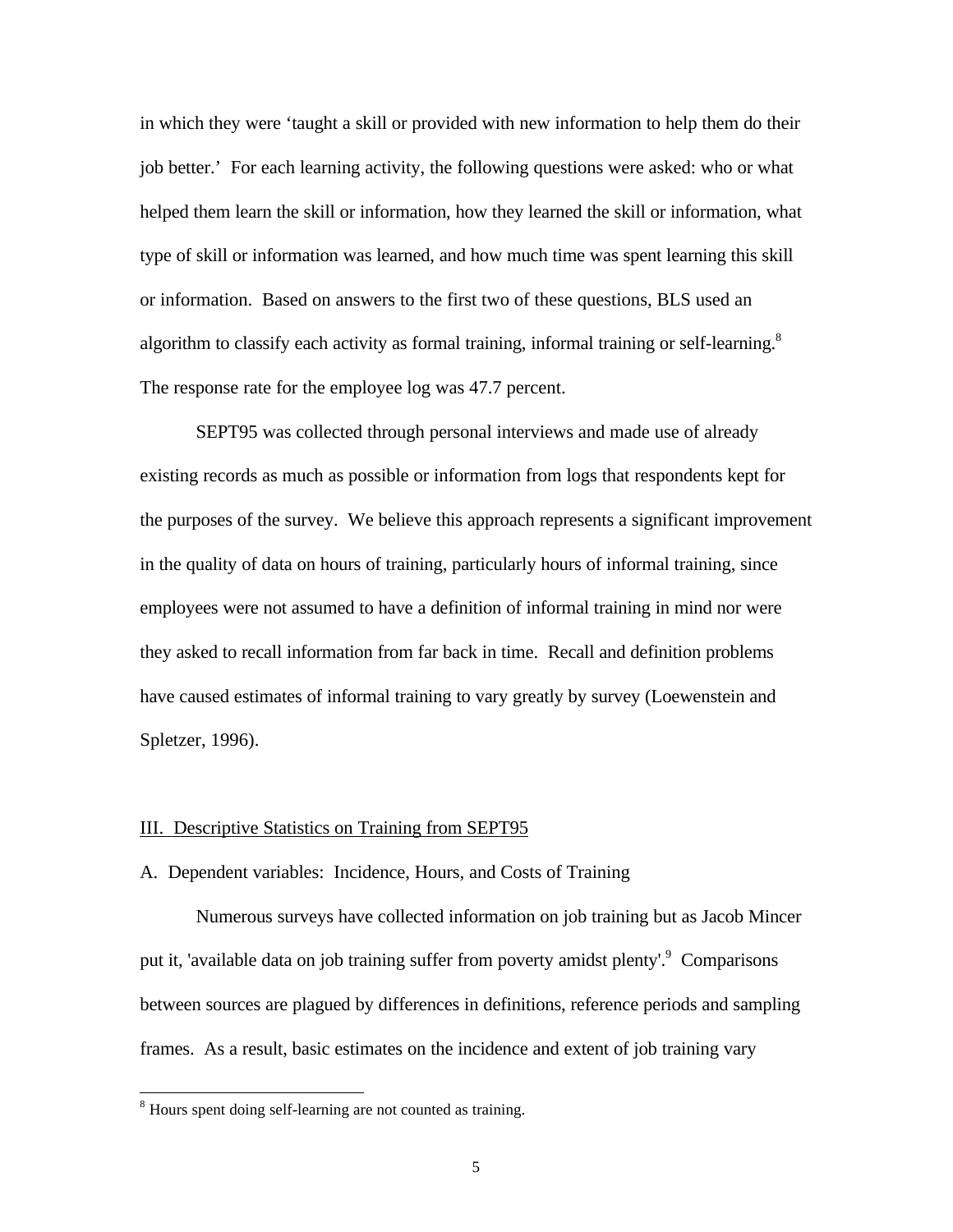considerably across surveys. In this section, we present the findings from SEPT95 and compare them to findings from other surveys.<sup>10</sup>

Table 1 indicates that nearly 93 percent of establishments with 50 or more employees provided formal training to their employees in the last 12 months and almost 70 percent of employees working in those establishments received some formal training during that time. The percent of establishments providing training in SEPT95 is substantially higher than the estimate found in the 1992 Small Business Administration Training survey. In that survey, only 42 percent of those with more than 100 employees reported having formal training programs. Part of the discrepancy between the two incidence estimates is likely due to a difference in the training concept under measure. In SEPT95, the incidence measure is capturing the provision of any formal training during the year which could reflect as little as one training course provided to just one employee. The SBA survey, on the other hand, is measuring the existence of a formal training 'program' which is likely to involve multiple courses offered to a number of employees.

Our incidence estimate from the employees' perspective is also on the high end of a broad spectrum of incidence estimates obtained from a number of household surveys. In the 1975-76 Michigan Time-Use Study (see Stafford and Duncan, 1980) 60 percent of respondents reported having received 'any learning that may lead to a better job or promotion' and 41 percent of workers in the 1991 January supplement of the CPS said they received 'training to improve their skills on their present job' (See Amirault, 1992). One reason for our relatively high estimate is that SEPT95 was limited to employees

-

<sup>&</sup>lt;sup>9</sup> Mincer (1989) p. 5.

<sup>&</sup>lt;sup>10</sup> A fuller set of descriptive results from SEPT95 is found in Frazis, Gittleman, Horrigan, and Joyce (1997).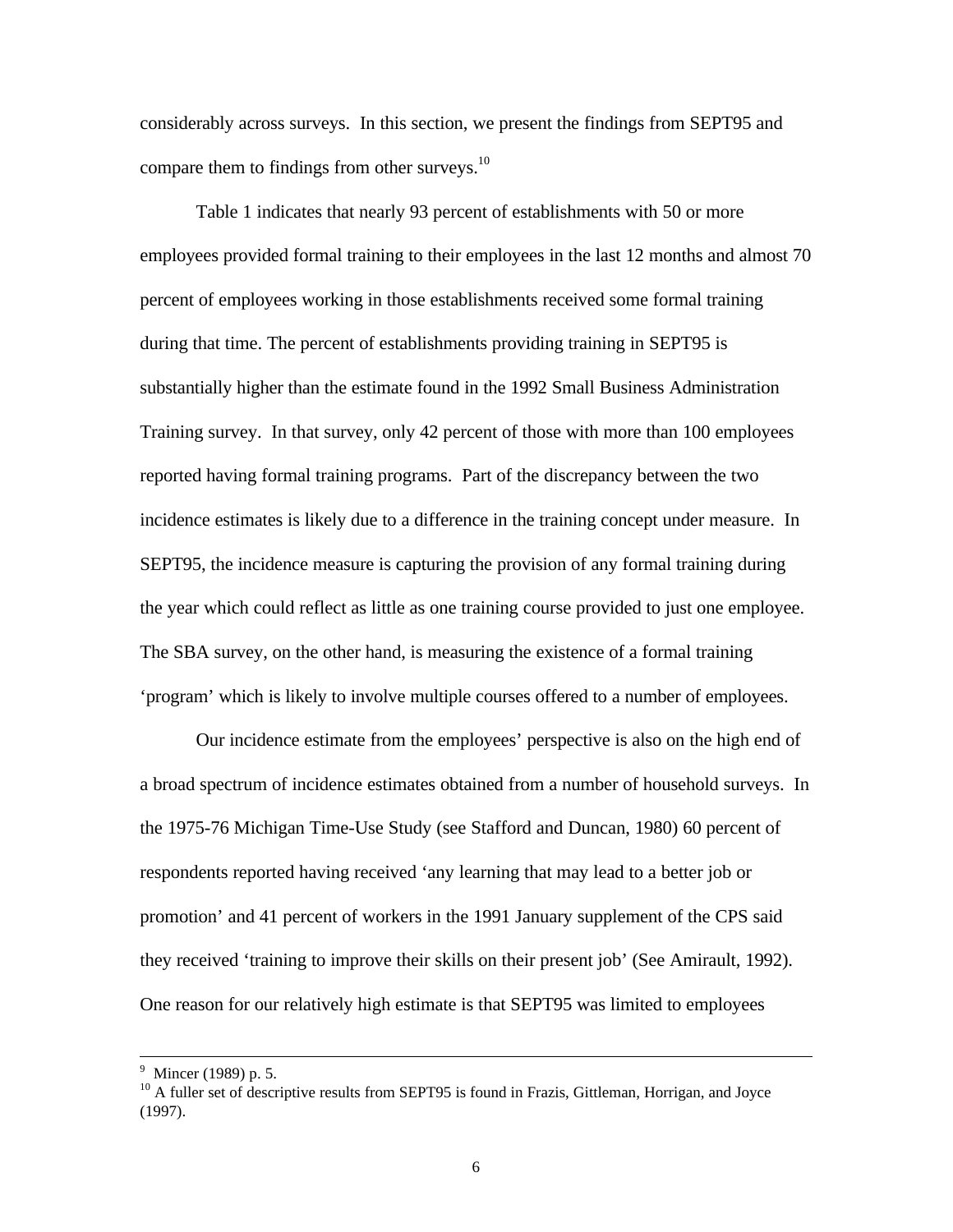working in establishments with 50 or more employees and we know that larger establishments are more likely to provide formal training.<sup>11</sup> Also, SEPT95 provided detailed examples of formal training which may have helped respondents recall training events.

The second panel of Table 1 goes beyond the incidence of training and gives estimates on the intensity of training. From the employer log, it was estimated that employers provided an average of 10.7 hours of formal training to their employees during May-October of 1995. The similar estimate from the employee log was 13.4 hours. The results also show that informal training is an important way in which employees acquire skills, with 70 percent of the training for that purpose being informal. Assuming an average work week of 40 hours, these findings suggest that workers spend roughly 4 percent of their working hours in training when both formal and informal training are considered.

Estimates on the extent of training are considerably more limited than those on incidence. They mainly come from household surveys and tend to measure time spent in highly structured training. For example, Veum (1993) found that young adults in the NLSY79 spent an average of 12 weeks in various formal training programs during the 1986-91 period, or roughly 2.5 weeks per year. Hours estimates from SEPT95 suggest that workers spend closer to between a half and two-thirds of a week per year in formal training. $12$ 

<sup>&</sup>lt;sup>11</sup> The 1993 Survey of Employer Provided Training included establishments of all sizes and found that the provision of formal training increased with establishment size.

 $12$  By doubling the six-month estimate, we are implicitly assuming that there are not seasonal patterns in hours of training.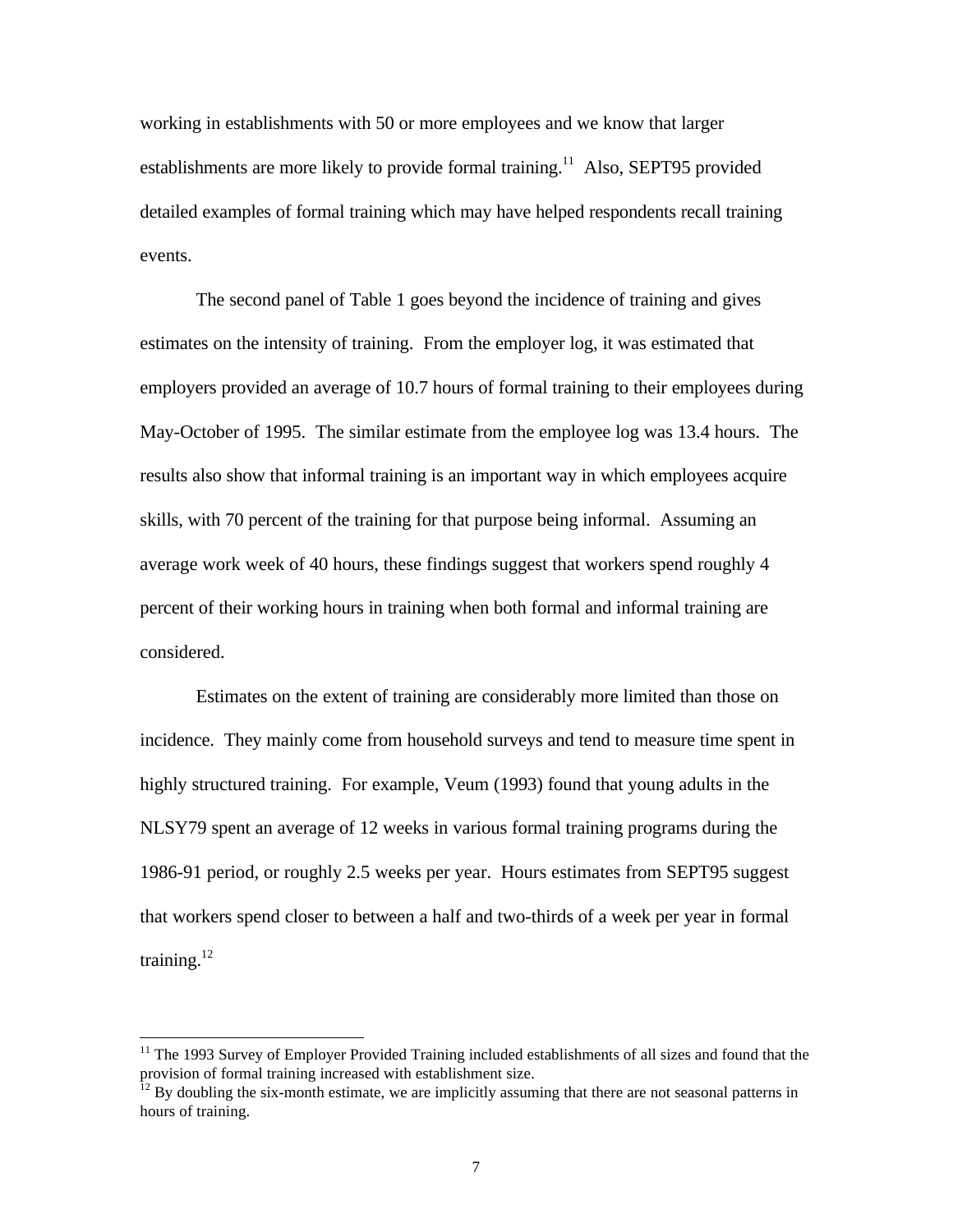Another way of gauging the size of an employer's investment in training is to measure the amount of money spent on training-related activities. Given the unique design of SEPT95, BLS was able to collect information on both direct and indirect costs of training. From the employer survey, data were obtained on the following direct costs: wages and salaries of in-house training personnel, fees to outside-training companies, and tuition reimbursements. From data obtained in the employee survey, an estimate of the wage and salary costs paid to employees while in training was constructed.

Table 2 shows that employers with 50 or more employees spent roughly \$16 billion in 1994 on the selected cost items that were covered in the survey. They spent approximately \$37 billion from May-October of 1995 on the indirect wage and salary costs of training, \$13 billion for time spent in formal training and \$24 billion for time spent in informal training. By either measure of intensity--hours or expenditures-- considerable resources are being spent by employers on training. We now turn to the factors influencing an employer's decision to train.

#### B. Covariates of Training

In the human capital model, training is viewed as an investment decision. Firms invest in training if the costs incurred during the training period are more than offset by future gains in productivity. Given that the returns to training are realized over time, considerable attention has been given to the question of who should pay for the training. The model predicts that workers pay for general training (i.e. training that is portable to other firms) and workers and firms share in the costs of firm-specific training. With costsharing there is an incentive for both employers and employees to maintain their

8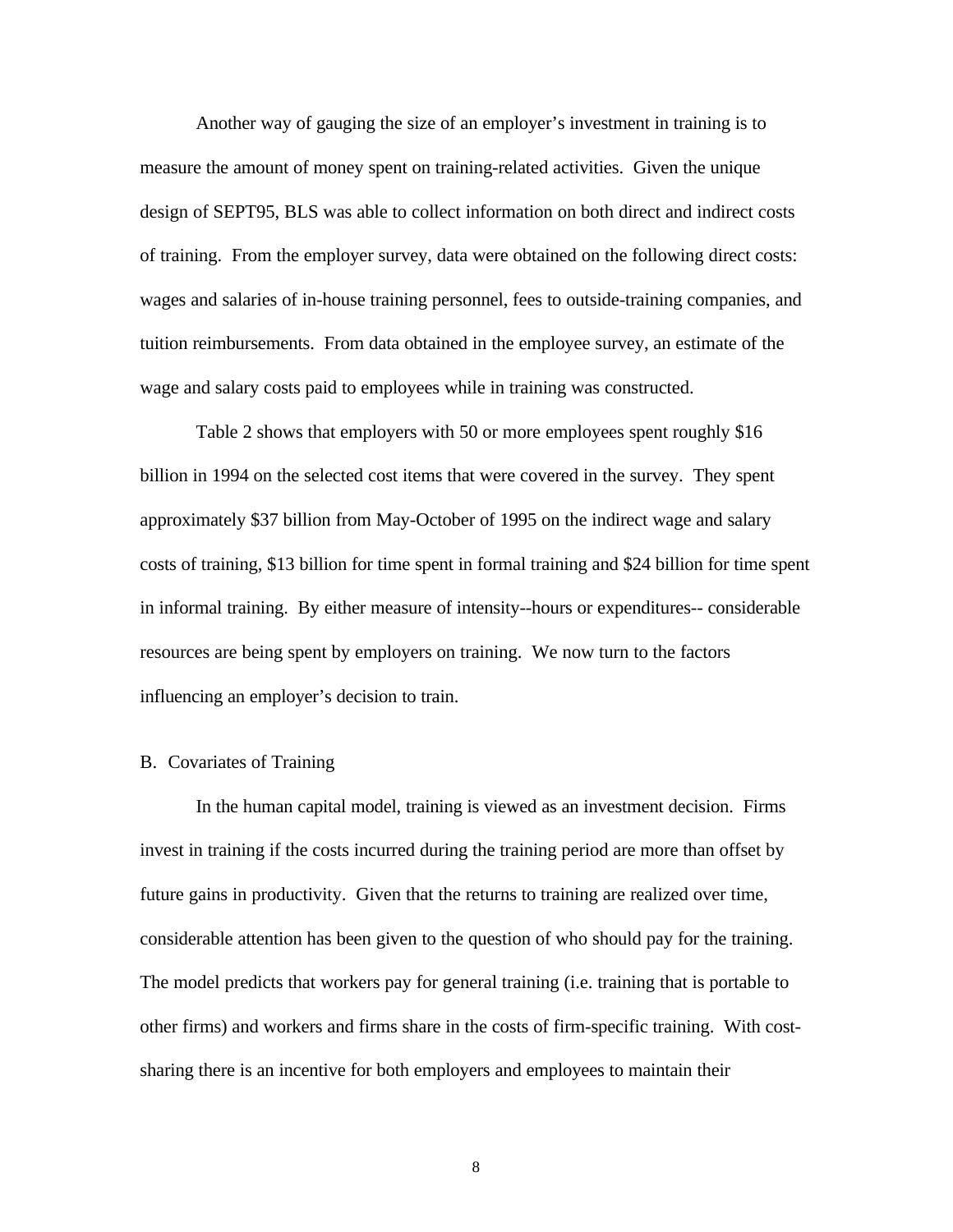employment relationship.<sup>13</sup> Employers will be reluctant to lay off trained workers and trained workers are less likely to quit before realizing a return on their shared investment. As a result, the human capital model predicts a negative relationship between training and turnover. With SEPT95, we are able to directly examine the relationship between training and turnover at the establishment.<sup>14</sup>

A further implication of the human capital model is that training will be related to other policies that may reduce turnover. The offering of fringe benefits is one tool that employers can use to encourage workers to stay at the company. Employer-provided health insurance and pensions are two fringe benefits that have been shown to tie workers to their current employers. (See Madrian, 1994; Gruber and Madrian 1994 for research on health benefits and Lazear, 1986 for pensions). Besides pension and health, the existence of other benefits may reduce turnover by demonstrating the employer's commitment to workers' general well-being. For example, the provision of family leave or employer-financed child care might encourage workers with children to stay at their present firm. Another way in which firms may try to reduce labor turnover is by using contract workers during periods of fluctuations in product demand. By relying on contract employees, employers can protect a "core" group of workers from layoffs during slack periods.

The firm's decision to train may also be viewed as part of a broader business strategy undertaken to become more competitive. Many argue that the conditions that

-

<sup>&</sup>lt;sup>13</sup> Recent papers by Loewenstein and Spletzer (1998) and Acemoglu and Pischke (1998) suggest that employers are also sharing in the costs of general training.

 $14$  To our knowledge, no study has examined the relationship between training and turnover at the establishment level. Of course, the relationship has been studied at the individual level. See Mincer (1988) for empirical evidence that training serves to reduce turnover.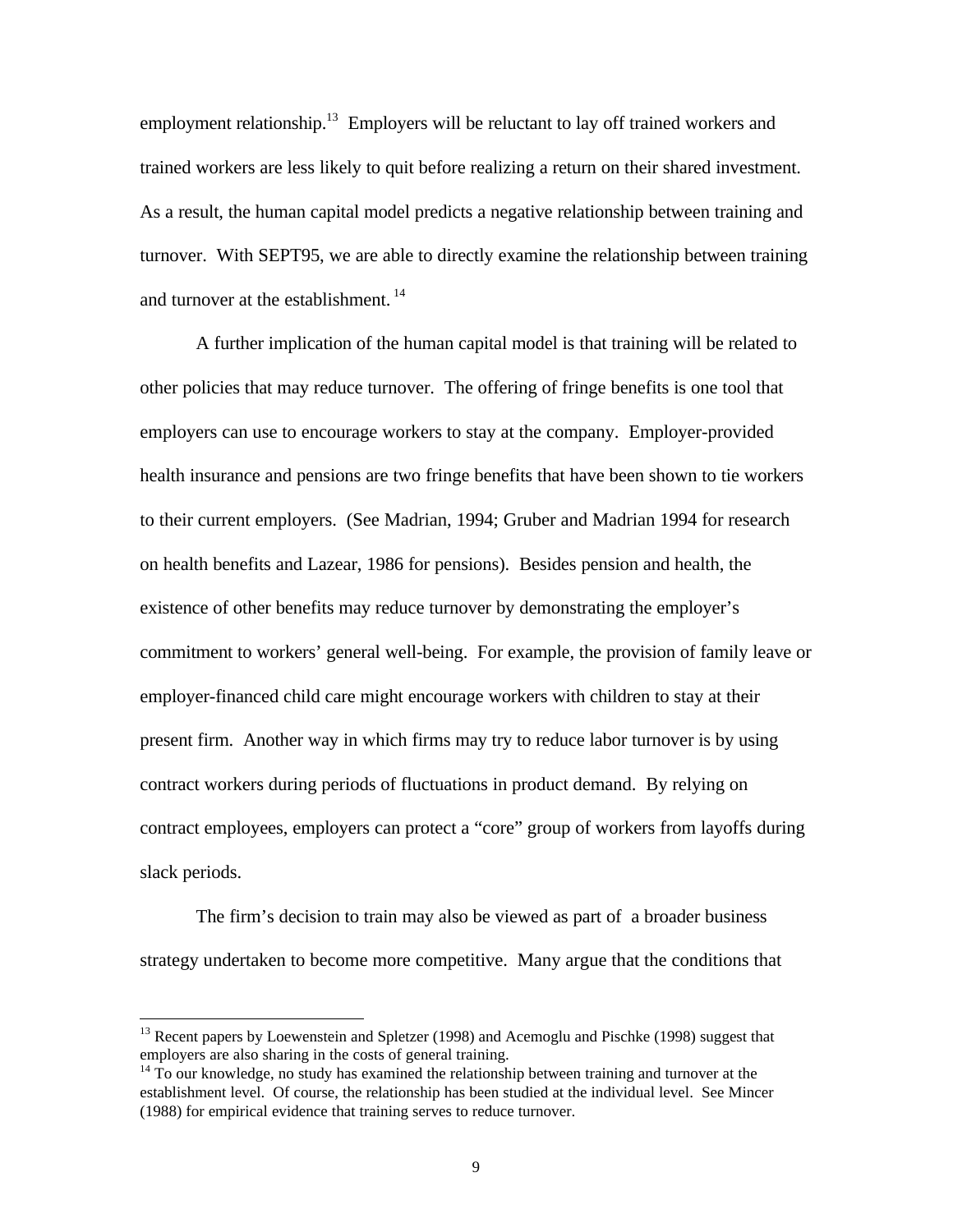made mass production techniques advantageous are no longer present and companies need to "transform" themselves, or to adopt "high performance" workplace practices.<sup>15</sup> The reorganization of work at the firm is likely to be related to training policies. If a firm adopts new workplace practices, it must, at least in theory, train workers in the skills needed to carry out these practices. Training practices may also influence the adoption of new workplace practices. A firm with a strong commitment to training may have a workforce that is better equipped to successfully implement these alternative workplace practices.<sup>16</sup> Certain practices may also affect training through their influence on employee turnover. For example, employee involvement programs or profit sharing may reduce turnover by making workers more invested both emotionally and financially in the outcomes of the firm.

Both the view of the firm embodied in traditional human capital theory and that implicit in recent discussions surrounding so-called "high-performance" workplaces suggest that the more important it is to maintain a long-term employee-employer relationship, the more likely an establishment is to invest in training. Data from SEPT95 is uniquely equipped to test hypotheses associated with these views, as they include detailed information on a variety of establishment characteristics that are associated with an employer's efforts to retain workers.

A further advantage of SEPT95 is that it provides a rich set of other establishment characteristics beyond those that have received a significant amount of study. A complete

1

<sup>&</sup>lt;sup>15</sup> While often described as new or innovative, many of these practices do, of course, have a long history. See Bailey (1993) and Parks (1995) for further elaboration. For recent surveys of the literature on high performance workplaces, see Appelbaum and Batt (1994), Kling (1995), Mavrinac and Jones (1995).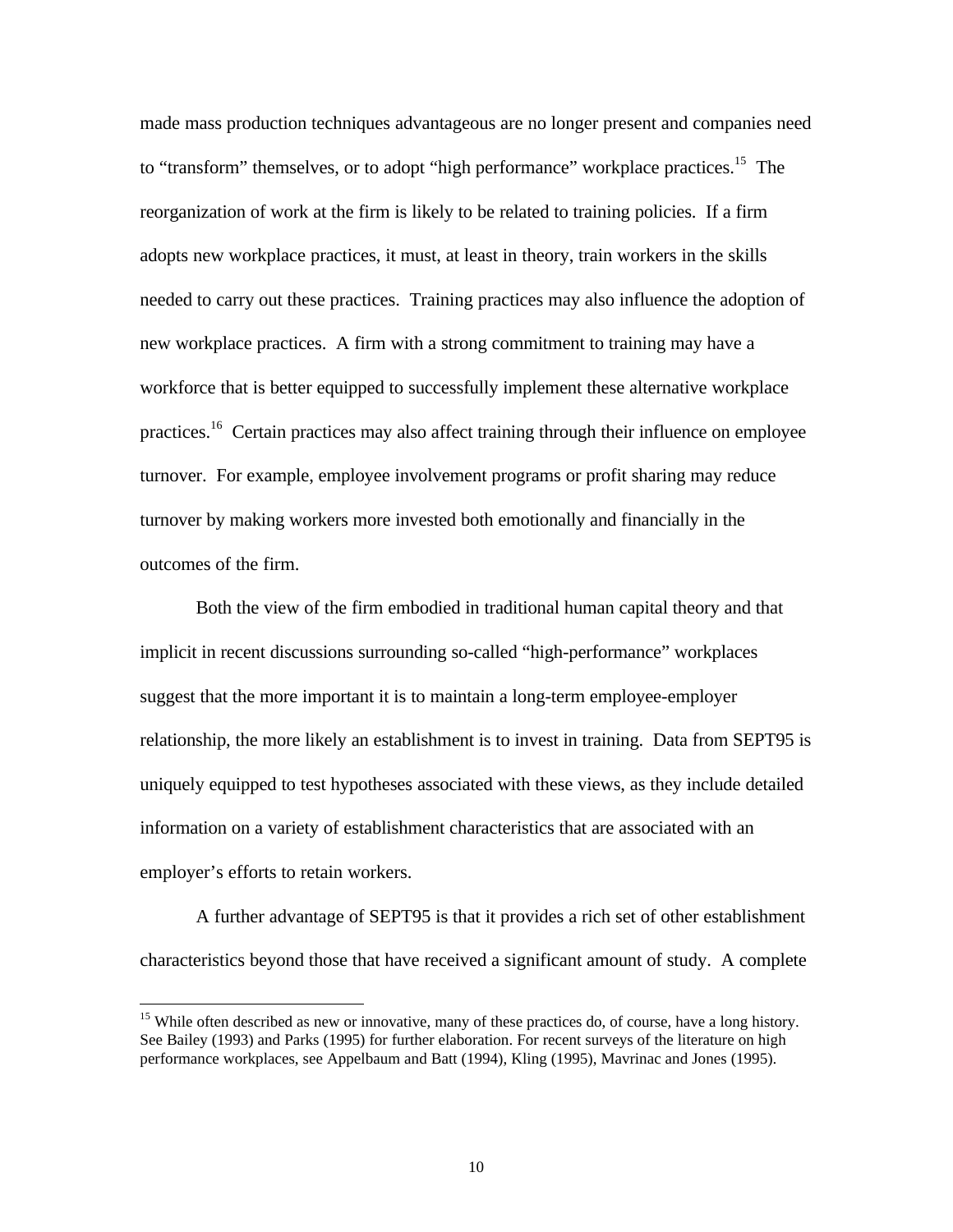list of establishment characteristics used in the analysis and their means are provided in Table 3. Variable definitions are contained in Appendix A**.** In addition to establishment size, which is a variable that has received some attention as a correlate of training, we are also able to control for the size of the larger legal entity to which the establishment belongs. We refer to this independent variable as  $EIN$  size.<sup>17</sup> Other establishment characteristics available in SEPT95 include the number of part-time employees, the presence of a labor union and employment growth at the establishment.

#### IV. Determinants of Training Provision-- Results from the Employer Survey

Though the main purpose of this section is to examine the relationship between training intensity and establishment characteristics, we will first focus briefly on the determinants of the incidence of formal training, in order to assess whether the results for this dataset are in accord with past findings and whether these findings are robust to the inclusion of controls for the fairly rich set of establishment characteristics contained in SEPT95. For our multivariate analysis of the correlates of having provided formal training in the past 12 months, we make use of the sample of 1,062 establishments that completed questionnaires.<sup>18</sup> Probit estimates, shown in Table 4, have been transformed to show the effect that a one-unit change (starting from the mean) in an explanatory variable will have

-

<sup>&</sup>lt;sup>16</sup> See Osterman (1994, 1995) and Gittleman, Horrigan and Joyce (1995) for additional discussion of the relationship between training and work organization.

 $17$  From the UDB, we are able to obtain information on the total number of employees working in establishments with the same Employer Identification Number (EIN) as the surveyed establishment. Because EINs are used by businesses for tax purposes, the EIN size captures the size of the larger legal entity to which the establishment belongs. The EIN size does not in all cases capture the size of the firm as some large companies may have more than one EIN number.

 $18$  Missing items on the employer questionnaire as well as the other three instruments were imputed using a hotdeck procedure. The multivariate analysis makes use of observations with imputed values.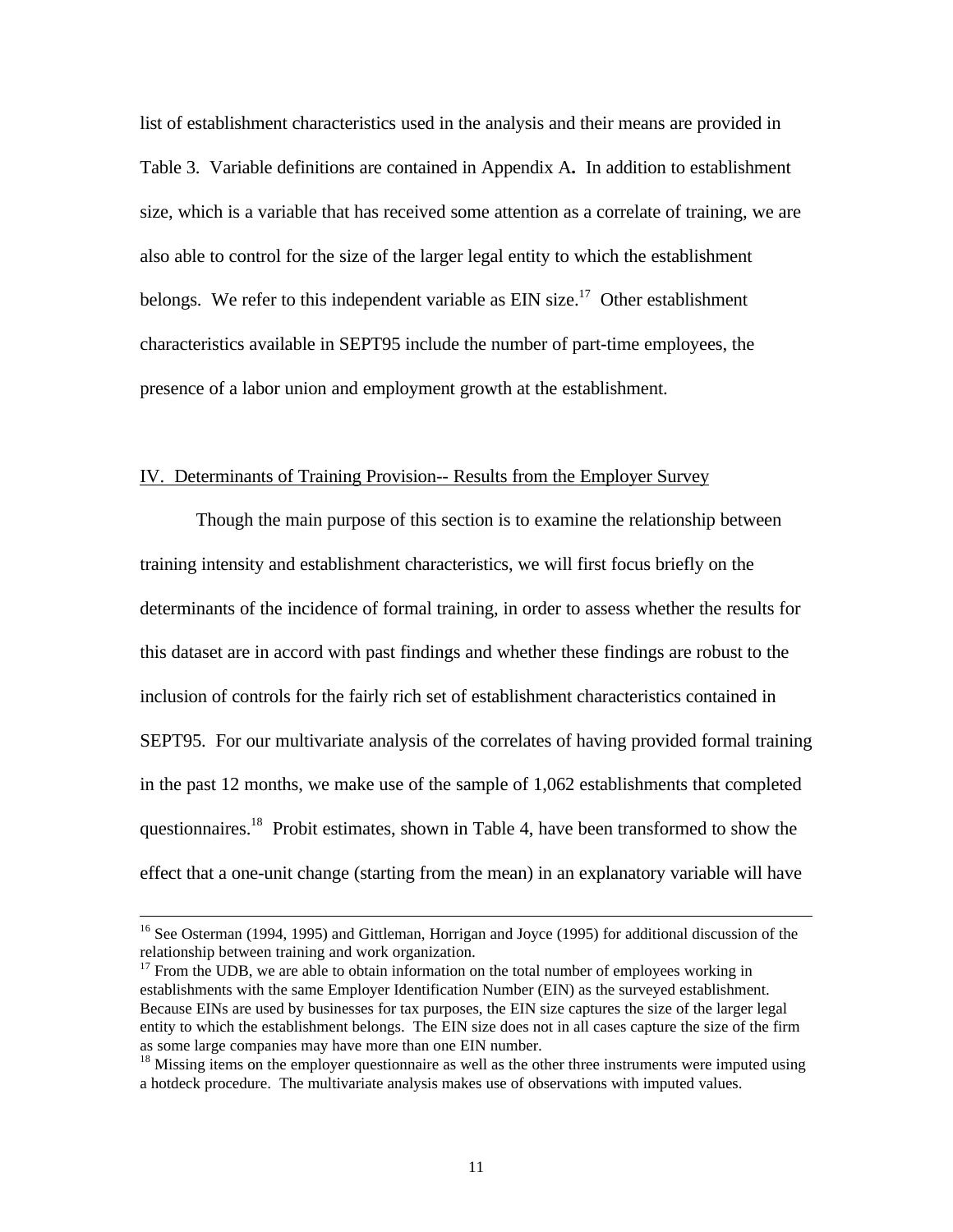on the probability of providing training. The significance levels, indicated by asterisks, are for the coefficient itself. We follow this practice for all probit regressions throughout the paper.

We find that establishments that tend to offer more generous benefits and that use more of the so-called innovative workplace practices are more likely to train. Note that because the regressions also control for the average wage at the establishment, we are measuring the generosity of benefits at a given wage level, rather than the possibility that a larger proportion of total compensation is being offered in the form of benefits. Given the weak effect of average establishment wages, it appears unlikely that the effect for benefits merely reflects the association of training with compensation.

Consistent with past results, the probability of having a formal training program increases with establishment size, even when controls for other establishment characteristics are included. Characteristics associated with a reduced likelihood of providing training are higher proportions of part-time workers and the presence of a labor union. Though a number of studies have examined the relationship between labor union status and training, a consensus has not been reached. The survey by Brown (1989) finds examples of studies where unions have a positive, negative and no appreciable effect on training. More recent findings have also been mixed, with Frazis, Herz and Horrigan (1995) finding a positive effect of unions on incidence, while Lynch and Black (1995) found no significant effect. One explanation for the results for labor unions differing from the findings of Frazis, Herz and Horrigan (1995) and Lynch and Black (1995) is that the universe of the present study is establishments with 50 or more employees, versus all

Comparisons between establishments with and without imputations did not suggest any systematic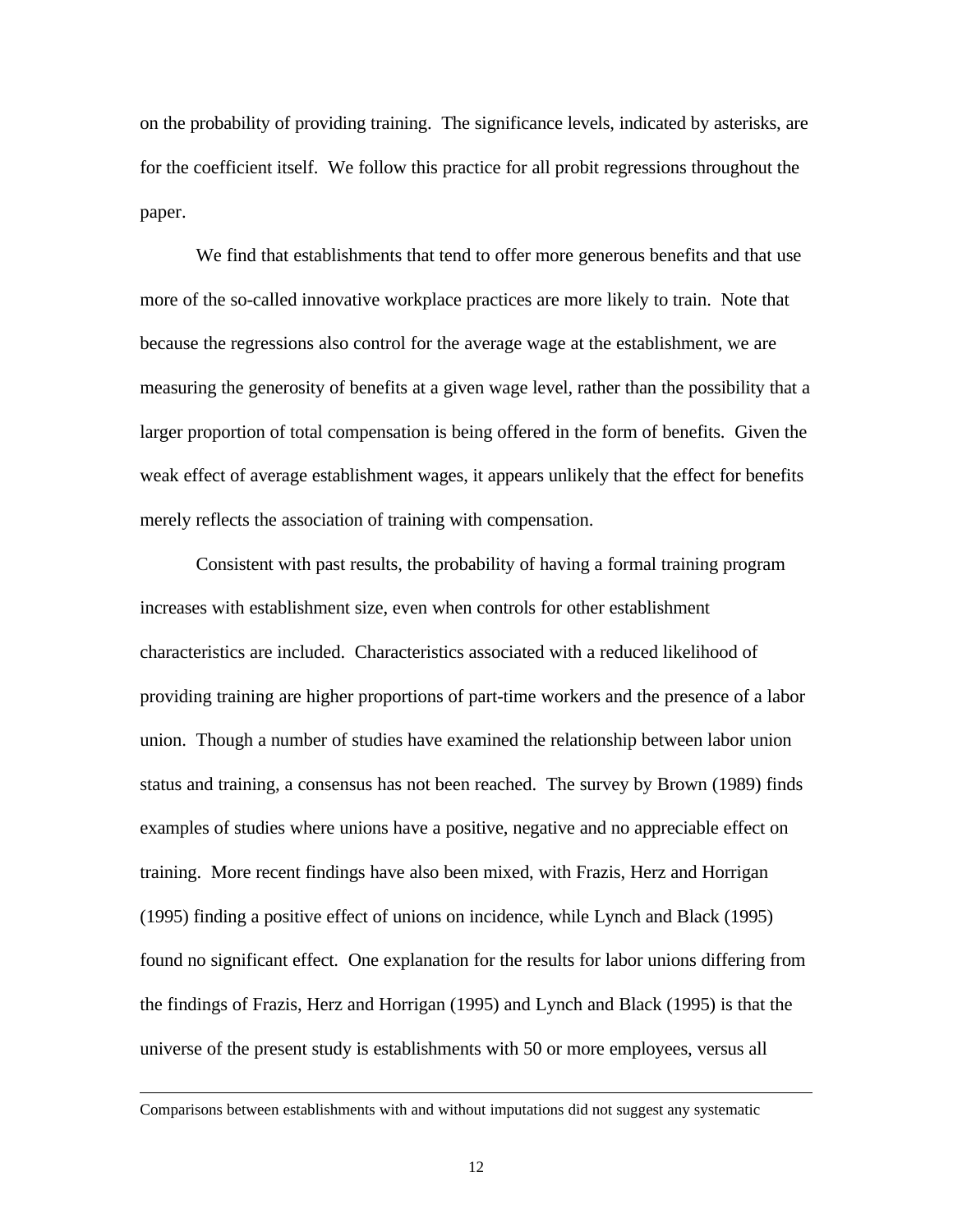establishments and those establishments with 20 or more employees in the other studies, respectively. When the sample for Frazis, Herz, and Horrigan (1995) is restricted to establishments with fifty or more employees, the estimated effect of unions is still positive but not significant at conventional levels. We will return to the question of the impact of unions on training when we discuss the determinants of training intensity.

We now turn to the relationship between the extent of formal training and employer characteristics.<sup>19</sup> The data from SEPT95 extends the literature in a number of different directions. The bulk of data on the intensity of training, as measured by hours, is derived from household surveys, so much less is known about the effect of establishment characteristics on training hours. In addition, SEPT95 allows the intensity of training to be measured not only by the hours but also by expenditures on training.

Many of the dependent variables on training intensity used in the analysis are mixed continuous-discrete variables. For example, some employers reported zero training expenditures during 1994 and many employees had no training during the log period. In order to distinguish between the determinants of the incidence of training and the determinants of intensity, we use the following two-part model:

 $\ln y_{2i} = Xb_{2i} + u_{2i};$  *y*<sub>2*i*</sub> observed if  $y_{1i}^* = 1$  $y_{1i}^* = 1$  *if*  $y_{1i} > 0, = 0$  *otherwise*;  $y_{1i} = Xb_{1i} + u_{1i}$ ;

difference in training practices between the two groups.

 $19$  For the analysis on training intensity, we are limited to the sample of 943 establishments that completed employer logs. Actually 949 establishments completed employer logs but six of these were excluded because they were extreme outliers either in terms of hours of training or training expenditures reported. To test for differences between the sample of establishments that responded to questionnaires and the subset that completed logs, we ran a probit on the incidence of formal training in the past 12 months with a dummy variable included to indicate whether or not an establishment returned a log. The coefficient of this variable was not statistically significant.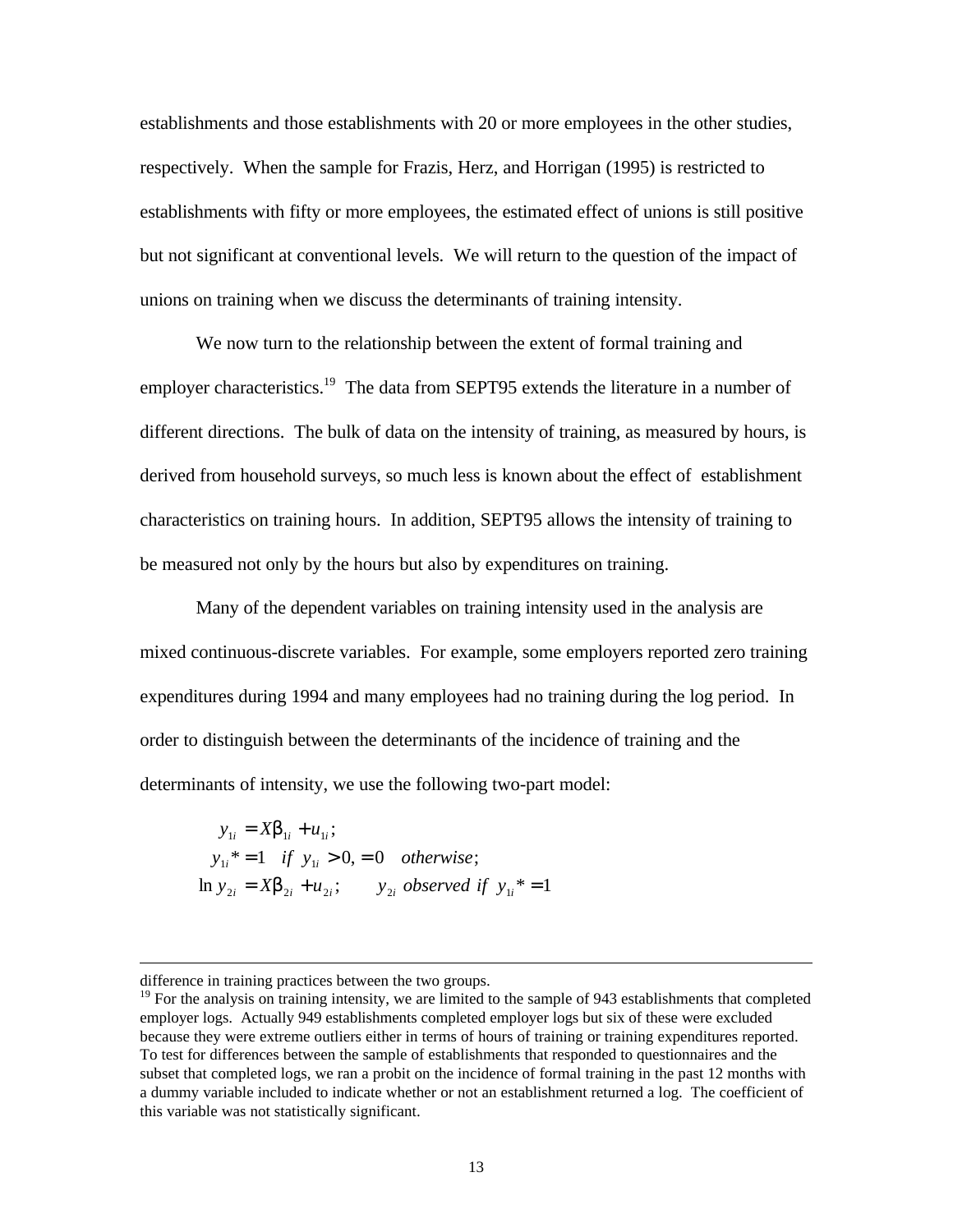where i subscripts observations  $(i=1,...,n)$ ,  $y_1$  is a latent variable reflecting propensity to be trained,  $y_2$  is hours of training, X is the matrix of regressors,  $u_1$  and  $u_2$  are normally distributed mean zero error terms independent of X and each other, and  $\beta_1$  and  $\beta_2$  are vectors of parameters. The assumed independence of  $u_1$  and  $u_2$  allows us to consistently estimate  $\beta_1$  and  $\beta_2$  by simple methods; a probit regression of  $y_1$ <sup>\*</sup> on X estimates  $\beta_1$  and an OLS regression of ln  $y_2$  on X consistently estimates  $β_2$ <sup>20</sup>

Table 5 displays the results of the two-part analysis for the determinants of hours of formal training. The table shows the effects of each of the independent variables on the incidence of training and on the log of the hours trained for those establishments that did train. The final column gives the resulting marginal impact the covariates have on hours of formal training.<sup>21</sup> The estimates make clear that the number of fringe benefits offered as well the number of workplace practices in use are strong predictors not only of the incidence of training, but of the intensity of training for those establishments that do at least some training. The estimates shown in the marginal impact column suggest that, *ceteris paribus*, the amount of training an employee receives tends to rise about 2.8 hours

), 2  $(y_2) = \Phi(Xb_1) \exp(\Phi(Xb_2))$ 2  $_2$ ) –  $\mathbf{P}(\mathbf{\Lambda}\mathbf{v}_1)$   $\mathbf{C}\mathbf{\Lambda}\mathbf{p}(\mathbf{\Lambda}\mathbf{v}_2)$  $M = E(y_2) = \Phi(\overline{X} \mathbf{b}_1) \exp(\overline{X} \mathbf{b}_2 + \frac{\mathbf{s}^2}{2})$ , where  $\Phi$  is the standard normal cdf, and  $\sigma^2$  is the variance of  $u_2$ . The marginal effect of a unit increase in  $X_j$ , where j denotes variable, is: 2 *s dM*

$$
\frac{dM}{dX_j} = (\boldsymbol{b}_{1j}\boldsymbol{f}(X\boldsymbol{b}_1) + \boldsymbol{b}_{2j}\boldsymbol{\Phi}(X\boldsymbol{b}_1))\exp(X\boldsymbol{b}_2 + \frac{\boldsymbol{s}^2}{2})
$$

-

<sup>&</sup>lt;sup>20</sup> When  $u_1$  and  $u_2$  are correlated, as is likely to be the case, in theory a Heckman-type correction or maximum-likelihood procedure is required for consistent estimation. However, Monte Carlo evidence has shown that in practice the two-part model without taking the correlation between  $u_1$  and  $u_2$  into account is likely to perform as well or better than models that take the correlation into account. See Hay, Leu, and Rohrer (1987) and Manning, Duan, and Rogers (1987).

<sup>&</sup>lt;sup>21</sup> Marginal impacts are derived as follows. The expected value of the variable of interest  $y_2$  evaluated at sample mean  $\overline{X}$  is:

where  $\beta_{1j}, \beta_{2j}$  are elements of  $\beta_1, \beta_2$  corresponding to  $X_j$ . Standard errors are estimated by the delta method; see Goldberger (1991), Efron and Tibshirani (1993, p. 313).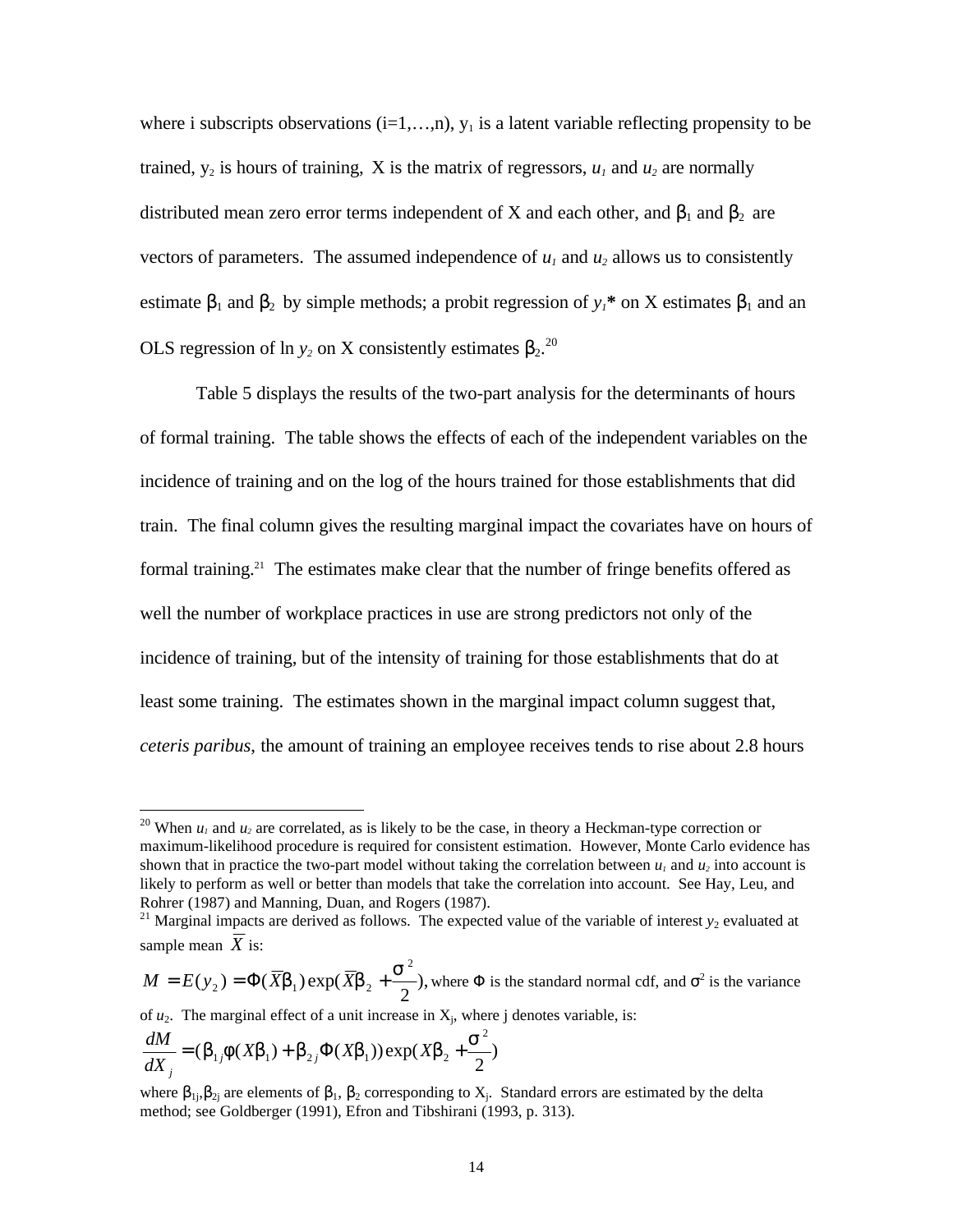a year with each additional benefit provided and roughly 2.3 hours per year with each additional workplace practice. Using the sample standard deviations of 1.93 for benefits and 2.28 for practices, establishments who are a standard deviation above the mean on benefits provide 5.4 hours a year more training and establishments who are a standard deviation above the mean on practices provide 5.3 hours a year more training per employee than establishments at the mean.

The only other employer characteristics (besides industry) to have a significant impact on training are the proportion of part-time employees and the presence of unions, both of which have a negative impact. The result for part-time workers is consistent with a shorter working time reducing an establishment's incentives to invest in its employee. We find that the presence of a union is associated with a nearly six hour per employee annual reduction in formal training, with most, though not all, of the impact coming from a reduced probability that the establishment trains.

One may expect unionized establishments to provide more training than their nonunion counterparts because of the requirements of collective bargaining. However, there are a number of reasons why the presence of a labor union may reduce training. Mincer (1983) argues that incentives for general (transferable) training are reduced for union workers because such training is not adequately rewarded within the union firm and because union workers are less likely to move in the first place. He predicts that the volume of total training (general plus specific) will be smaller in union firms and finds evidence of this using data from the NLS and PSID. Duncan and Stafford (1980) also found less training among union workers using data from the Michigan Time-Use Study. Another reason why unionized employees may receive less training is that they may

15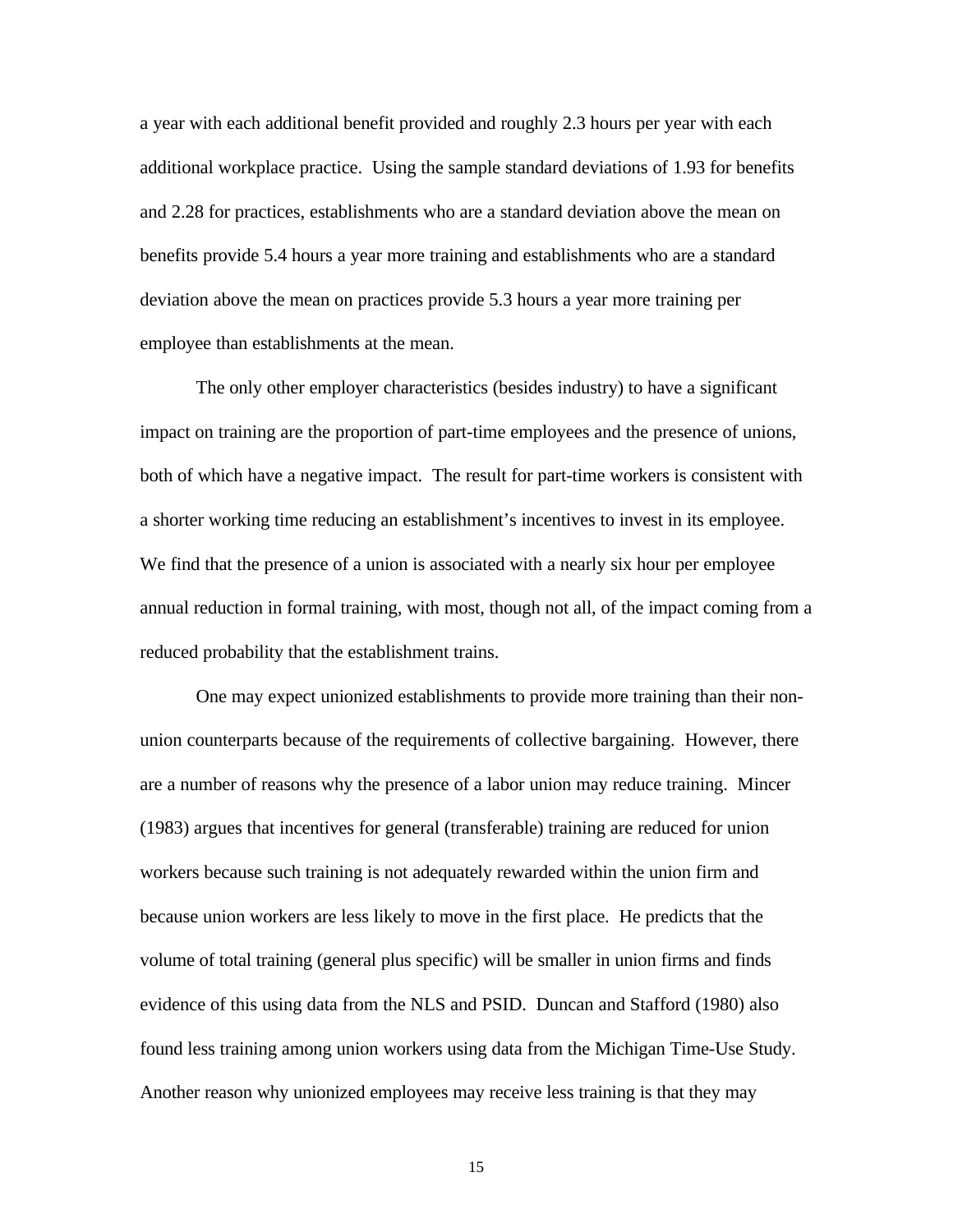already have more job-specific skills, some of which were obtained in apprenticeship programs or through union-sponsored training. The higher level of skills may result in part from management efforts to recruit more skilled workers to offset higher union wage costs and from generally higher levels of experience among union workers resulting from the inverse relationship between layoff/quit rates and tenure in union firms. In the analysis below using the employee data, where worker tenure is controlled for, the presence of a labor union continues to be associated with reduced training but the impact is only statistically significant for formal training.

As is well known, theory predicts that larger establishments provide more formal training than their smaller counterparts, owing to such factors as the presence of economies of scale in training, lowered required rates of return on training investments (Barron, Black and Loewenstein 1987), greater ability to absorb losses associated with turnover among trained employees, or a better capacity to screen potential employees before hiring them (Holtmann and Idson 1991). In terms of hours of training, however, neither measure of size has a significant overall impact. Larger establishments tend to be more likely to train, but this is largely offset by a tendency to train less intensively. Entity size has no significant effect on either the likelihood of training or its intensity. Surprisingly, employee turnover does not have a significant negative effect on hours of formal training. The point estimates are positive with high standard errors.

SEPT95 also allows the intensity of training to be measured by selected items of the establishment's training expenditures. The survey asked specifically about tuition spent for courses taken at educational institutions, payments to outside training companies, and wages and salaries spent on full-time and part-time training personnel.

16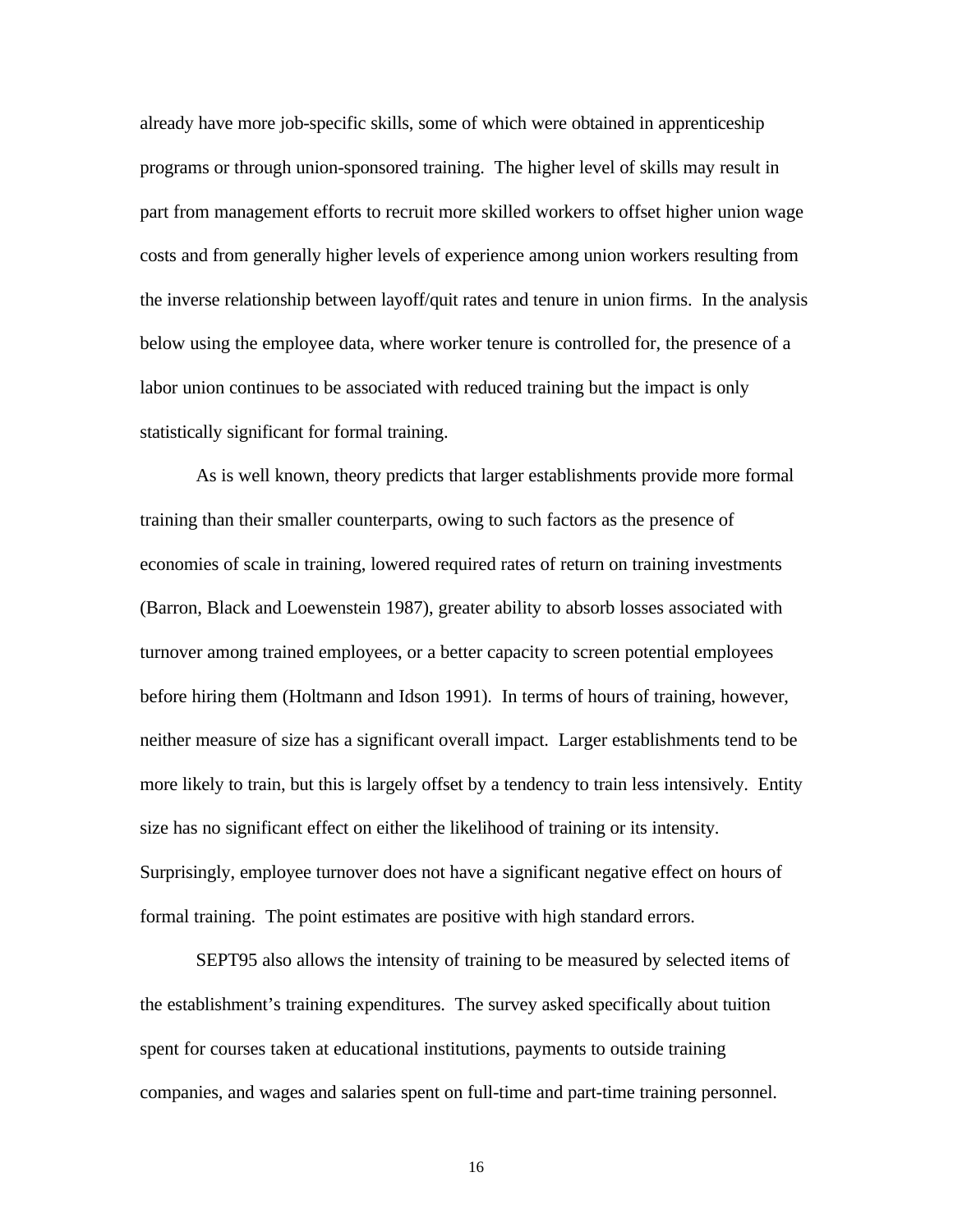Wages and salaries of in-house trainers is the largest of these items, at \$139 per employee, as shown in Table 2. These components of training expenditures were totaled and divided by the number of employees to arrive at our second measure of intensity.

As shown in Table 6**,** higher numbers of benefits and practices are associated with higher expenditures on formal training. In contrast to the case for hours, establishments with higher average wages spend more on training per employee, owing to higher expenditures at establishments that do train. Both the proportion of part-time employees and the presence of unions continue to have a negative impact on training intensity, though for expenditures the driving force is lower expenditures per employee rather than a reduced incidence rate.

The presence of contract workers -- which was not a significant variable in explaining hours intensity -- is associated with greater expenditures, both because of higher incidence and greater expenditures per employee. The reason for this association warrants further attention, as it may depend on the establishment's motivation for relying on contract workers.<sup>22</sup> If establishments use contract workers to protect a "core" group of workers from fluctuations in workload (as we speculated above), they would be expected to provide substantial amounts of training to this low-turnover core group. Another possibility is that establishments relying on contractors for specialized services may need their employees to be technologically sophisticated enough to interact with the specialized contractors.

Turnover, which was not an important correlate of hours intensity, proves to be a significant influence on expenditures. This relationship stems both from a lower incidence

-

 $22$  See Abraham and Taylor (1993) for a discussion of theory and evidence for contracting relationships.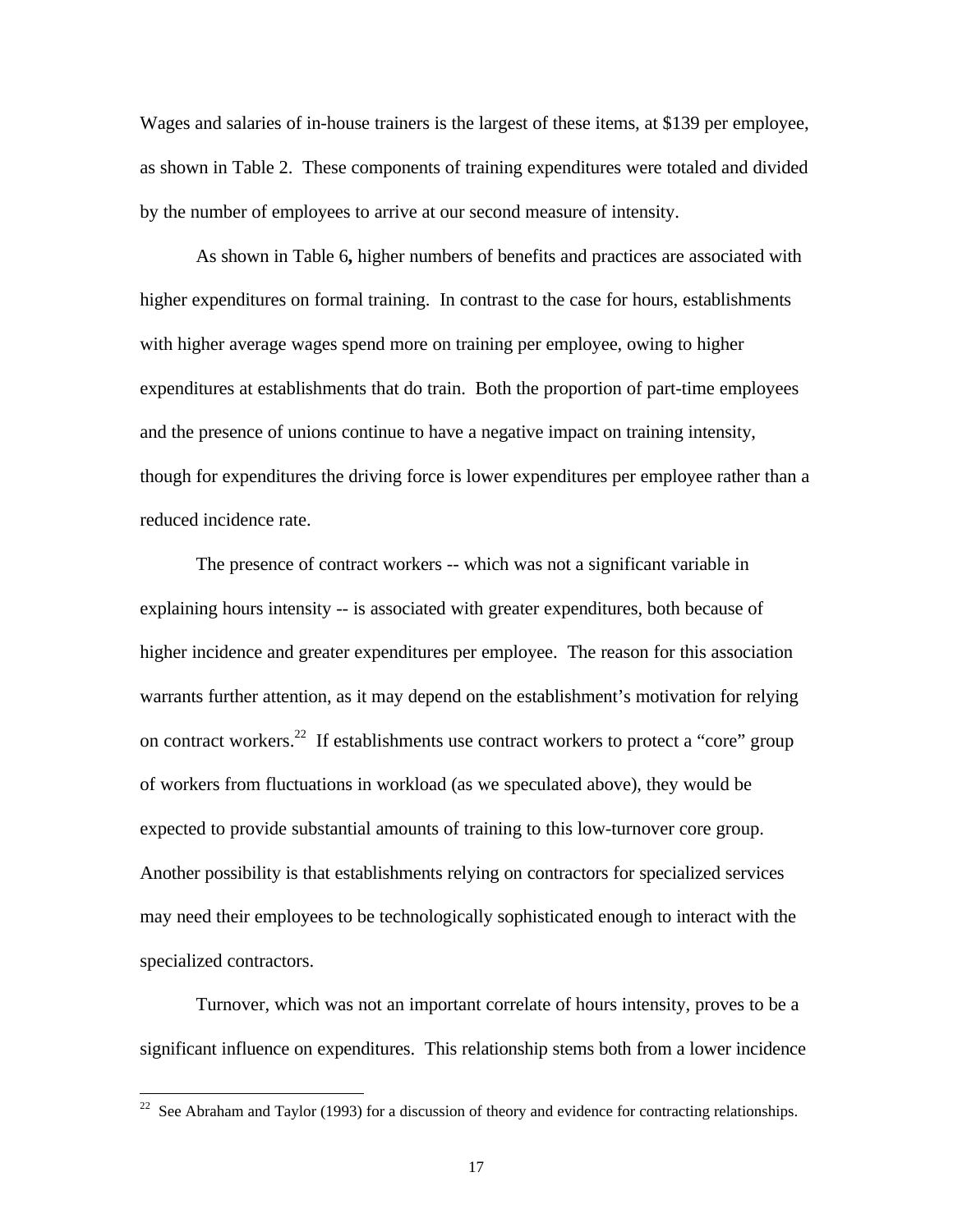of expenditures at high turnover establishments, as well as lower expenditures per employee. As with hours, establishment size is not a significant overall determinant of intensity, though it is again associated with higher incidence. Entity size, however, is associated with greater expenditures.

A few results stand out as being robust across the two measures of intensity. On the negative side, higher proportions of part-time workers and the presence of a union are associated with reduced formal training. On the other side of the coin, the number of fringe benefits and workplace practices are consistently associated with higher-intensity of training.

To see if certain benefits or practices are more important than others in predicting training, Table 7 provides results from two-part regressions where the benefits and practices are entered individually. Though the hypothesis that all benefits or practices have zero effects can be rejected in three of four cases, it is never possible to reject the hypothesis that all the benefits or practices have equal coefficients. The only benefit or practice to have a significant marginal impact for both measures of intensity is the presence of an employee assistance plan.

#### V. Determinants of Training Receipt—Results from the Employee Survey

Given the availability of training information from a number of household surveys, much more is known about the characteristics of workers who receive training than about the characteristics of employers that provided it. Past research has shown consistently that more educated workers receive more training. Race has also tended to be a predictor of training incidence, with whites being more likely to receive training than other groups.

18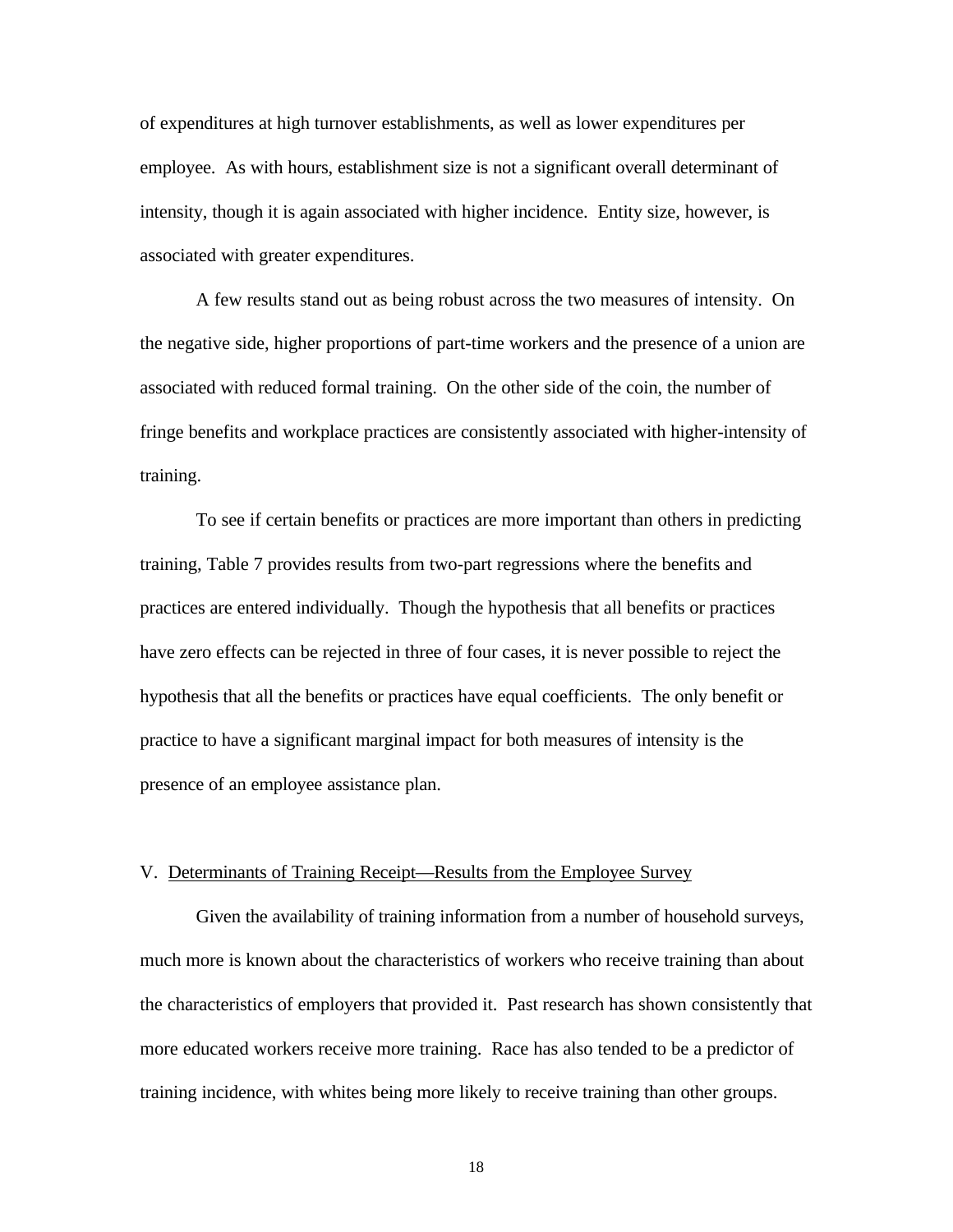The findings on sex are less clear (Brown, 1989) but there is some evidence that men are more likely to receive formal company training (Veum, 1993).

A limitation of much past research has been an inability to control for establishment characteristics. As a result, it is not possible to tell whether a certain demographic group receives more training, regardless of employer, or if the correlation with training is primarily due to this group being more likely to find employment in establishments that do substantial amounts of training. We can address this issue with SEPT95 data.

Given the response rate of 51 percent mentioned in Section II, the representativeness of the employee data is a concern. One of the sources of employee nonresponse came about from employers denying BLS interviewers access to their employees. To investigate this concern, we reran the two-part model on training hours and expenditures with a dummy variable for whether the employer allowed access to their employees. In both the probits, the access variable is positive and significant at the ten percent level, suggesting that employers who provide training are somewhat more willing to have their employees interviewed. However, conditional on positive training hours or positive expenditures, the coefficients on the access variable in the OLS regressions are negative but not significant. The estimated total marginal effect of access on hours and expenditures is small and not significant at conventional levels in both cases.

As in the employer section, we first examine the relationship between the incidence of formal training and employee, as well as employer, characteristics. The receipt of formal training is measured by the following two questions from the employee questionnaire: 1) While working for your current employer, have you ever received

19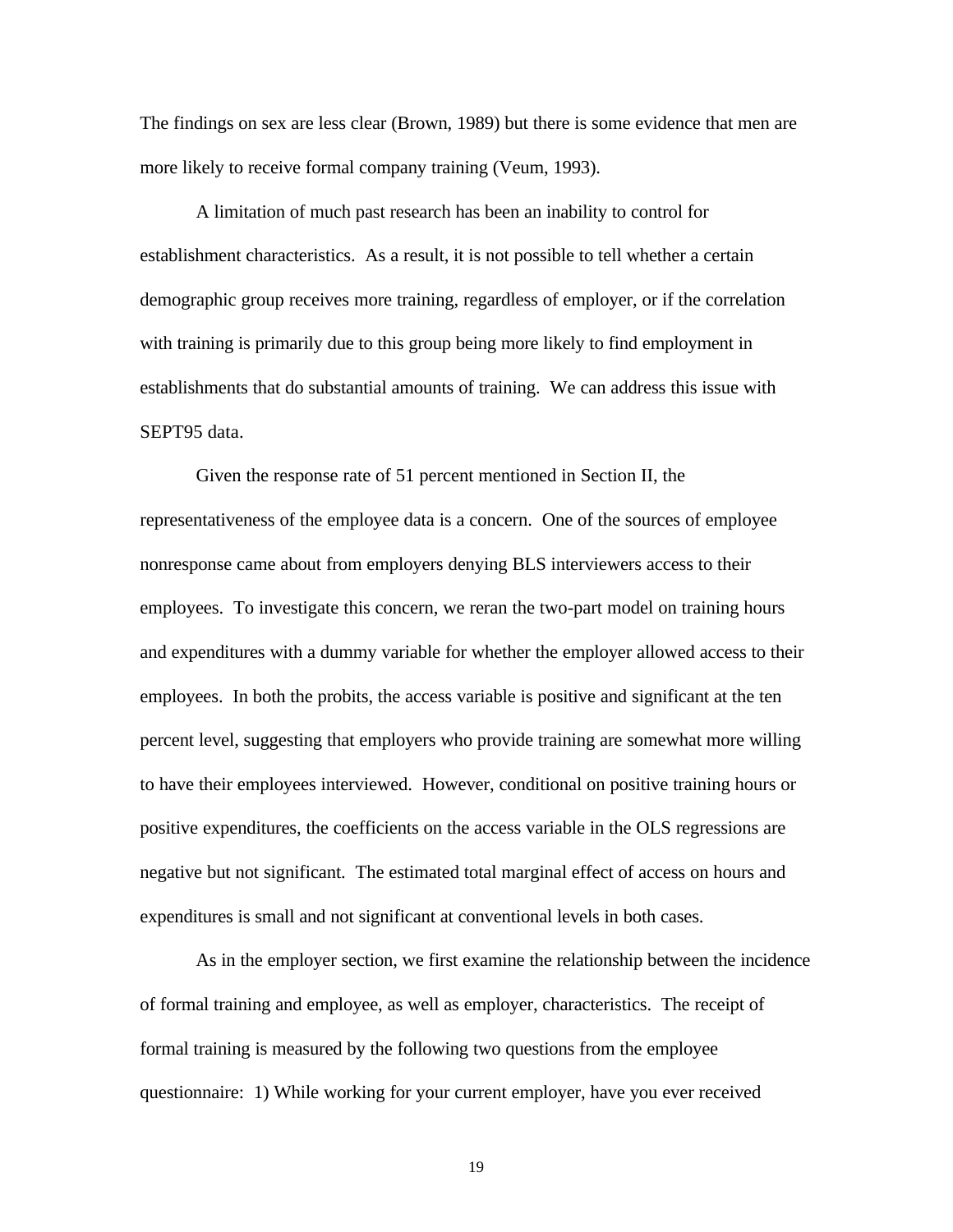formal training? 2) In the last 12 months, have you received any formal training from your current employer? $23$ 

In addition to the establishment characteristics included as independent variables in the previous analysis of the employer data, the following worker characteristics are included: indicators for black, Hispanic, and female; six indicator variables for level of education (with high school graduate omitted); an indicator for married; age and age squared; tenure on the current job and tenure squared; and indicator variables for occupation at the one-digit level. (Industry and occupation dummies are omitted from the tables.) Sample means for the employee characteristics are shown in Table 8. The probit results on the receipt of training are shown in Table 9.

Again, we find substantial positive effects of fringe benefits and workplace practices on the receipt of training. At the sample mean, a standard deviation increase in benefits increases the probability of ever having received formal training by 2.0 percent and the probability of having been formally trained in the past 12 months by 4.4 percent. Similarly, a standard deviation increase in workplace practices increases the probability of ever having received training by 3.6 percent and the probability of having been trained in the past 12 months by 5.1 percent. (These compare to probabilities of 87.7 percent and 75.8 percent for ever having been trained and being trained in the past 12 months, respectively.)

The other establishment variables show some different patterns than those found in the analysis of the provision of formal training from the employer perspective. Ever

-

 $^{23}$  For this analysis, we used the 1,073 respondents who completed employee questionnaires. We excluded one observation from an establishment that reported only one employee. As with the employer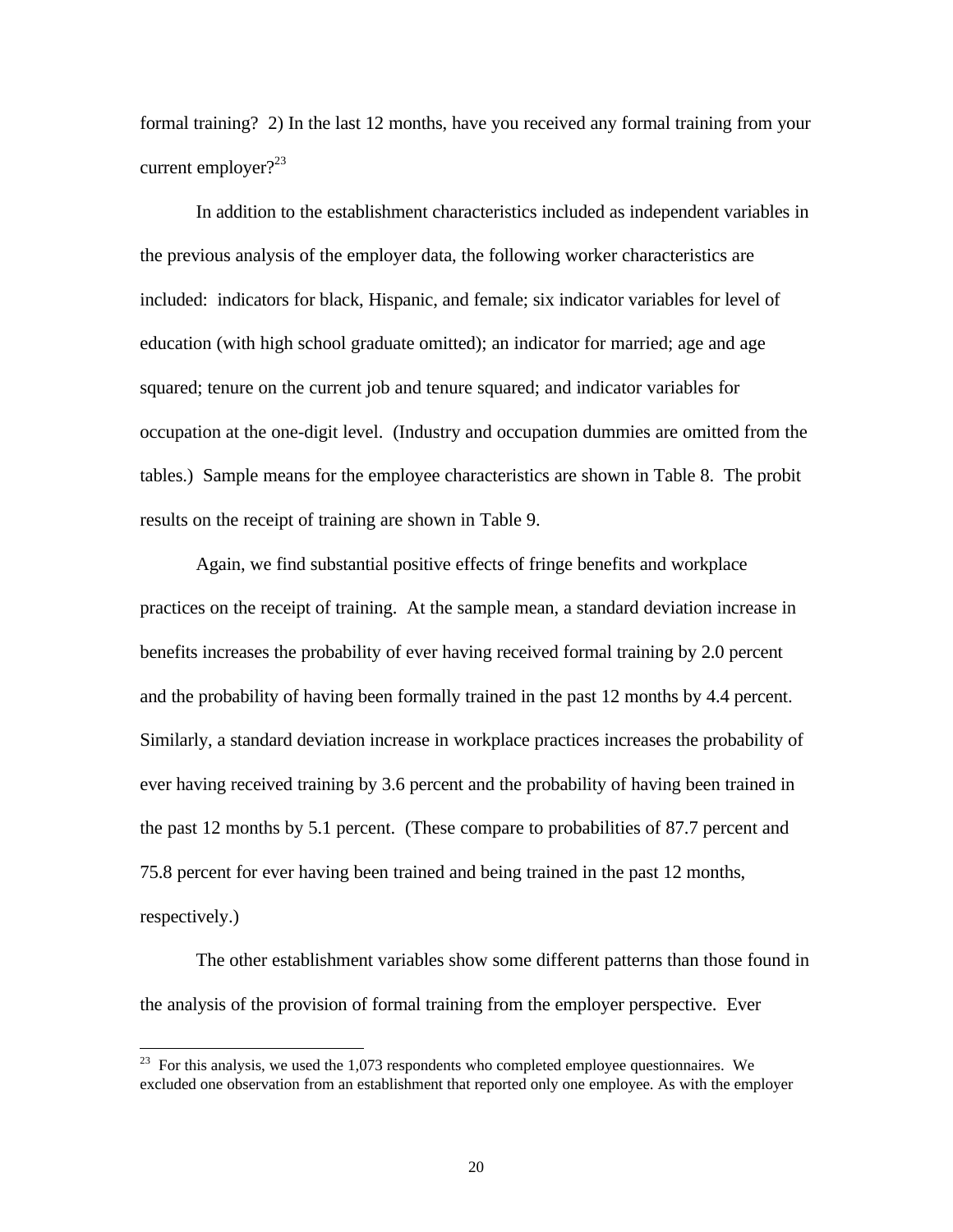having received formal training is positively related to EIN size but establishment size per se does not have a statistically detectable effect on either dependent variable. Turnover has a negative effect, as predicted by the human capital theory, on both dependent variables, significant at the 10 percent level in both cases. The presence of contract workers has a positive effect on the receipt of formal training, while unionization appears to have a negative effect.

The effects of individual characteristics are similar to those found in the existing literature using household surveys. Education has a positive effect on receipt of formal training, with bachelor's degree holders significantly more likely (at the 5 percent level) than high-school graduates to have ever had formal training from the current employer. The effects of education on training in the last 12 months are not significant; the p-value on the hypothesis that all the education coefficients are equal to zero is .112. The point estimates tend to be larger than for ever having had formal training, however. Men are significantly more likely to have formal training than women are, both overall and in the last 12 months (at the 5 percent level).

While theory suggests that training should decrease with tenure, receipt of formal training over the last 12 months shows no statistically detectable tendency to decline with tenure at the mean level of tenure  $(p=15)$ . Age has a small effect at the sample mean but clearly decreases the probability of being trained at the high end of the range, as an additional year at age 55 decreases the probability of being trained by 1 percentage point.

data, imputed values were retained. Examination of results omitting imputed values did not show systematic differences with the results reported here.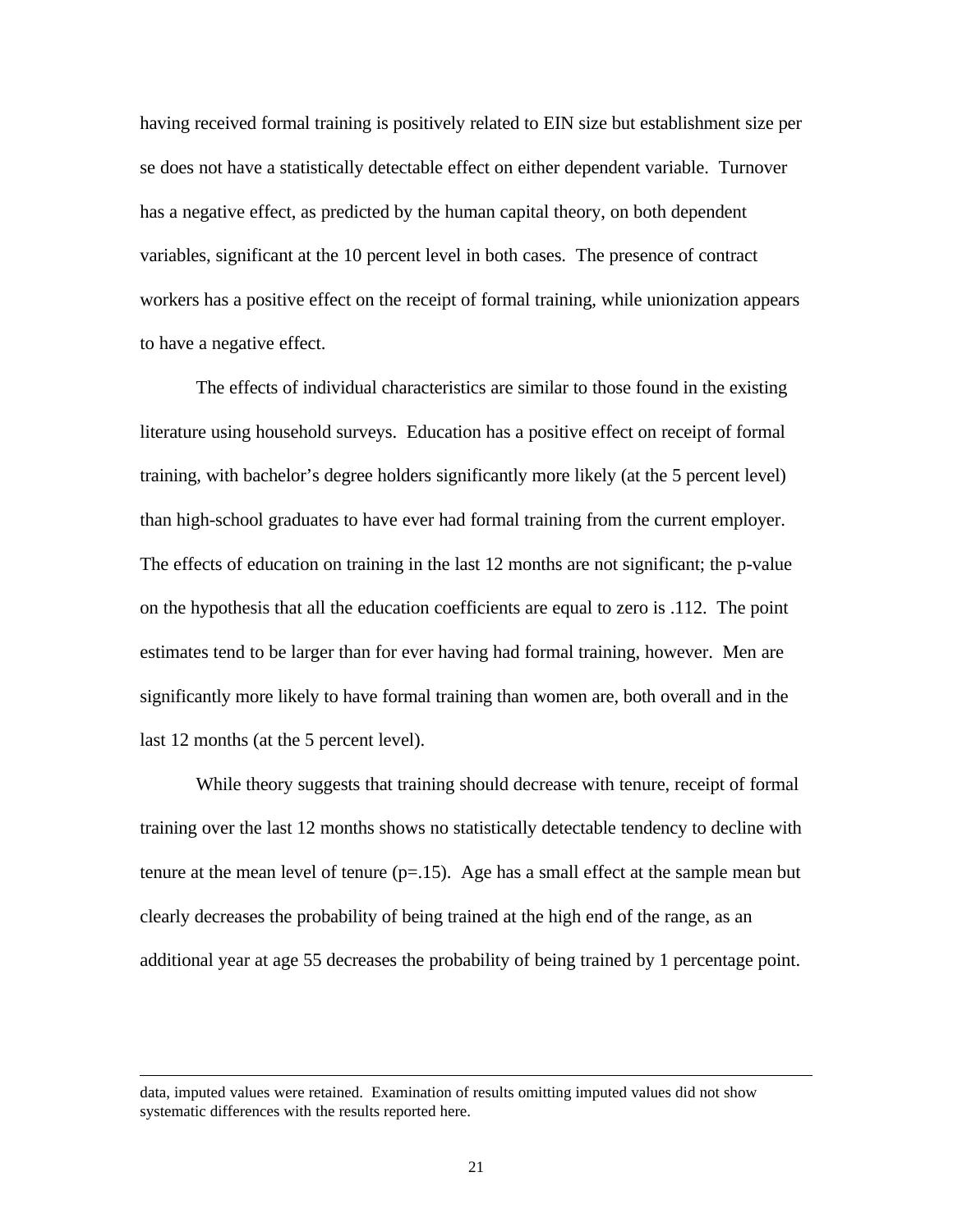We now examine the intensity of training using data collected in the employee  $\log s$ <sup>24</sup>. The two-part model discussed in the previous section is used to examine the extent of training by separating out the effect of the incidence of training during the log period and the duration of training conditional on having received training. The model is estimated for total hours of training and separately for hours of formal and informal training. In this analysis the log of the hourly wage rate is included as an additional control for employee skill. $^{25}$ 

Although employees were asked to report their training activities over a 10 day period, in practice, respondents reported for varying lengths of time--197 of the 1,003 reported for three days or fewer. Moreover, they were asked to report for 10 calendar days, not 10 work days. Accordingly, the dependent variable used in the intensity regression is the log of the proportion of work time spent in training, and the probit regression includes hours worked in the log period as an additional independent variable. We present only the combined effects of each variable on the unconditional proportion of work time spent in training. Unfortunately, with a 10 day log period at best and roughly a thousand observations, our statistical power is limited, so the effects of many variables are not precisely estimated.

Table 10 shows the marginal impacts on total training, formal training and informal training. Looking at firm characteristics first, the estimated effects of fringe benefits are

<sup>&</sup>lt;sup>24</sup> For this analysis, we use the 1,003 respondents who completed logs for at least one day, had reported establishment sizes greater than one, and worked positive hours during the period they completed the log. Of 1,013 log respondents, 9 were excluded because they reported no hours worked, and 1 was excluded for having an establishment size of 1.

 $25$  In theory, for equally skilled workers, the pre-training wage rate should be negatively related to training. We tend to find a positive relationship, indicating that wage is proxying for initial skill level or previous training.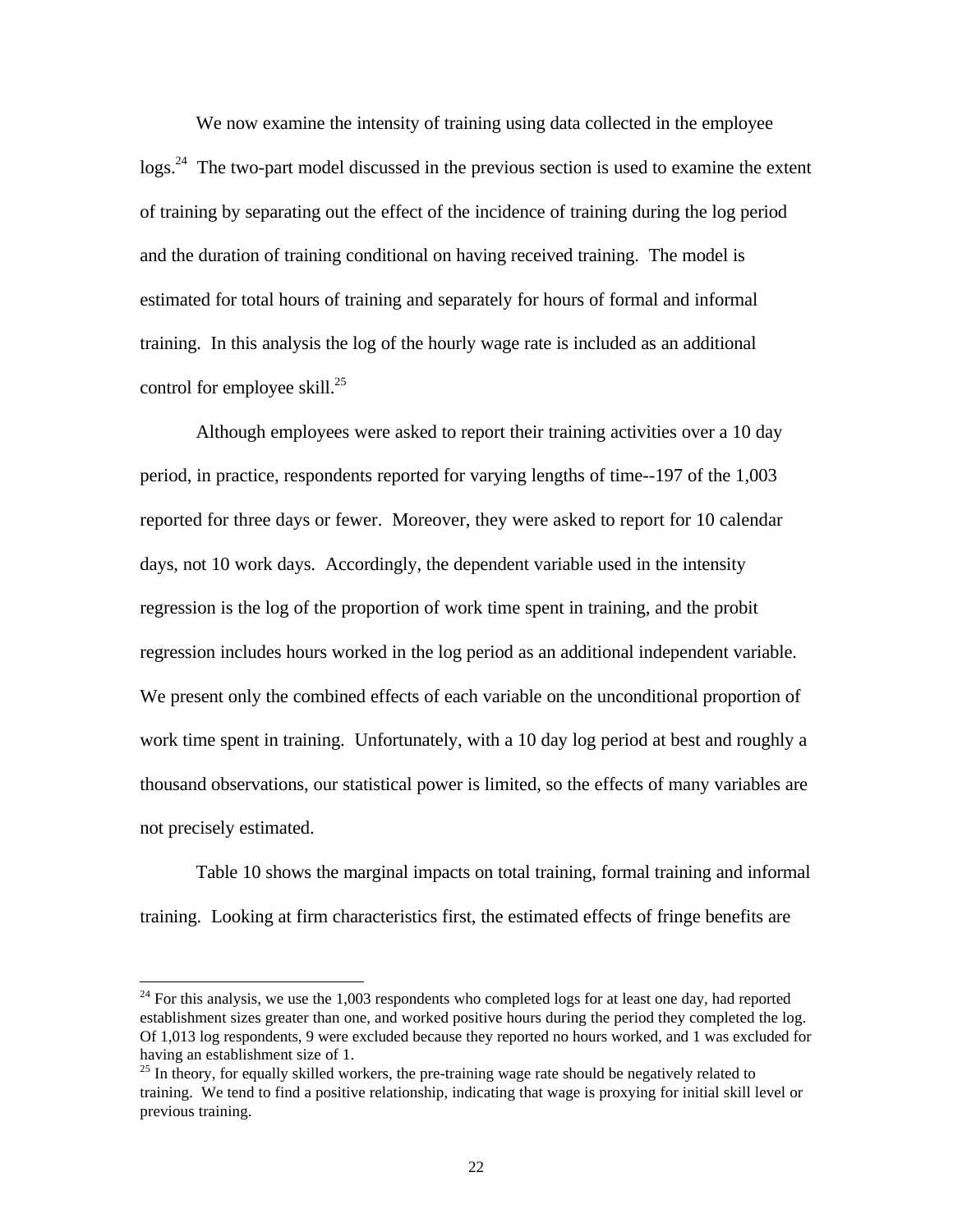statistically significant at the ten percent level for proportion of time spent in training (combined formal and informal). A standard deviation increase in benefits increases the proportion of time spent in training by 0.7 percent. Note that both the employee wage and the average wage in the establishment are controlled for, so this does not simply reflect the effect of high compensation. A standard deviation increase in the number of workplace practices is estimated to increase the proportion of time spent in training by 0.5 percent, but this is not quite significant ( $t=1.48$ ). These compare to the sample mean of 3.9 percent.

While the number of benefits and work practices was found to be positively related to the provision and receipt of formal training, the effect of these variables on the intensity of training as measured by the employee log works mostly through their effect on informal training. A standard deviation increase in benefits increases the proportion of time spent in informal training by 0.4 percent  $(t=1.60)$ , as does a standard deviation increase in workplace practices  $(t=2.12)$ , while the effects on formal training are both smaller in magnitude and with smaller t-statistics. This is relative to a sample mean of 2.6 percent for informal training. None of the establishment variables other than number of benefits has a significant effect at the 10 percent level on the total proportion of time spent in training.

Turnover has a strong negative effect on formal training, consistent with results on training expenditures, but the point estimates on its effect on informal training and total training are both positive though insignificant. Similar to the findings from the employer section, presence of unions appears to have a negative effect on formal training during the

23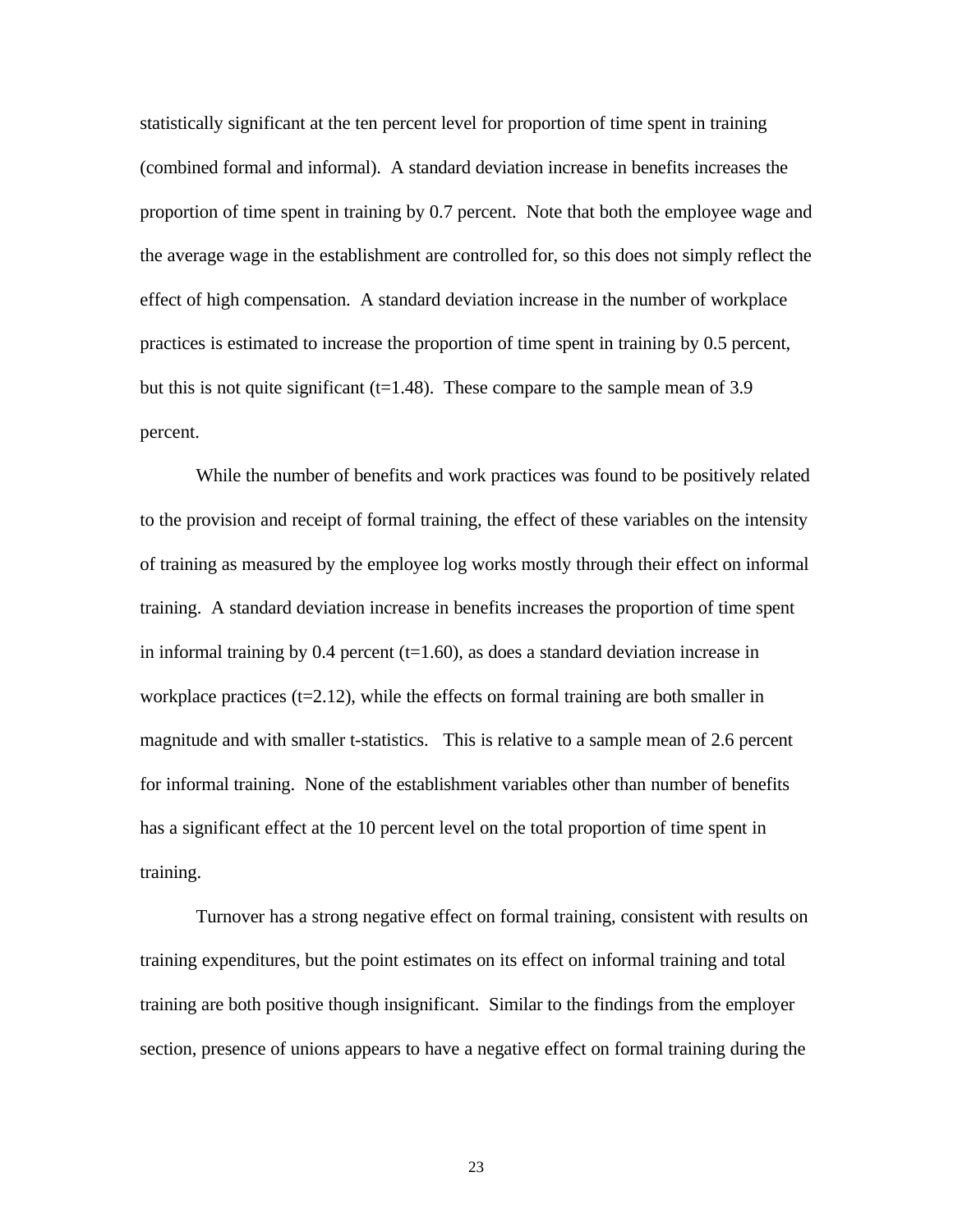log period; the presence of a union is predicted to reduce the proportion of time spent in formal training by 0.6 percent  $(t=1.94)$ . This compares to a sample mean of 1.3 percent.

We now turn to employee characteristics to see if they have the expected effects even after controlling for establishment characteristics. Education has a very strong effect on training during the log period. Those with more than a high-school degree get substantially more training than those with high-school or lower education. (GEDs appear to get more training than high-school graduates. This is a somewhat anomalous finding in view of Cameron and Heckman 1993 and related literature on the small labor market effects of GED acquisition.) Bachelor's degree holders spend 2 percent more of their time in training and graduate degree holders 4 percent more than do high-school graduates. Once again, this appears mostly due to informal training, with bachelor's degree holders spending more than 1.3 percent and graduate degree holders 2.6 percent more time in informal training.

The log data indicate that training decreases substantially with job tenure. A oneyear increase in job tenure at the sample mean tenure decreases the proportion of time spent training by 0.38 percent. This is almost entirely due to its effect on informal training; a year of tenure reduces the proportion of time spent in informal training by 0.34 percent. This finding is consistent with the typical version of the human capital model. Note the contrast with formal training, for which the hypothesis that training declines with tenure is not confirmed either in the employee log or in the incidence question about the receipt of training in the last 12 months.<sup>26</sup>

 $^{26}$  Since the unit of analysis is the person and not the job, these results may not accurately reflect the timepath of training on the typical job. Since jobs with high eventual tenure are in theory more likely to be high-training jobs, one would expect even stronger declines in informal training with tenure and perhaps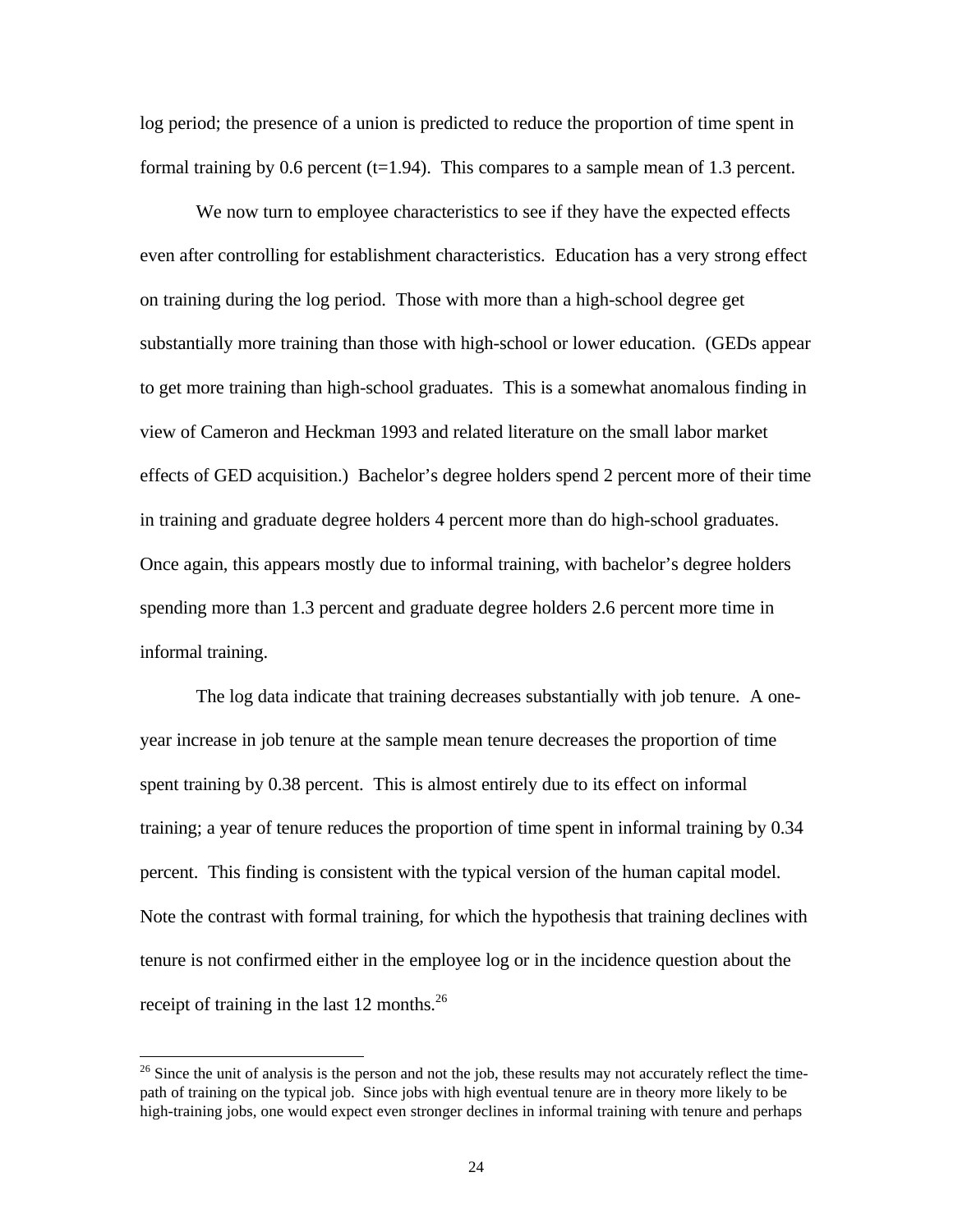The specifications thus far have included both establishment and individual characteristics. One use of the linked employee-employer data is to see whether inferences from unlinked household or establishment data characteristics are seriously biased. In specifications not shown here, establishment characteristics were used as independent variables without individual characteristics, and in other specifications individual characteristics were used without establishment characteristics. The pattern and strength of the individual-level variables were largely unaffected by the exclusion of the establishment variables, and vice versa.<sup>27</sup>

Similar to the analysis of the employer data, we now turn to the effects of individual benefits and practices on training by examining the specifications with benefits and practices entered singly rather than as sums. The results are shown in Table 11. The strongest results are for the incidence of formal training from the employee questionnaire. The largest coefficients in the probit for ever having been formally trained by the current employer are for employer-financed child care and for employee wellness benefits. For training during the past 12 months, the highest coefficients are for employee assistance programs and pensions. The hypothesis that all benefits have the same effect is rejected at p=.053 for ever having had formal training and p=.019 for formal training in the past 12 months. In contrast, the hypothesis that all work practices have equal effects is accepted at any reasonable level of significance for both dependent variables.

declines in formal training. For evidence on "belated" formal training in the NLSY, see Loewenstein and Spletzer (1997). They estimate the probability of ever having received training from a given employer. They find that estimates of this probability from cross-section data are close to those from following jobs longitudinally.

 $27$  One exception is that the estimated effect of the log of establishment wage tends to increase when personal characteristics are omitted.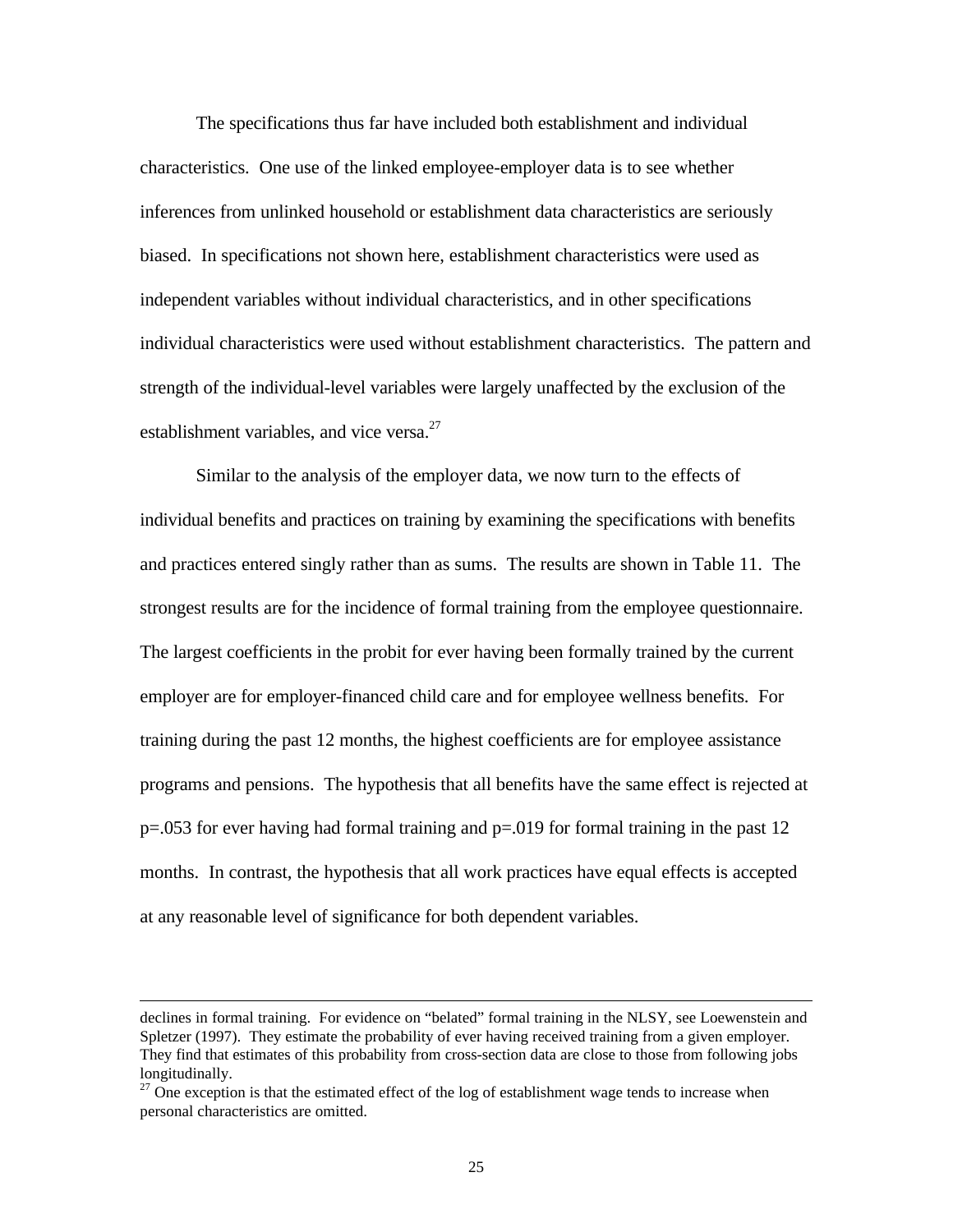As might be expected, the results for the employee log are weaker. The results from the two-part model of training in the log period are shown in column 3 of Table 11. The hypothesis that all benefits have an equal effect can be rejected only at the  $p=156$ level.

Considering both the employee and the employer results for individual benefits and practices, no clear pattern emerges. The generally strong association of employee assistance plans with training, especially in the employer data, confirms a result in Frazis, Herz, and Horrigan (1995). It was argued there that the presence of employee assistance plans may be an especially good indicator of a long-term implicit contract between employees and employers, as employers seek to assist employees with difficulties rather than replace them. The homogeneity of effects of alternative work practices is consistent with the idea from the high-performance workplace literature<sup>28</sup> that the successful transformation of a workplace requires the adoption of several practices at the same time.

### VI. Summary and conclusions

Using a new and rich database, SEPT95, we analyzed training intensity as measured by both employer and employee surveys. On the employer side, hours of training tended to be higher at establishments that are larger, non-union, have higher numbers of benefits and workplace practices, and smaller proportions of part-time workers. Turnover has the predicted negative effect when intensity is measured by training expenditures.

 $2<sup>28</sup>$  See the references in footnote 15.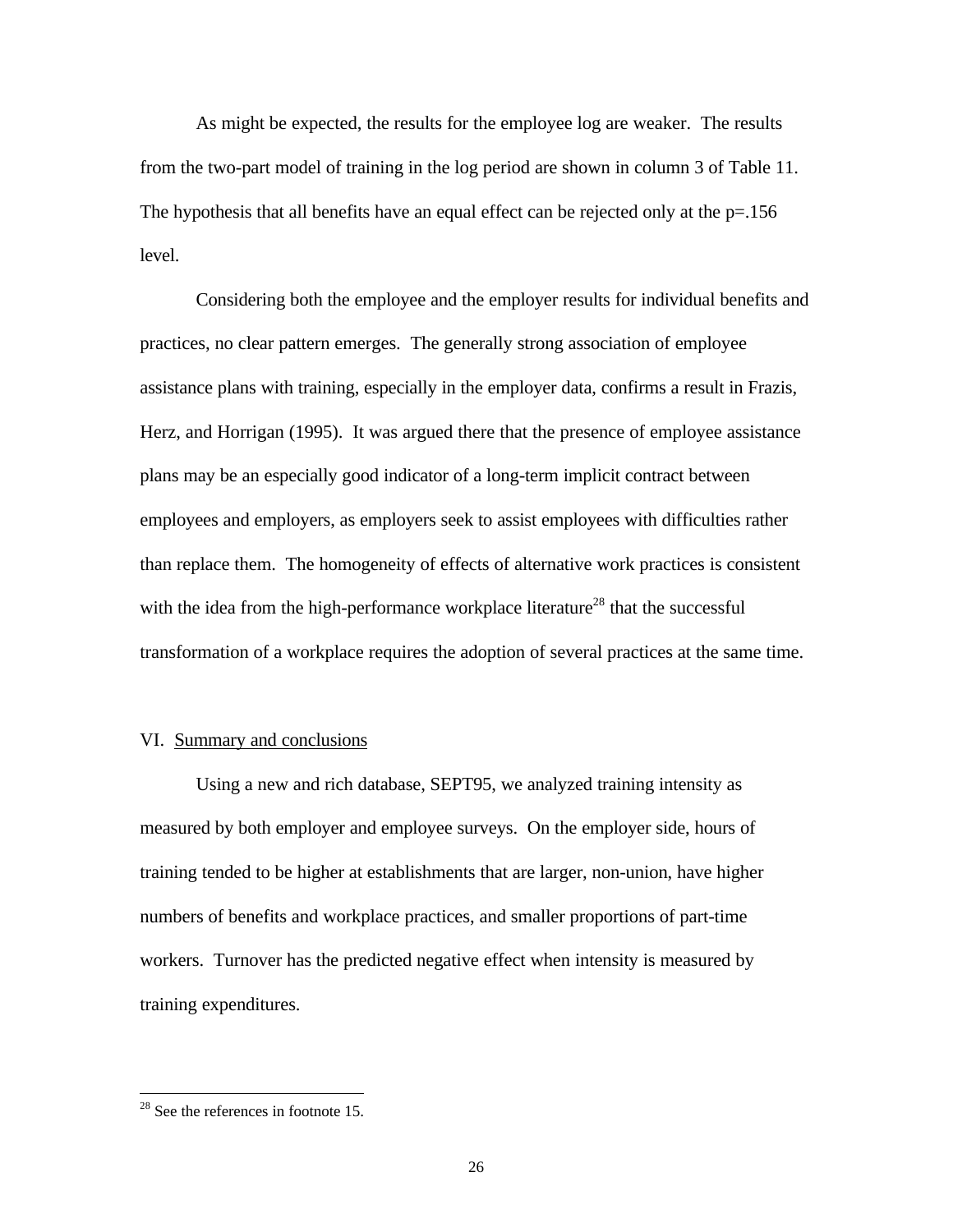The analysis of employee data confirmed many of the findings in the literature concerning the relationship between individual characteristics and the receipt of formal training. Using the matched nature of SEPT95, we found that these relationships were not significantly altered by the inclusion of establishment characteristics. Data from the survey of employees also allowed us to compare the correlates of informal training with those of formal training. Some variables, such as education, that affect formal training have similar effects on informal training. However, turnover and the presence of contract employees have opposite effects on formal and informal training such that they appear to have small relation to total hours of training. Job tenure has evident effects on informal training but no apparent effects on formal training.

Although the determinants of training differ somewhat across some of the measures, in general we find that employers who show signs of promoting a long-term relationship with their employees tend to train and to train more intensively. Our most consistent set of results in terms of statistical significance is the effect of fringe benefits and workplace practices. We find that establishments with many fringe benefits and innovative workplace practices are more likely to provide formal training and to spend more on training. Furthermore, employees working for employers who offer many fringe benefits or who employed many innovative workplace practices received more hours of both formal and informal training.

27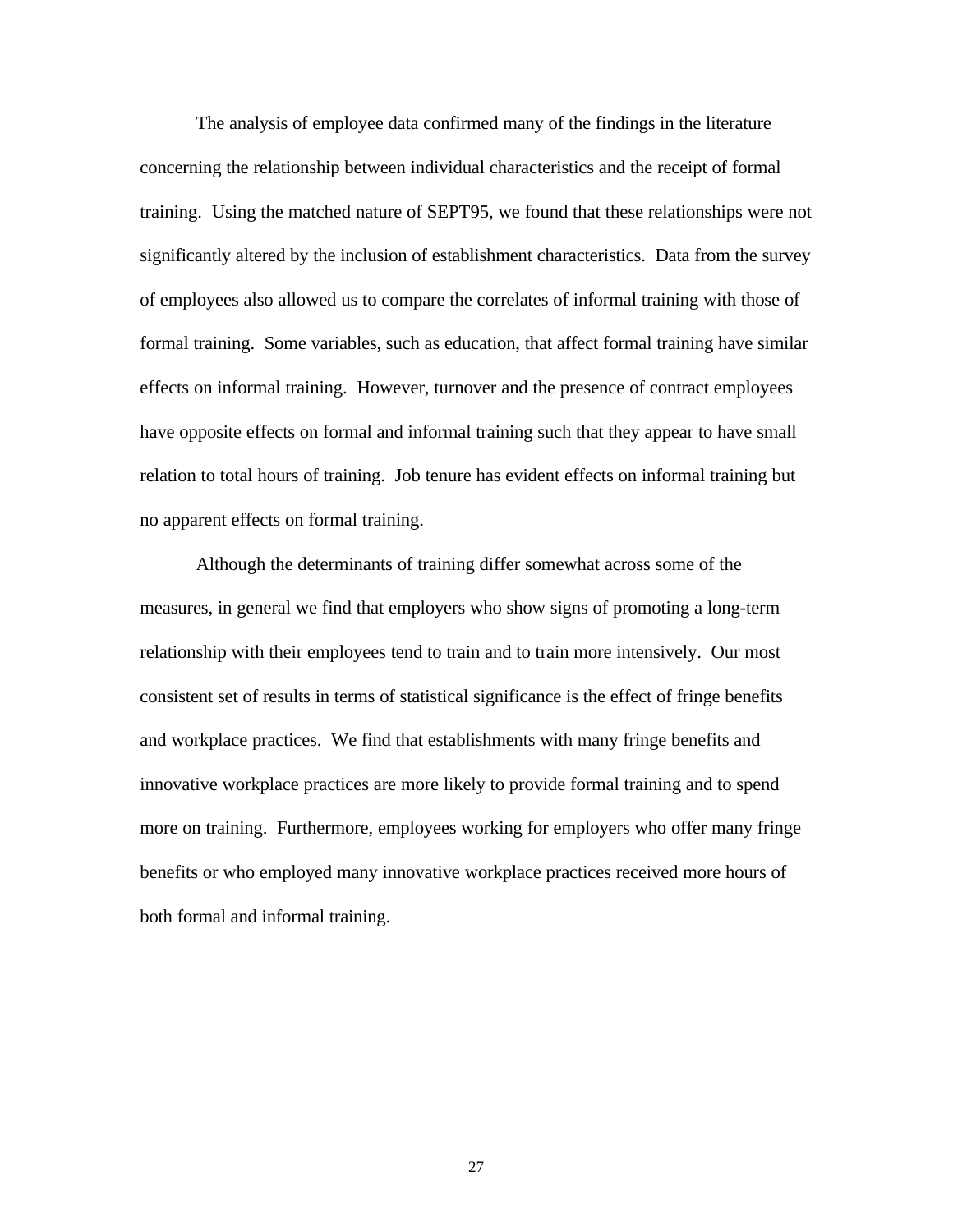### **References**

Abraham, Katharine G. and Susan K. Taylor. 1993. "Firms' Use of Outside Contractors: Theory and Evidence." NBER Working Paper No. 4468, September.

Acemoglu, Daron and Jorn-Steffen Pischke. 1998. "Why do Firms Train? Theory and Evidence." *Quarterly Journal of Economics*, forthcoming.

Amirault, Thomas. 1992. "Training to Qualify for Jobs and Improve Skills, 1991." *Monthly Labor Review.* Vol. 115, No. 9 (September), pp. 31-36.

Appelbaum, Eileen and Rosemary Batt. 1994. *The New American Workplace: Transforming Work Systems in the United States*. Ithaca, NY: ILR Press.

Bailey, Thomas. 1993. "Discretionary Effort and the Organization of Work: Employee Participation and Work Reform Since Hawthorne." Teachers College, Columbia University, January.

Barron, John M., Dan A. Black and Mark A. Loewenstein. 1987. "Employer Size: The Implications for Search, Training, Capital Investment, Starting Wages and Wage Growth." *Journal of Labor Economics*, Vol. 7, No. 1 (January), pp. 1-19.

Bartel, Ann. 1991. "Formal Employee Training Programs and Their Impact on Labor Productivity: Evidence from a Human Resources Survey", in David Stern and Jozep Ritzen, eds., Market Failure in Training, Springer and Verlag.

Bartel, Ann P. and Nachum Sicherman. 1995. "Technological Change and the Skill Acquisition of Young Workers." Unpublished, April.

Brown, Charles. 1989. "Empirical Evidence on Private Training." In *Investing in People*, vol. 1, Washington, DC: Commission on Workforce Quality and Labor Market Efficiency, U.S. Department of Labor, pp. 301-329.

Cameron, Steven V., and James J. Heckman. 1993. "The Nonequivalence of High School Equivalents." *Journal of Labor Economics,* Vol. 11, No. 1, Part 1 (January), pp. 1-47.

Duncan, Gregg and Frank Stafford. 1980. "Do Union Members Receive Compensating Wage Differentials?" *American Economic Review*, Vol. 70 (June), pp. 355-371.

Efron, Bradley and Robert J. Tibshirani. 1995. *An Introduction to The Bootstrap.* New York: Chapman and Hall.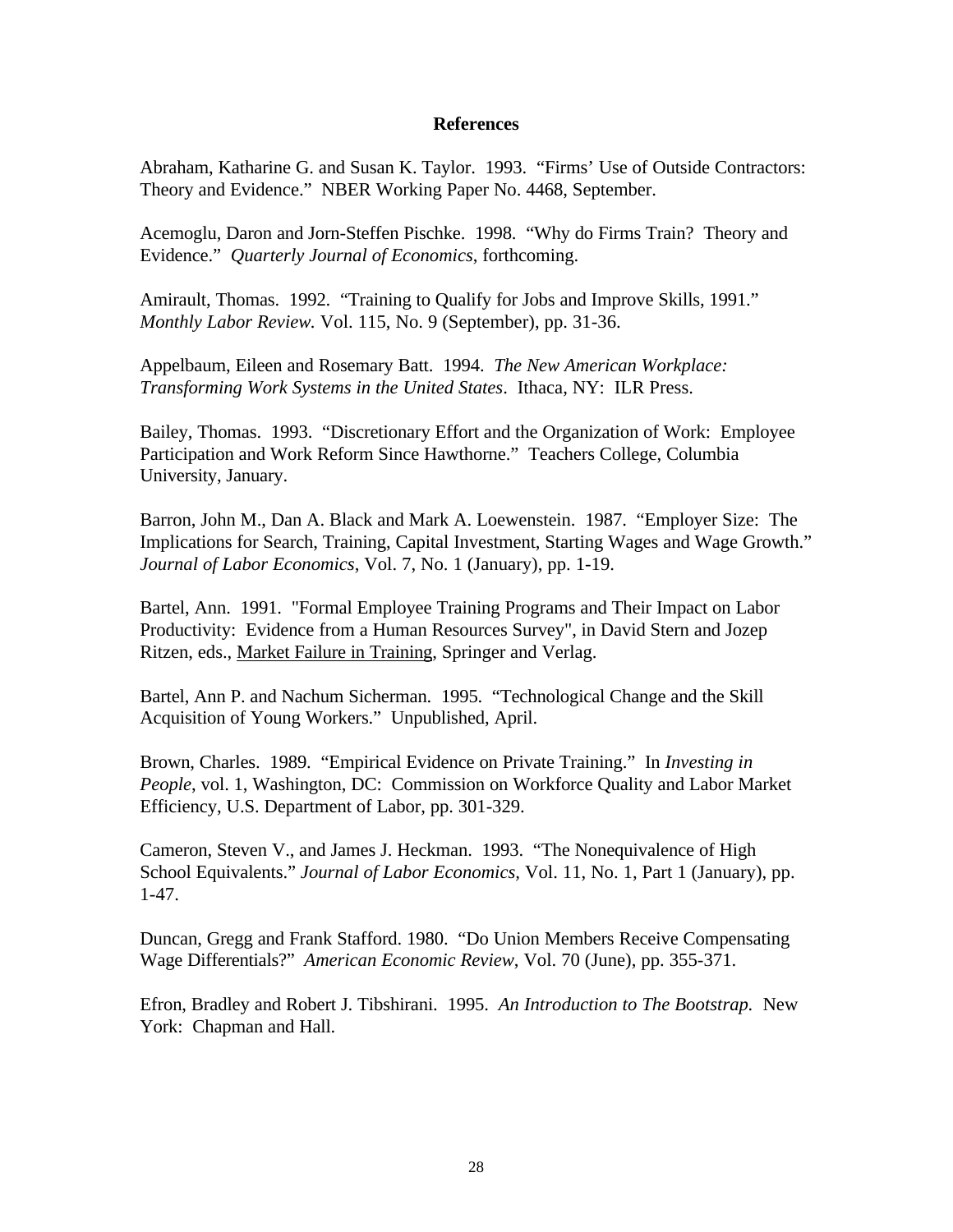Frazis, Harley, Maury Gittleman, Michael Horrigan, and Mary Joyce. 1997. "Formal and Informal Training: Evidence from a Matched Employee-Employer Survey." In Gary D. Libecap, ed., *Advances in the Study of Entrepreneurship, Innovation, and Economic Growth,* vol. 9, Greenwich, CT: JAI Press, pp. 9-46.

Frazis, Harley J., Diane E. Herz and Michael W. Horrigan. 1995. "Employer-Provided Training: Results from a New Survey." *Monthly Labor Review*, Vol. 118, No. 5 (May), pp. 3-17.

Gittleman, Maury, Michael Horrigan and Mary Joyce. 1995. "'Flexible' Work Organizations: Evidence from the Survey of Employer-Provided Training." Unpublished, September.

Goldberger, Arthur. 1991. *A Course in Econometrics.* Cambridge, MA: Harvard University Press.

Gruber, Jonathan and Brigitte C. Madrian. 1994. "Heath Insurance and Job Mobility: The Effects of Public Policy on Job-Lock. *Industrial and Labor Relations Review*, Vol. 48, No. 1 (October), pp. 86-102.

Hay, Joel W., Robert Leu, and Paul Rohrer. 1987. "Ordinary Least Squares And Sample-Selection Models Of Health-Care Demand: A Monte Carlo Comparison." *Journal of Business and Economic Statistics* Vol. 5, pp. 499-506.

Holtmann, Alphonse G. and Todd L. Idson. 1991. "Employer Size and On-the-Job Training Decisions." *Southern Economic Journal*, October, pp. 33-55.

Kling, Jeffrey. 1995. "High Performance Work Systems and Firm Performance." *Monthly Labor Review*, Vol. 118, No. 5 (May), pp. 29-36.

Levy, Frank and Richard J. Murnane. 1992. "U.S. Earnings Levels and Earnings Inequality: A Review of Recent Trends and Proposed Explanations." *Journal of Economic Literature*, Vol. 30, No. 3 (September), pp. 1333-1381.

Lazear, Edward P. 1986. "Retirement from the Labor Force." In Orley Ashenfelter and Richard Layard, *Handbook of Labor Economics*, Volume 1, Amsterdam: North-Holland.

Loewenstein, Mark and James Spletzer. 1996. "Formal and Informal Training: Evidence from the NLSY." Paper prepared for conference "Employer-Provided Training: Who Pays? Who Benefits?", Cornell University, November.

Loewenstein, Mark and James Spletzer. 1997. " Delayed Formal On-the-Job Training." *Industrial and Labor Relations Review,* Vol. 51, No. 1 (October), pp. 82-99.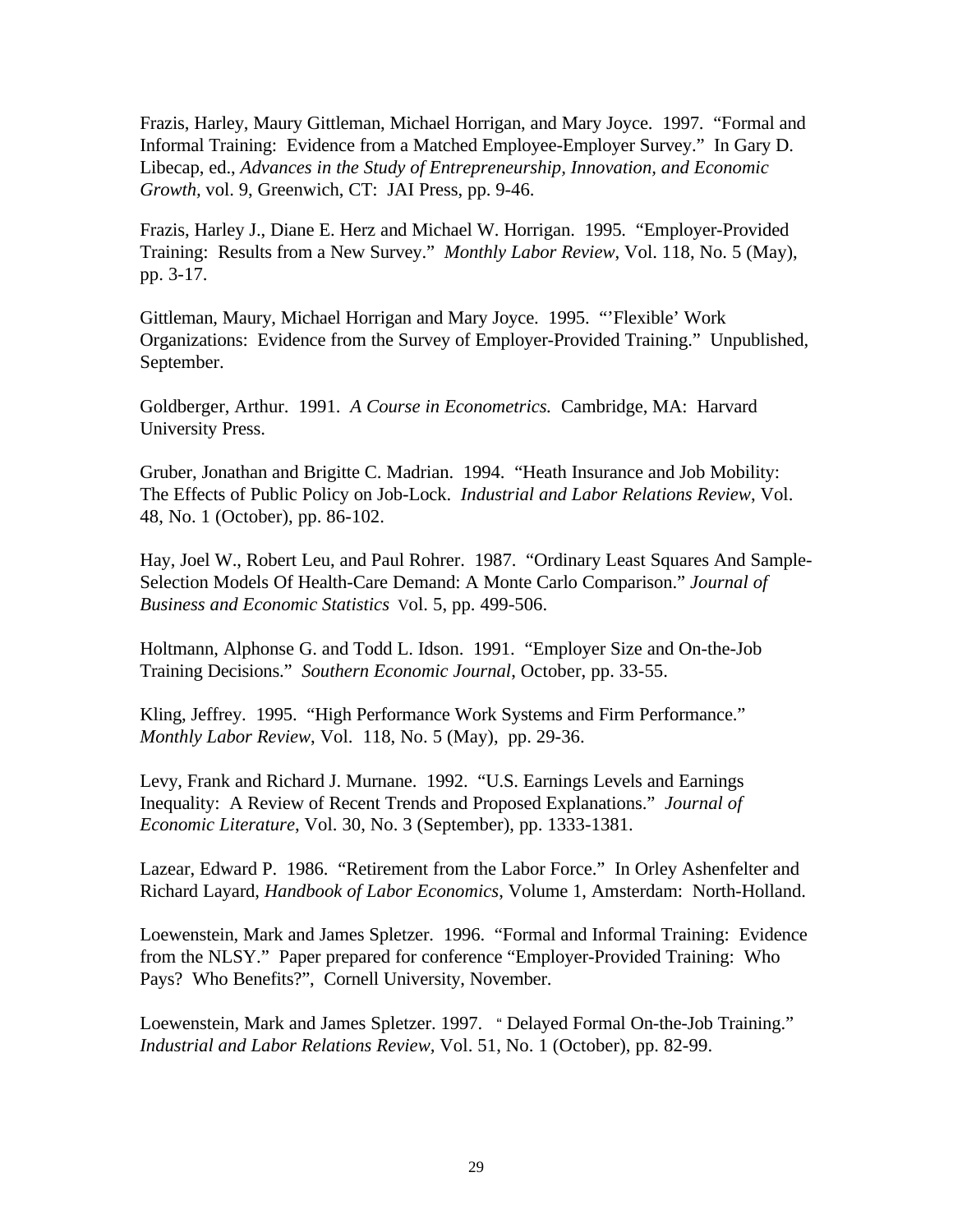Loewenstein, Mark and James Spletzer. 1998. "Dividing the Costs and Returns to General Training." *Journal of Labor Economics*, Vol. 16, No. 1 (January), pp 142-171.

Lynch, Lisa. 1995. "A Needs Analysis of Training Data: What Do We Want, What Do We Have, Can We Ever Get It?" in Labor Statistics Measurement Issues, J. Haltiwanger, M. Manser and R. Topel, eds. NBER/University of Chicago Press, forthcoming.

Lynch, Lisa M. and Sandra E. Black. 1995. "Beyond the Incidence of Training: Evidence from a National Employers Survey." NBER Working Paper No. 5231, August.

Madrian, Brigitte C. 1994. "Employment-Based Health Insurance and Job Mobility: Is There Evidence of Job-Lock." *Quarterly Journal of Economics*, Vol. 109 (February), pp. 27-51.

Manning, Willard G., Naihua Duan and W. H. Rogers. 1987. "Monte Carlo Evidence On The Choice Between Sample Selection And Two-Part Models", *Journal of Econometrics*, vol. 35, pp. 59-82.

Mavrinac, Sarah C. and Neil R. Jones. 1995. "The Financial and Non Financial Returns to Innovative Workplace Practices: A Critical Review." Report prepared for the Office of the American Workplace, Department of Labor.

Mincer, Jacob. 1983. "Union Effects: Wages, Turnover, and Job Training." Research in Labor Economics, Supplement 2, JAI Press, pp. 217-252.

Mincer, Jacob. 1988. "Job Training, Wage Growth and Labor Turnover." NBER Working Paper No. 2690, August.

Mincer, Jacob. 1989. "Job Training: Costs, Returns, and Wage Profiles", NBER Working Paper No. 3208, December.

Osterman, Paul. 1994. "How Common is Workplace Transformation and Who Adopts It?" *Industrial and Labor Relations Review*, No. 2 (January), pp. 173-188.

Osterman, Paul. 1995. "Skill, Training and Work Organization in American Establishments." *Industrial Relations*, Vol. 34, No. 2 (April), pp. 125-146.

Parks, Susan. 1995. "Improving Workplace Performance: Historical and Theoretical Contexts." *Monthly Labor Review*, Vol. 118, No. 5 (May), pp. 18-28.

Stafford, Frank and Greg J. Duncan. 1980. "The Use of Time and Technology by Households in the United States", Research in Labor Economics, Vol. 3, pp. 335-375.

Veum, Jonathan. 1993. "Training among young adults: who, what kind, and for how long?". *Monthly Labor Review*, (August), pp. 27-32.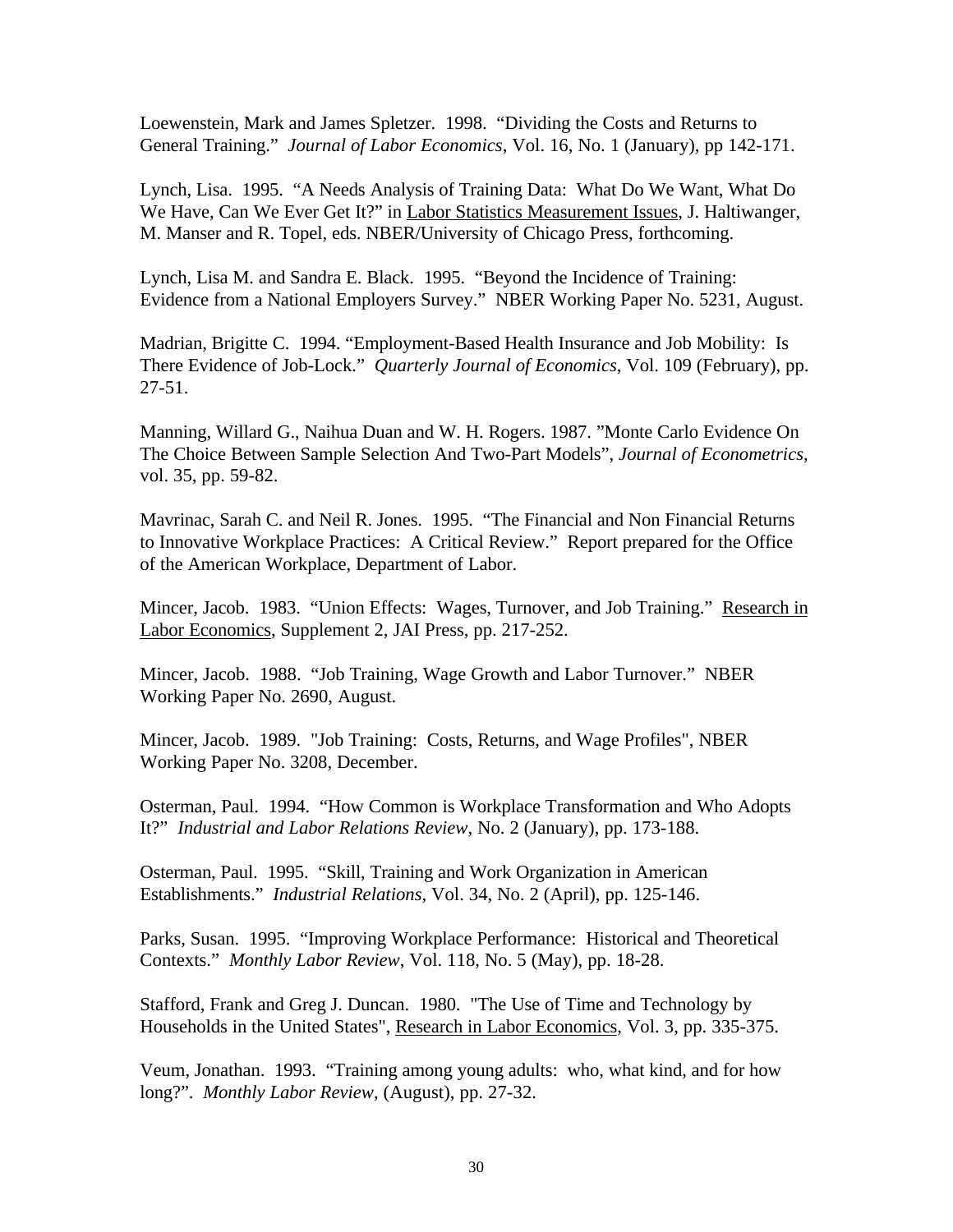### Appendix A Definitions of Variables from Employer Survey

**Establishment size:** The number of employees on the payroll of the establishment for the pay period that included the  $12<sup>th</sup>$  of the present month.

**EIN Size:** The number of employees in all establishments with the same Employer Identification Number (EIN) as the surveyed establishment. This captures the size of the larger legal entity to which the establishment belongs. It does not correspond to the firm size because some large companies have more than one EIN number.

**Establishment wage:** Total payroll of the establishment for the fourth quarter of 1993 divided by the sum of employment in each month of the quarter. This information was obtained from the BLS Universal Data Base (UDB).

**Labor turnover:** The ratio of the sum of hires and separations over the three months prior to the reference period to the average employment for the three months.

**Benefits:** Respondents were asked to check which of the following benefits were offered at their establishment: paid vacation; paid sick leave; health care benefits; an employee assistance program; an employee wellness program; pension plans profit sharing; flexible work schedules; flexible work site or telecommuting; employer-financed child care; and paid parental/family leave.

**Workplace practices:** SEPT95 asked whether establishments used any of the following practices: pay increases that are directly linked to mastering new skills; employee involvement in the firm's technology and equipment decisions; job redesign or reengineering ; job rotation; just-in-time inventories; co-worker review of employee performance; quality circles; total quality management; and self-directed work teams.

**Use of contract employees:** Indicates whether the establishment used any contract workers or workers employed by temporary-help agencies during the pay period used for reporting establishment size.

**Proportion of part-time employees:** The number of employees considered by the establishment to be part-time workers divided by reported establishment size.

**Presence of labor union:** Indicates whether or not any of the employees are represented by a union agreement.

**Employment growth:** The ratio of net change in employment over the three months prior to the reference period to average employment for those three months.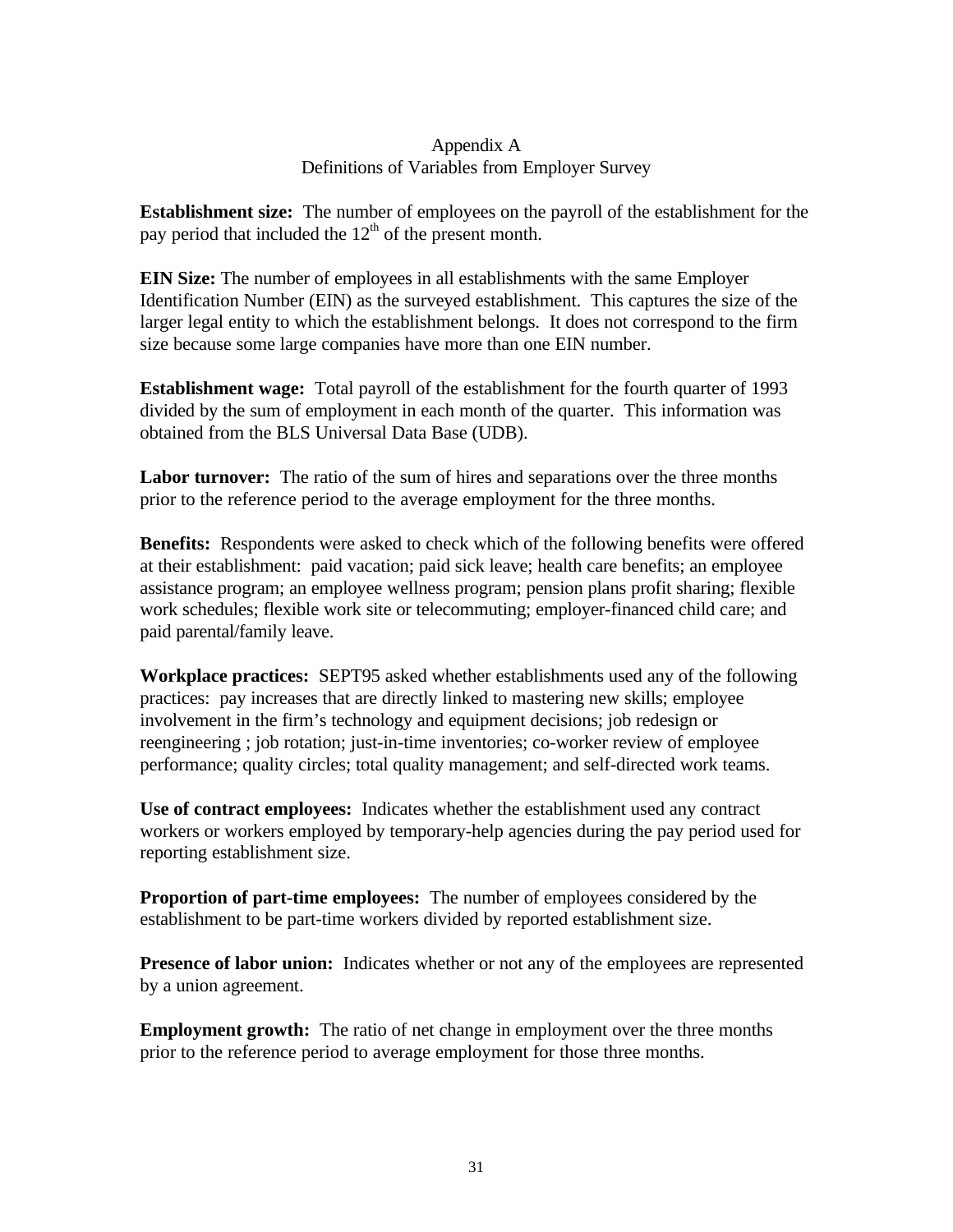# Table 1 Incidence and Intensity of Training

| <b>Percent of establishments</b><br>with<br>50 or more employees<br>who provided                        | Percent of employees in<br>establishments of size 50 or<br>more who received |  |  |
|---------------------------------------------------------------------------------------------------------|------------------------------------------------------------------------------|--|--|
| 92.5                                                                                                    | 69.8                                                                         |  |  |
| Hours per employee in establishments with 50 or more<br>employees, May-October, 1995<br>Employee survey |                                                                              |  |  |
|                                                                                                         |                                                                              |  |  |
|                                                                                                         | 13.4                                                                         |  |  |
| <b>NA</b>                                                                                               | 31.1                                                                         |  |  |
| NA                                                                                                      | 44.5                                                                         |  |  |
|                                                                                                         | <b>Employer survey</b><br>10.7                                               |  |  |

Table 2

Expenditures on Training among Establishments with 50 or more employees

|                                           | \$ per   | Level  | In billions of dollars<br>Error range of |
|-------------------------------------------|----------|--------|------------------------------------------|
| 1994                                      | employee |        | expenditures*                            |
| Selected costs of formal training:        |          |        |                                          |
| Wage and salaries of in-house trainers    | \$139    | \$7.7  | $$7.0 - $8.5$                            |
| Payments to outside trainers              | 98       | 5.5    | $4.8 - 6.1$                              |
| Tuition reimbursements                    | 51       | 2.8    | $2.6 - 3.0$                              |
| <b>May-October 1995</b>                   |          |        |                                          |
| Wage and salary paid to trainees while in |          |        |                                          |
| Formal training                           | \$224.1  | \$12.8 | $$11.0 - $14.7$                          |
| Informal training                         | 422.8    | 24.2   | $19.9 - 28.5$                            |
| Total                                     | 646.9    | 37.1   | $32.8 - 41.4$                            |

**\***Plus or minus one standard deviation.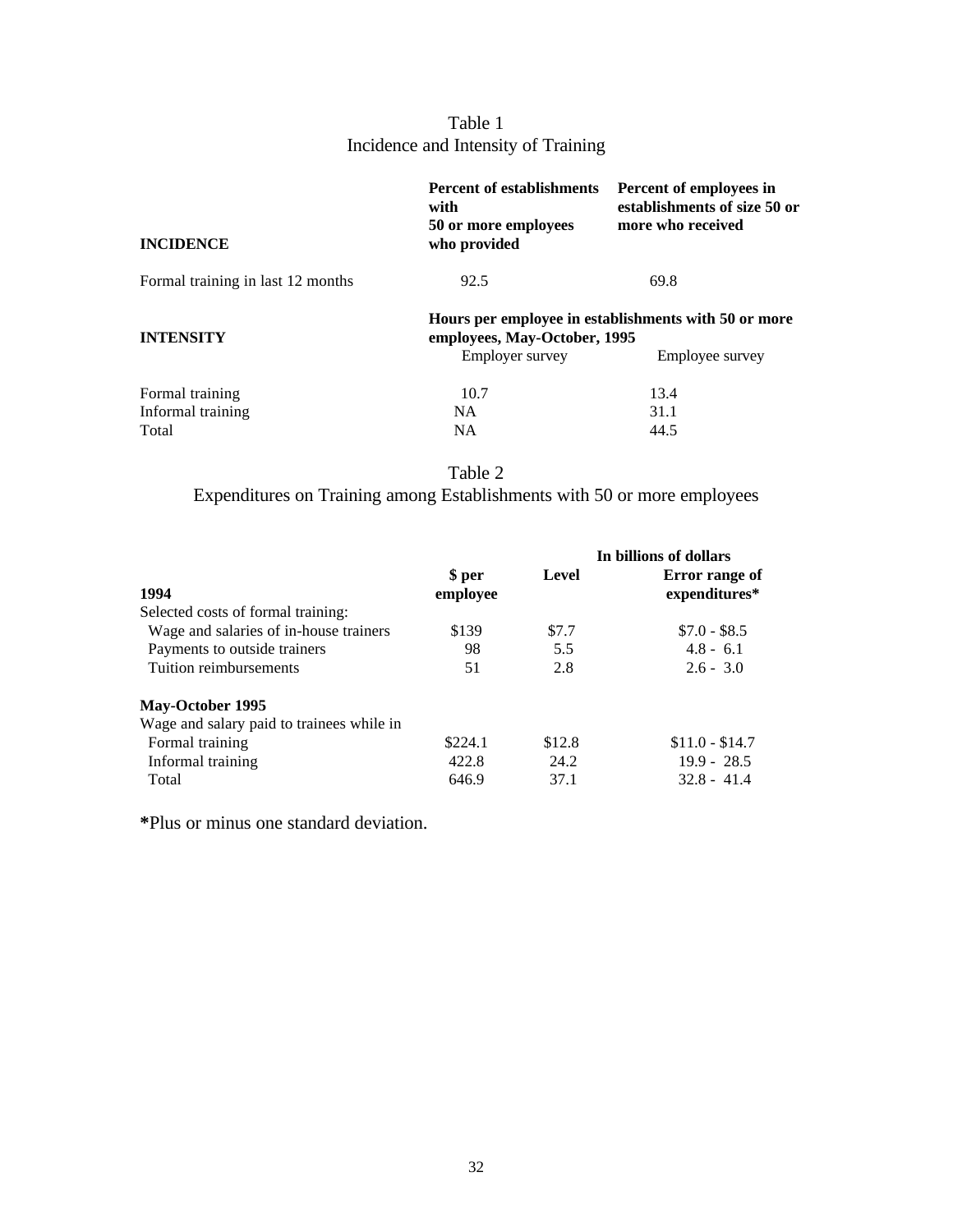## Table 3 Establishment Characteristics, Employer Survey Means

| <b>Establishment Characteristic</b> | Unweighted | Weighted |
|-------------------------------------|------------|----------|
| Employment                          | 665.44     | 162.94   |
| Establishment wage                  | 2981.24    | 2177.14  |
| EIN size                            | 10185.41   | 7041.95  |
| Turnover rate                       | 0.240      | 0.353    |
| Number of benefits                  | 6.127      | 5.483    |
| Use of contract workers             | 0.434      | 0.283    |
| Number of workplace practices       | 3.238      | 2.785    |
| Employment growth rate              | 0.010      | 0.001    |
| Proportion of part-time             | 0.110      | 0.225    |
| Presence of labor union             | 0.309      | 0.183    |
| <b>Sick Leave</b>                   | 0.863      | 0.806    |
| Employee Assistance Plan            | 0.624      | 0.474    |
| Wellness                            | 0.408      | 0.266    |
| Pension                             | 0.831      | 0.725    |
| Profit Sharing                      | 0.469      | 0.374    |
| Flexitime                           | 0.439      | 0.449    |
| Flexisite                           | 0.172      | 0.135    |
| Child Care                          | 0.072      | 0.063    |
| <b>Family Leave</b>                 | 0.295      | 0.249    |
| Pay for Knowledge                   | 0.363      | 0.389    |
| Employee Involvement                | 0.501      | 0.439    |
| Job Redesign                        | 0.442      | 0.313    |
| <b>Job Rotation</b>                 | 0.375      | 0.344    |
| Just-in-Time Inventories            | 0.274      | 0.218    |
| Peer Review                         | 0.182      | 0.179    |
| <b>Quality Circles</b>              | 0.310      | 0.267    |
| <b>Total Quality Management</b>     | 0.511      | 0.437    |
| <b>Worker Teams</b>                 | 0.282      | 0.199    |
| Number of observations              | 1062       |          |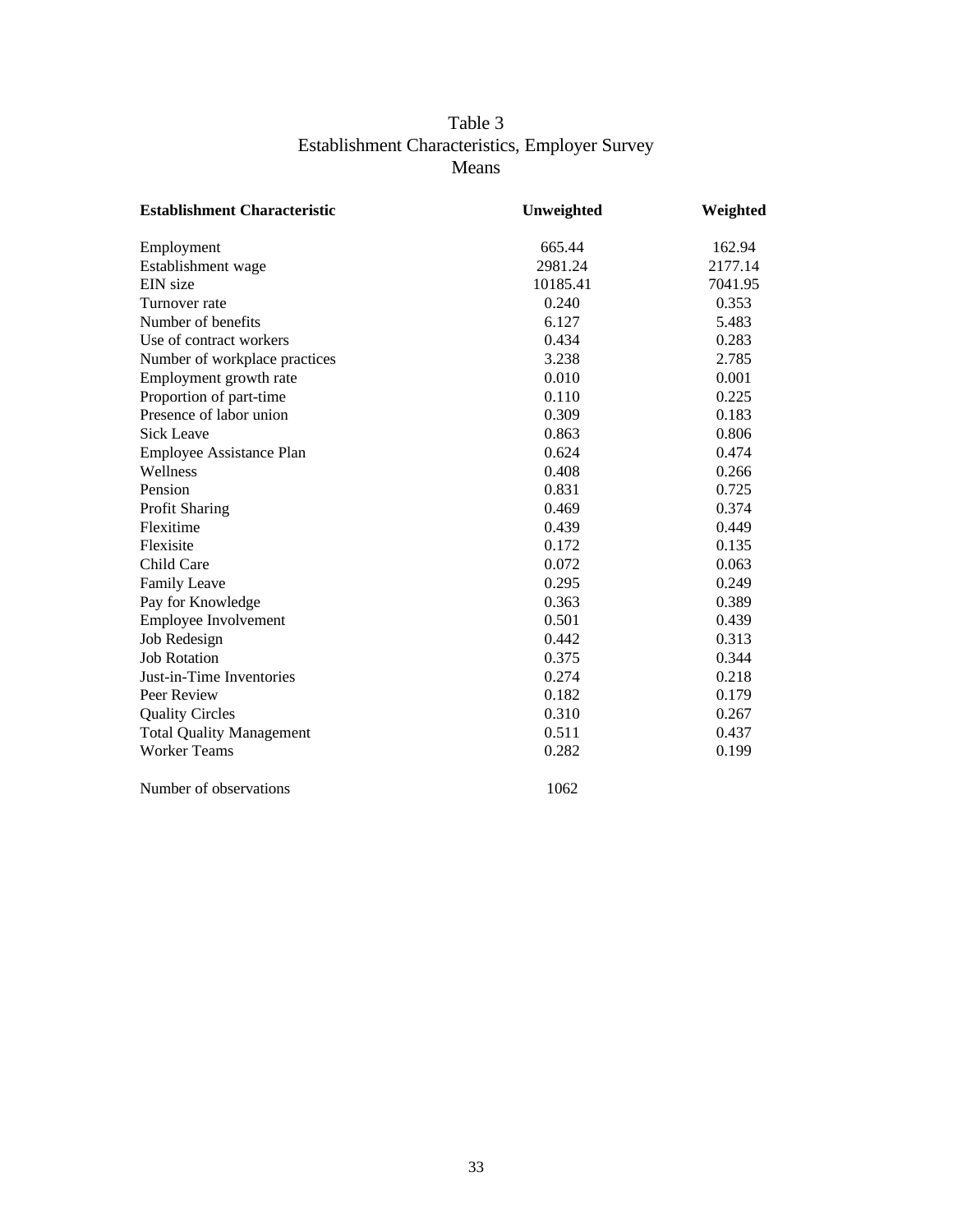## Table 4 Determinants of the Incidence of Formal Training, Employer Survey Probit Maximum-Likelihood Estimates, Unweighted

| Dependent variable              | Any formal training in past 12 months<br>(Derivatives) |                       |
|---------------------------------|--------------------------------------------------------|-----------------------|
| <b>Employer Characteristics</b> | Estimate $(x 100)$                                     | <b>Standard Error</b> |
| Ln(Employment)                  | $0.176*$                                               | 0.137                 |
| Ln(Estab. Wage)                 | $-0.180$                                               | 0.170                 |
| Ln(EIN size)                    | 0.044                                                  | 0.049                 |
| % Part-time                     | $-0.904$ ***                                           | 0.610                 |
| Union present                   | $-0.312*$                                              | 0.226                 |
| Contract workers used           | 0.151                                                  | 0.168                 |
| Turnover rate                   | 0.270                                                  | 0.261                 |
| Employment growth rate          | $0.934**$                                              | 0.690                 |
| Number of benefits              | $0.207***$                                             | 0.001                 |
| Number of workplace practices   | $0.188***$                                             | 0.104                 |
| Mining                          | $-0.125$                                               | 0.351                 |
| Construction                    | 0.085                                                  | 0.253                 |
| Nondurable manufacturing        | $-0.146$                                               | 0.297                 |
| Durable Manufacturing           | $-0.698$ ***                                           | 0.459                 |
| T.C.P.U.                        | 0.379                                                  | 0.421                 |
| Wholesale trade                 | 0.171                                                  | 0.347                 |
| Retail trade                    | $-0.400$                                               | 0.341                 |
| F.I.R.E.                        | $-0.201$                                               | 0.281                 |
| Constant                        | 1.816                                                  | 2.331                 |
| Log likelihood                  | $-103.569$                                             |                       |
| <b>Observations</b>             | 1062                                                   |                       |

**\*** Coefficient significant at 10 percent level

**\*\*** Coefficient significant at 5 percent level

**\*\*\*** Coefficient significant at 1 percent level

NOTE: Statistical significance of derivatives does not correspond to significance of coefficients.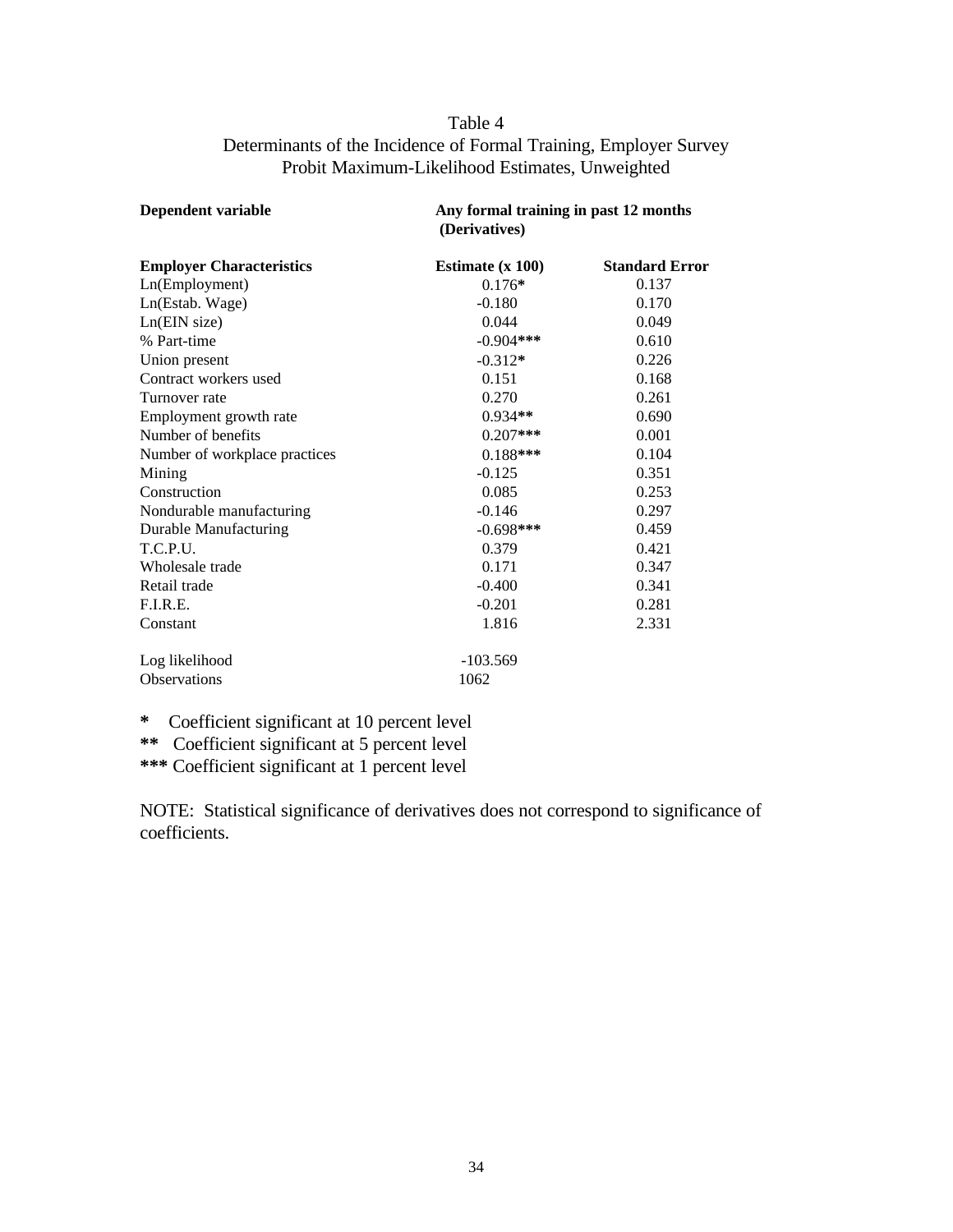## Table 5 Determinants of the Intensity of Formal Training: Hours, Employer Survey Two-Part Model, Unweighted

| <b>Dependent variable</b> | Any formal training<br>(Derivatives) |                 | <b>Ln</b> (hours of formal<br>training per employee)   |                 | <b>Marginal impact on hours</b><br>of formal training per<br>employee |                 |
|---------------------------|--------------------------------------|-----------------|--------------------------------------------------------|-----------------|-----------------------------------------------------------------------|-----------------|
| <b>Sample</b>             | All                                  |                 | <b>Hours of formal training</b><br>$per$ employee $>0$ |                 |                                                                       |                 |
| <b>Employer</b>           | <b>Estimate</b>                      | <b>Standard</b> | <b>Estimate</b>                                        | <b>Standard</b> | <b>Estimate</b>                                                       | <b>Standard</b> |
| <b>Characteristics</b>    |                                      | <b>Error</b>    |                                                        | <b>Error</b>    |                                                                       | <b>Error</b>    |
| Ln(Employment)            | $0.135***$                           | 0.018           | $-0.140**$                                             | 0.055           | 0.036                                                                 | 0.050           |
| Ln(Estab. Wage)           | $-0.002$                             | 0.039           | 0.037                                                  | 0.141           | 0.028                                                                 | 0.125           |
| Ln(EIN size)              | 0.005                                | 0.009           | 0.043                                                  | 0.031           | 0.042                                                                 | 0.028           |
| % Part-time               | $-0.174*$                            | 0.103           | $-0.558$                                               | 0.389           | $-0.660*$                                                             | 0.342           |
| Union present             | $-0.157***$                          | 0.038           | $-0.064$                                               | 0.120           | $-0.230**$                                                            | 0.109           |
| Contract workers used     | 0.016                                | 0.035           | 0.170                                                  | 0.110           | 0.033                                                                 | 0.101           |
| Turnover rate             | 0.031                                | 0.042           | 0.072                                                  | 0.113           | 0.094                                                                 | 0.105           |
| Growth rate               | 0.124                                | 0.084           | $-0.051$                                               | 0.300           | 0.097                                                                 | 0.267           |
| Number of benefits        | $0.042***$                           | 0.010           | $0.070**$                                              | 0.031           | $0.106***$                                                            | 0.028           |
| # of workplace practices  | $0.025**$                            | 0.008           | $0.072***$                                             | 0.026           | $0.089***$                                                            | 0.023           |
| Mining                    | 0.071                                | 0.077           | $0.483**$                                              | 0.214           | $0.482**$                                                             | 0.199           |
| Construction              | 0.029                                | 0.067           | $-0.356$                                               | 0.235           | $-0.263$                                                              | 0.211           |
| Nondurable                | 0.004                                | 0.067           | $-0.145$                                               | 0.223           | $-0.117$                                                              | 0.200           |
| manufacturing             |                                      |                 |                                                        |                 |                                                                       |                 |
| Durable Manufacturing     | 0.004                                | 0.070           | $-0.049$                                               | 0.208           | $-0.029$                                                              | 0.190           |
| T.C.P.U.                  | 0.063                                | 0.070           | $0.390*$                                               | 0.221           | $0.396**$                                                             | 0.202           |
| Wholesale trade           | $-0.029$                             | 0.070           | $-0.237$                                               | 0.238           | $-0.230$                                                              | 0.213           |
| Retail trade              | 0.034                                | 0.067           | $-0.508*$                                              | 0.279           | $-0.384$                                                              | 0.246           |
| F.I.R.E.                  | 0.057                                | 0.074           | 0.238                                                  | 0.202           | 0.262                                                                 | 0.187           |
| Constant                  | $-0.845**$                           | 0.029           | $-1.084$                                               | 1.044           |                                                                       |                 |
| Log likelihood<br>$R^2$   | $-467.37$                            |                 | 0.105                                                  |                 |                                                                       |                 |
| Observations              | 943                                  |                 | 646                                                    |                 |                                                                       |                 |
|                           |                                      |                 |                                                        |                 |                                                                       |                 |

**\*** Coefficient significant at 10 percent level

**\*\*** Coefficient significant at 5 percent level

**\*\*\*** Coefficient significant at 1 percent level

NOTE: Statistical significance of derivatives in column 1 does not correspond to significance of coefficients.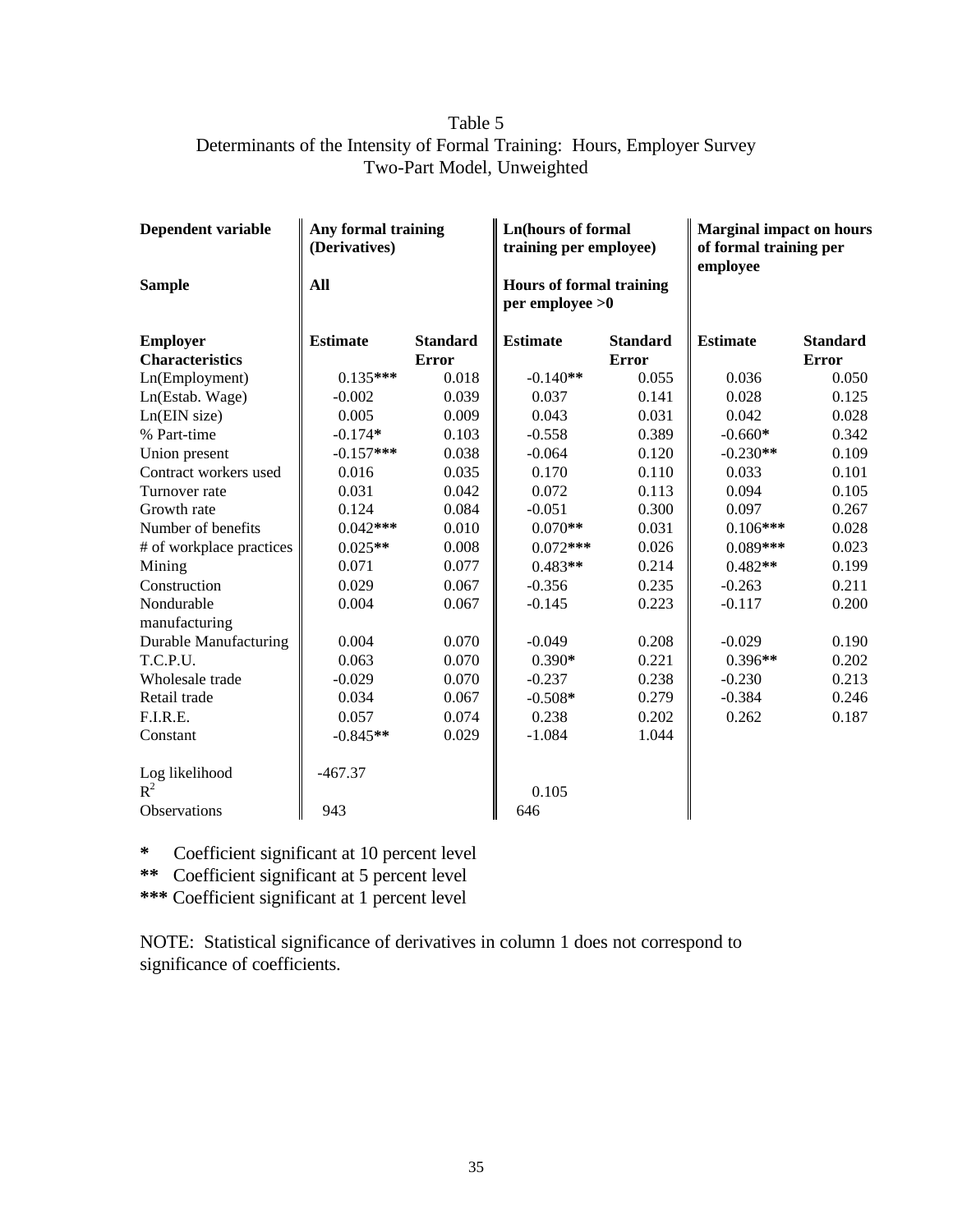## Table 6 Determinants of the Intensity of Formal Training: Expenditures, Employer Survey Two-Part Model, Unweighted

| Dependent variable       | Any expenditures on<br>formal training<br>(Derivatives) |                 | <b>Ln</b> (expenditures on<br>formal training per<br>employee) |                 | <b>Marginal impact on</b><br>expenditures on<br>formal training per<br>employee |                 |
|--------------------------|---------------------------------------------------------|-----------------|----------------------------------------------------------------|-----------------|---------------------------------------------------------------------------------|-----------------|
| <b>Sample</b>            | All                                                     |                 | <b>Hours of formal</b><br>training per employee<br>>0          |                 |                                                                                 |                 |
| <b>Establishment</b>     | <b>Estimate</b>                                         | <b>Standard</b> | <b>Estimate</b>                                                | <b>Standard</b> | <b>Estimate</b>                                                                 | <b>Standard</b> |
| <b>Characteristics</b>   |                                                         | <b>Error</b>    |                                                                | <b>Error</b>    |                                                                                 | <b>Error</b>    |
| Ln(Employment)           | $0.038***$                                              | 0.010           | 0.024                                                          | 0.062           | 17.8                                                                            | 17.3            |
| Ln(Estab. Wage)          | 0.008                                                   | 0.017           | $0.652***$                                                     | 0.137           | 182.6***                                                                        | 41.4            |
| Ln(EIN size)             | $-0.002$                                                | 0.004           | $0.073**$                                                      | 0.035           | $19.5*$                                                                         | 10.0            |
| % Part-time              | $-0.052$                                                | 0.038           | $-0.619**$                                                     | 0.315           | $-186.1**$                                                                      | 88.6            |
| Union present            | 0.007                                                   | 0.018           | $-0.466**$                                                     | 0.129           | $-126.9**$                                                                      | 36.9            |
| Contract workers used    | $0.045**$                                               | 0.018           | $0.230**$                                                      | 0.115           | 76.6**                                                                          | 34.1            |
| Turnover rate            | $-0.038**$                                              | 0.017           | $-0.336*$                                                      | 0.179           | $-104.1**$                                                                      | 50.0            |
| Growth rate              | 0.011                                                   | 0.031           | $-0.389$                                                       | 0.412           | $-104.2$                                                                        | 114.9           |
| Number of benefits       | $0.024***$                                              | 0.005           | $0.103***$                                                     | 0.033           | 35.8***                                                                         | 9.4             |
| # of workplace practices | $0.010***$                                              | 0.004           | $0.129***$                                                     | 0.026           | 38.6***                                                                         | 7.4             |
| Mining                   | $-0.005$                                                | 0.039           | $-0.118$                                                       | 0.233           | $-34.1$                                                                         | 65.4            |
| Construction             | $-0.020$                                                | 0.032           | $-0.626***$                                                    | 0.244           | $-178.8$ ***                                                                    | 69.0            |
| Nondurable               | $-0.047$                                                | 0.031           | $-0.786***$                                                    | 0.228           | $-230.9***$                                                                     | 64.9            |
| manufacturing            |                                                         |                 |                                                                |                 |                                                                                 |                 |
| Durable Manufacturing    | $-0.015$                                                | 0.035           | $-0.667***$                                                    | 0.201           | $-188.9$ ***                                                                    | 58.5            |
| T.C.P.U.                 | $-0.060*$                                               | 0.033           | 0.129                                                          | 0.222           | 17.9                                                                            | 62.2            |
| Wholesale trade          | $-0.044$                                                | 0.030           | $-0.510**$                                                     | 0.241           | $-154.0**$                                                                      | 67.6            |
| Retail trade             | $-0.106***$                                             | 0.030           | $-0.523**$                                                     | 0.231           | $-175.9***$                                                                     | 65.9            |
| F.I.R.E.                 | 0.026                                                   | 0.040           | 0.208                                                          | 0.204           | 64.9                                                                            | 57.6            |
| Constant                 | $-0.221$                                                | 0.133           |                                                                |                 |                                                                                 |                 |
| Log likelihood<br>$R^2$  | $-266.02$                                               |                 | 0.275                                                          |                 |                                                                                 |                 |
| Observations             | 943                                                     |                 | 808                                                            |                 |                                                                                 |                 |
|                          |                                                         |                 |                                                                |                 |                                                                                 |                 |

**\*** Coefficient significant at 10 percent level

**\*\*** Coefficient significant at 5 percent level

**\*\*\*** Coefficient significant at 1 percent level

NOTE: Statistical significance of derivatives does not correspond to significance of coefficients.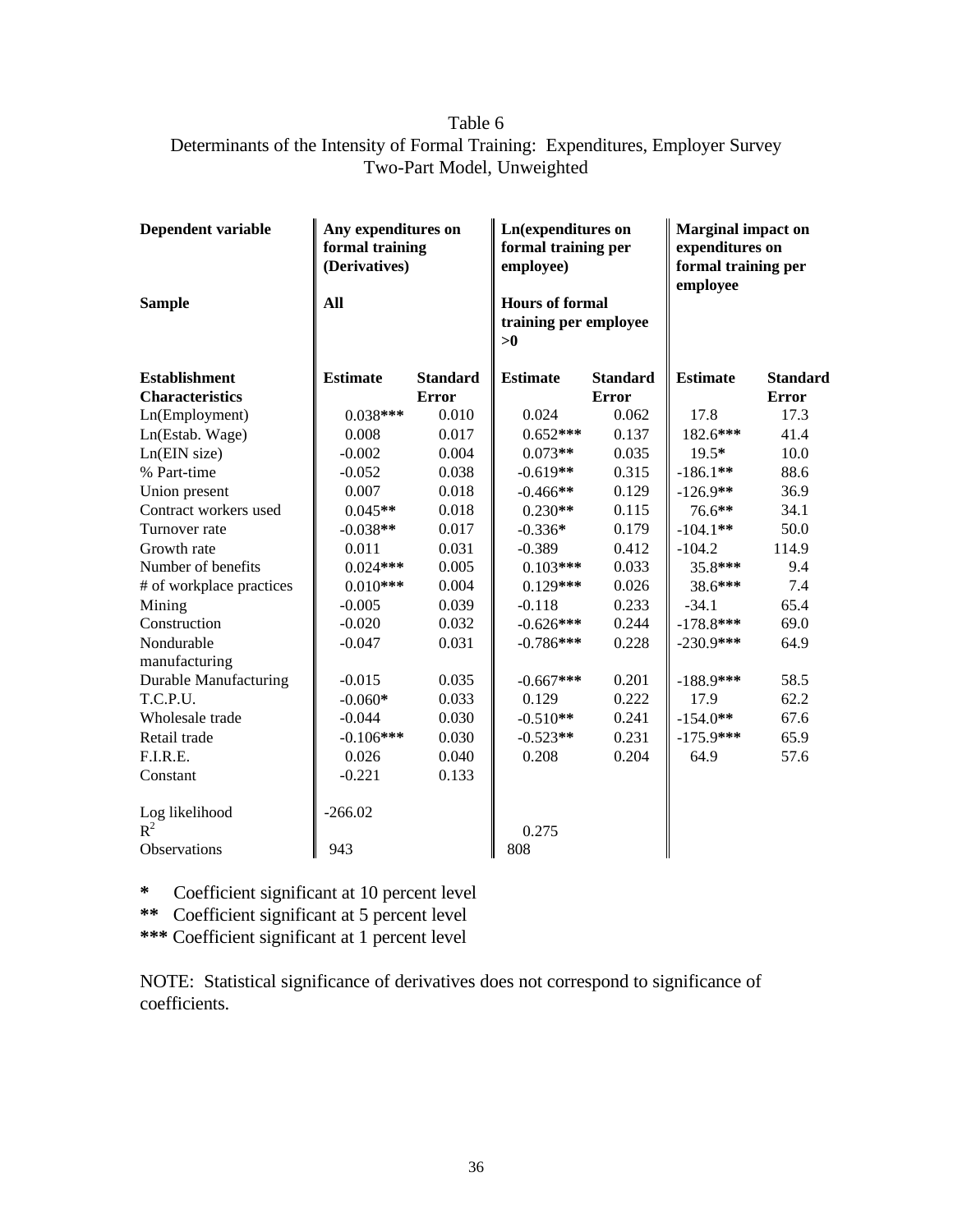## Table 7 Marginal Impacts of Individual Benefits and Practices on the Intensity of Formal Training, Employer Survey Two-Part Model, Unweighted

| <b>Dependent variable</b>           | Marginal impact on hours of<br>formal training per<br>employee |                                 | <b>Marginal impact on</b><br>expenditures of formal<br>training per employee |                                 |
|-------------------------------------|----------------------------------------------------------------|---------------------------------|------------------------------------------------------------------------------|---------------------------------|
|                                     | <b>Estimate</b>                                                | <b>Standard</b><br><b>Error</b> | <b>Estimate</b>                                                              | <b>Standard</b><br><b>Error</b> |
| Benefits:                           |                                                                |                                 |                                                                              |                                 |
| <b>Sick Leave</b>                   | 0.148                                                          | 0.159                           | 25.7                                                                         | 53.3                            |
| Employee Assistance Plan            | $0.369***$                                                     | 0.116                           | $66.3*$                                                                      | 38.2                            |
| Wellness                            | 0.015                                                          | 0.143                           | 16.3                                                                         | 34.0                            |
| Pension                             | 0.001                                                          | 0.146                           | $-2.5$                                                                       | 48.9                            |
| Profit Sharing                      | 0.078                                                          | 0.092                           | 51.1                                                                         | 31.1                            |
| Flexitime                           | $0.211*$                                                       | 0.103                           | 32.3                                                                         | 33.2                            |
| Flexisite                           | $-0.004$                                                       | 0.121                           | 36.2                                                                         | 41.1                            |
| Child Care                          | $-0.099$                                                       | 0.198                           | 34.3                                                                         | 55.4                            |
| <b>Family Leave</b>                 | $0.210**$                                                      | 0.105                           | 29.2                                                                         | 34.3                            |
| Practices:                          |                                                                |                                 |                                                                              |                                 |
| Pay for Knowledge                   | 0.135                                                          | 0.096                           | $-36.2$                                                                      | 31.7                            |
| Employee Involvement                | $-0.005$                                                       | 0.103                           | 19.3                                                                         | 33.5                            |
| Job Redesign                        | 0.179                                                          | 0.109                           | 62.2                                                                         | 36.5                            |
| <b>Job Rotation</b>                 | $-0.034$                                                       | 0.106                           | 6.6                                                                          | 31.7                            |
| Just-in-Time Inventories            | 0.111                                                          | 0.115                           | 46.0                                                                         | 36.6                            |
| Peer Review                         | $-0.105$                                                       | 0.123                           | 52.3                                                                         | 36.4                            |
| <b>Quality Circles</b>              | 0.125                                                          | 0.108                           | 100.4***                                                                     | 33.6                            |
| <b>Total Quality Management</b>     | $0.256**$                                                      | 0.111                           | 31.7                                                                         | 35.0                            |
| <b>Worker Teams</b>                 | $-0.006$                                                       | 0.107                           | 55.5                                                                         | 37.1                            |
| p-value, equality of benefits       | 0.455                                                          |                                 | 0.983                                                                        |                                 |
| p-value, joint effects of benefits  | 0.001                                                          |                                 | 0.168                                                                        |                                 |
| p-value, equality of work practices | 0.501                                                          |                                 | 0.285                                                                        |                                 |
| p-value, joint effects of practices | 0.017                                                          |                                 | 0.000                                                                        |                                 |

**\*** significant at 10 percent level **\*\*** significant at 5 percent level

**\*\*\*** significant at 1 percent level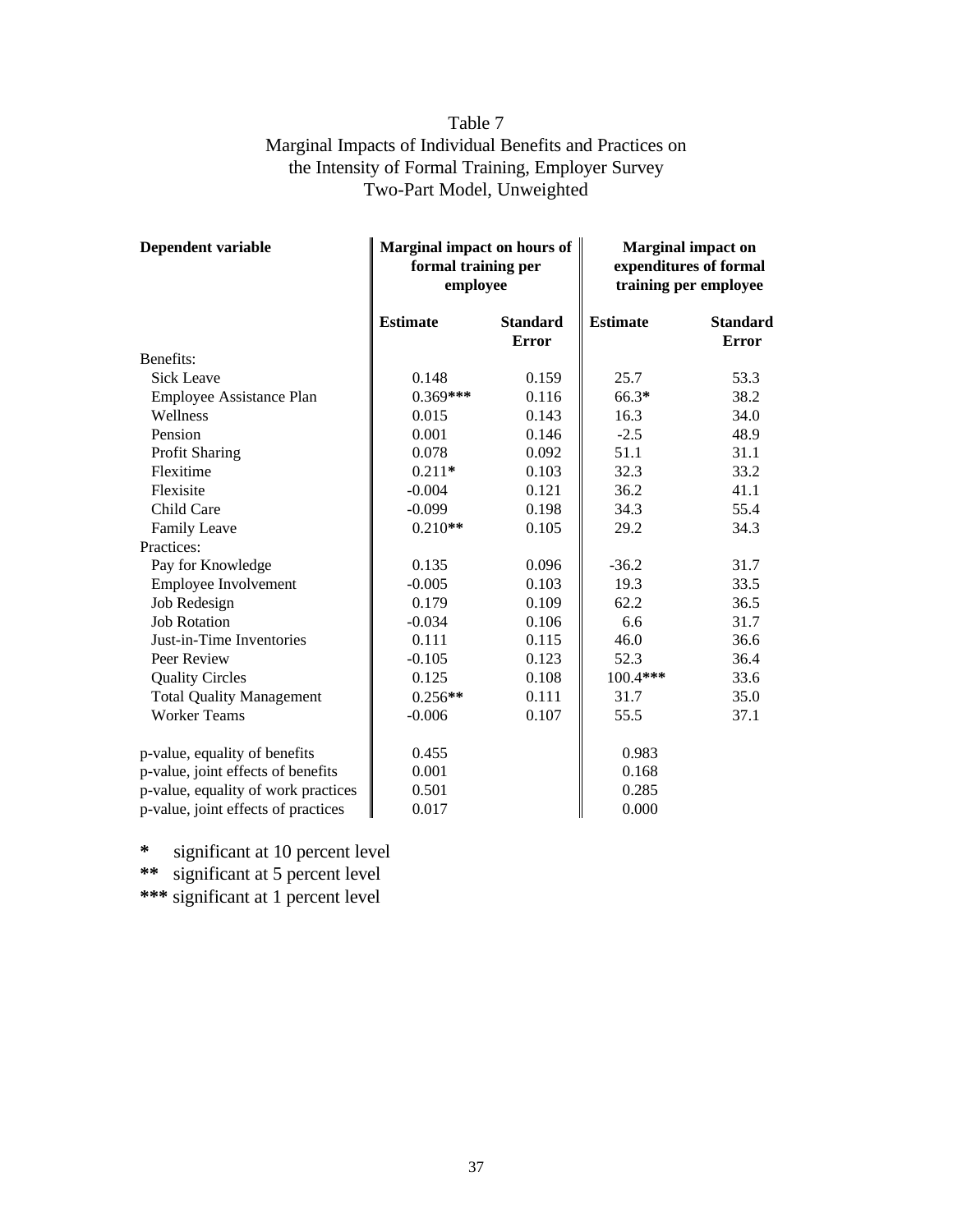## Table 8 Employee Variables, Employee Survey Means

| <b>Variable</b>                              | Unweighted | Weighted |
|----------------------------------------------|------------|----------|
| Dependent variables                          |            |          |
| % ever trained with current employer         | 0.875      | 0.820    |
| % trained in last 12 months                  | 0.757      | 0.669    |
| % of employee log hours in training          | 0.039      | 0.040    |
| % of employee log hours in formal training   | 0.013      | 0.010    |
| % of employee log hours in informal training | 0.026      | 0.029    |
| Independent variables                        |            |          |
| <b>Black</b>                                 | 0.088      | 0.119    |
| Hispanic                                     | 0.062      | 0.064    |
| Male                                         | 0.518      | 0.500    |
| <b>HS</b> Dropout                            | 0.073      | 0.113    |
| <b>GED</b>                                   | 0.033      | 0.023    |
| Some College                                 | 0.277      | 0.286    |
| <b>Associates Degree</b>                     | 0.093      | 0.097    |
| <b>BA</b>                                    | 0.195      | 0.134    |
| <b>Graduate Degree</b>                       | 0.060      | 0.068    |
| Married                                      | 0.664      | 0.641    |
| Age                                          | 38.630     | 38.564   |
| Job Tenure                                   | 4.540      | 3.834    |
| Part-time                                    | 0.059      | 0.112    |
| Manager                                      | 0.068      | 0.058    |
| Professional or Technical                    | 0.188      | 0.207    |
| Sales or Clerical                            | 0.358      | 0.257    |
| Service Occupation                           | 0.064      | 0.168    |
| Observations                                 | 1,003      |          |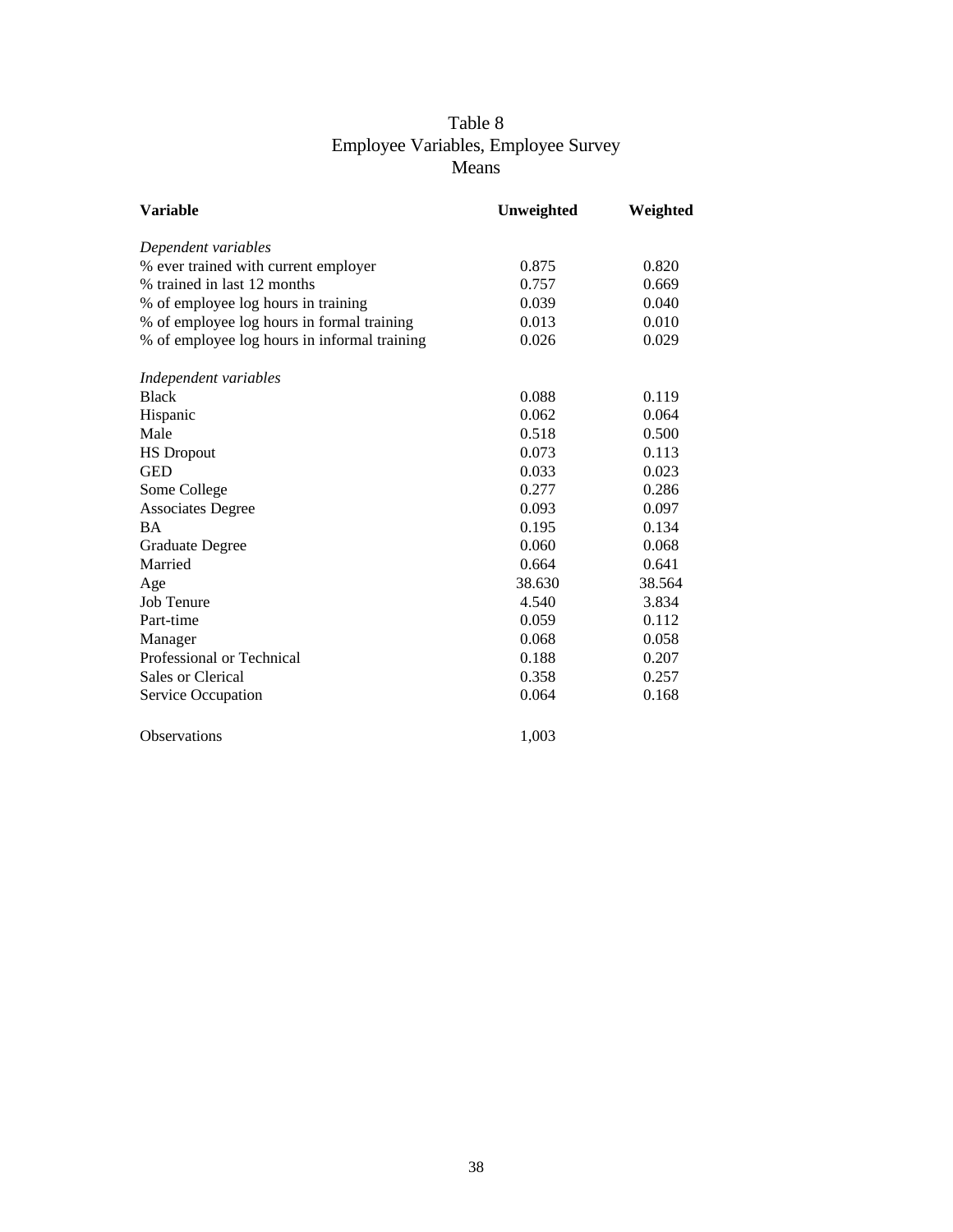## Table 9 Determinants of the Incidence of Formal Training, Employee Survey Probit Maximum-Likelihood Estimates, Unweighted

| <b>Dependent variable</b>       | <b>Ever formal training from</b><br>current employer<br>(derivatives) |                                 | <b>Formal training from current</b><br>employer in last 12 months<br>(derivatives) |                                 |  |
|---------------------------------|-----------------------------------------------------------------------|---------------------------------|------------------------------------------------------------------------------------|---------------------------------|--|
| <b>Employee Characteristics</b> | <b>Estimate</b>                                                       | <b>Standard</b><br><b>Error</b> | <b>Estimate</b>                                                                    | <b>Standard</b><br><b>Error</b> |  |
| <b>Black</b>                    | $-0.014$                                                              | 0.018                           | $-0.006$                                                                           | 0.018                           |  |
| Hispanic                        | 0.019                                                                 | 0.024                           | $-0.013$                                                                           | 0.020                           |  |
| Male                            | $0.033**$                                                             | 0.012                           | $0.078**$                                                                          | 0.012                           |  |
| <b>HS Dropout</b>               | $-0.042$                                                              | 0.046                           | $-0.029$                                                                           | 0.021                           |  |
| <b>GED</b>                      | 0.019                                                                 | 0.030                           | 0.103                                                                              | 0.035                           |  |
| Some College.                   | 0.022                                                                 | 0.020                           | $0.060*$                                                                           | 0.014                           |  |
| Assoc. Degree                   | 0.001                                                                 | 0.030                           | $-0.023$                                                                           | 0.022                           |  |
| <b>BA</b>                       | $0.046**$                                                             | 0.021                           | 0.058                                                                              | 0.020                           |  |
| <b>Graduate Degree</b>          | 0.061                                                                 | 0.073                           | $0.147*$                                                                           | 0.043                           |  |
| Married                         | 0.001                                                                 | 0.008                           | 0.001                                                                              | 0.007                           |  |
| Age                             | 0.006                                                                 | 0.013                           | $0.016**$                                                                          | 0.012                           |  |
| Age Squared/100                 | $-0.009**$                                                            | 0.015                           | $-0.024**$                                                                         | 0.014                           |  |
| Job tenure                      | $0.010***$                                                            | 0.002                           | $-0.008$                                                                           | 0.003                           |  |
| Tenure Sq./100                  | $-0.022*$                                                             | 0.007                           | 0.019                                                                              | 0.009                           |  |
| Part-Time                       | 0.003                                                                 | 0.024                           | $-0.035$                                                                           | 0.032                           |  |
| <b>Employer Characteristics</b> |                                                                       |                                 |                                                                                    |                                 |  |
| Ln (Employment)                 | 0.000                                                                 | 0.004                           | 0.010                                                                              | 0.007                           |  |
| Ln (Estab. Wage)                | 0.028                                                                 | 0.129                           | 0.018                                                                              | 0.079                           |  |
| Ln (EIN size)                   | $0.016***$                                                            | 0.005                           | 0.015                                                                              | 0.002                           |  |
| % Part-Time                     | $-0.039$                                                              | 0.119                           | $-0.019$                                                                           | 0.101                           |  |
| <b>Union Present</b>            | $-0.047**$                                                            | 0.022                           | $-0.051$                                                                           | 0.013                           |  |
| <b>Contract Workers</b>         | $0.040**$                                                             | 0.014                           | $0.056*$                                                                           | 0.010                           |  |
| <b>Turnover Rate</b>            | $-0.044*$                                                             | 0.053                           | $-0.097*$                                                                          | 0.033                           |  |
| <b>Growth Rate</b>              | $-0.042$                                                              | 0.059                           | $-0.046$                                                                           | 0.046                           |  |
| Number of Benefits              | $0.011**$                                                             | 0.003                           | $0.023**$                                                                          | 0.002                           |  |
| Number of Workplace Practices   | $0.015***$                                                            | 0.003                           | $0.022***$                                                                         | 0.001                           |  |
| Observations                    | 1,073                                                                 |                                 | 1,073                                                                              |                                 |  |

**\*** Coefficient significant at 10 percent level

**\*\*** Coefficient significant at 5 percent level

**\*\*\*** Coefficient significant at 1 percent level

NOTE: Statistical significance of derivatives does not correspond to significance of coefficients.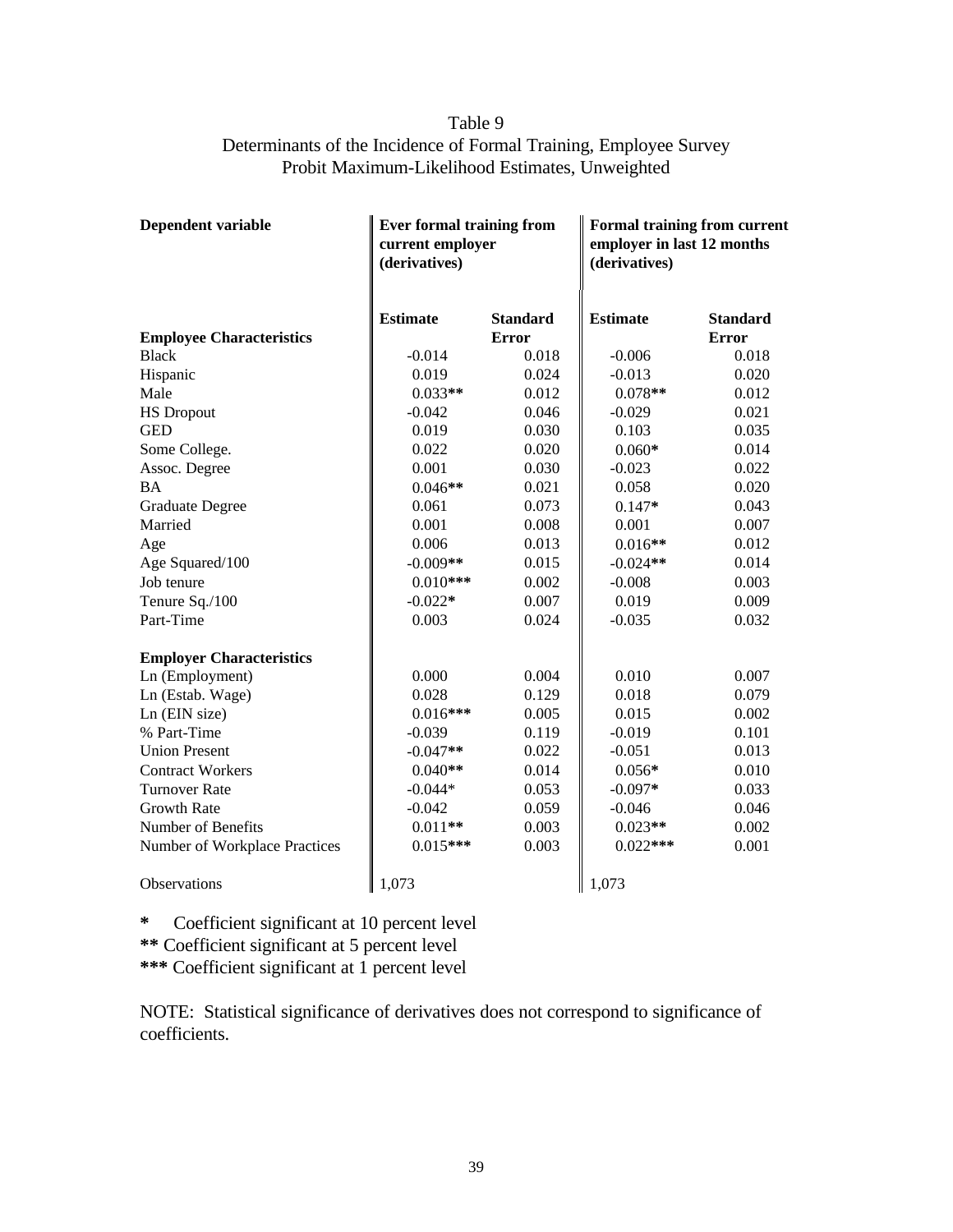## Table 10 Determinants of the Intensity of Training: Hours of Formal and Informal, Employee Survey Two-Part Model, Unweighted

| <b>Dependent</b><br>variable | Marginal impact on %<br>Marginal impact on %<br>time in training in log<br>time in formal training in<br>period<br>log period |                 | Marginal impact on %<br>time in informal<br>training in log period |                 |                 |                 |
|------------------------------|-------------------------------------------------------------------------------------------------------------------------------|-----------------|--------------------------------------------------------------------|-----------------|-----------------|-----------------|
| <b>Employee</b>              | <b>Estimate</b>                                                                                                               | <b>Standard</b> | <b>Estimate</b>                                                    | <b>Standard</b> | <b>Estimate</b> | <b>Standard</b> |
| <b>Characteristics</b>       |                                                                                                                               | <b>Error</b>    |                                                                    | <b>Error</b>    |                 | <b>Error</b>    |
| <b>Black</b>                 | 0.002                                                                                                                         | 0.010           | 0.003                                                              | 0.006           | 0.003           | 0.006           |
| Hispanic                     | $-0.005$                                                                                                                      | 0.011           | $-0.001$                                                           | 0.005           | $-0.005$        | 0.008           |
| Male                         | 0.003                                                                                                                         | 0.007           | $-0.000$                                                           | 0.003           | 0.005           | 0.004           |
| <b>HS Dropout</b>            | 0.007                                                                                                                         | 0.017           | $-0.003$                                                           | 0.008           | 0.002           | 0.010           |
| <b>GED</b>                   | $0.029**$                                                                                                                     | 0.015           | 0.006                                                              | 0.006           | $0.022**$       | 0.010           |
| Some College                 | $0.014*$                                                                                                                      | 0.008           | 0.002                                                              | 0.004           | $0.013**$       | 0.005           |
| Assoc. Degree                | $0.028***$                                                                                                                    | 0.010           | $0.010**$                                                          | 0.005           | $0.017**$       | 0.007           |
| <b>BA</b>                    | $0.019**$                                                                                                                     | 0.009           | 0.006                                                              | 0.005           | $0.013**$       | 0.006           |
| <b>Graduate Degree</b>       | $0.038***$                                                                                                                    | 0.012           | 0.008                                                              | 0.005           | $0.026***$      | 0.007           |
| Married                      | 0.006                                                                                                                         | 0.006           | 0.002                                                              | 0.003           | 0.004           | 0.004           |
| Age                          | 0.001                                                                                                                         | 0.002           | $0.002**$                                                          | 0.001           | 0.000           | 0.001           |
| Age Squared/100              | $-0.002$                                                                                                                      | 0.002           | $-0.002**$                                                         | 0.001           | $-0.001$        | 0.001           |
| Job tenure                   | $-0.005***$                                                                                                                   | 0.002           | 0.001                                                              | 0.001           | $-0.005***$     | 0.001           |
| Tenure Sq./100               | $0.000**$                                                                                                                     | 0.000           | 0.000                                                              | 0.000           | $0.000$ ***     | 0.000           |
| Part-Time                    | $-0.014$                                                                                                                      | 0.015           | $-0.004$                                                           | 0.006           | $-0.007$        | 0.010           |
| Ln Wage                      | 0.010                                                                                                                         | 0.009           | 0.005                                                              | 0.004           | 0.004           | 0.005           |
| <b>Employer</b>              |                                                                                                                               |                 |                                                                    |                 |                 |                 |
| <b>Characteristics</b>       |                                                                                                                               |                 |                                                                    |                 |                 |                 |
| Ln (Employment)              | $-0.002$                                                                                                                      | 0.003           | 0.001                                                              | 0.001           | $-0.002$        | 0.002           |
| Ln (Estab. Wage)             | $-0.000$                                                                                                                      | 0.008           | $-0.001$                                                           | 0.004           | 0.000           | 0.005           |
| Ln (EIN size)                | 0.002<br>$-0.001$                                                                                                             | 0.002           | $-0.000$                                                           | 0.001           | 0.001           | 0.001<br>0.013  |
| % Part-Time                  | $-0.011$                                                                                                                      | 0.022<br>0.007  | $-0.000$                                                           | 0.008<br>0.003  | $-0.002$        | 0.005           |
| <b>Union Present</b>         | $-0.004$                                                                                                                      | 0.006           | $-0.006*$                                                          |                 | $-0.005$        |                 |
| <b>Contract Workers</b>      |                                                                                                                               |                 | 0.003                                                              | 0.003           | $-0.006$        | 0.004           |
| <b>Turnover Rate</b>         | 0.006                                                                                                                         | 0.011           | $-0.014***$                                                        | 0.005           | 0.010           | 0.007           |
| <b>Growth Rate</b>           | $-0.011$                                                                                                                      | 0.015           | $-0.001$                                                           | 0.007           | $-0.009$        | 0.010           |
| # of benefits                | $0.004*$                                                                                                                      | 0.002           | 0.001                                                              | 0.001           | 0.002           | 0.001           |
| # of workplace               | 0.002                                                                                                                         | 0.001           | 0.001                                                              | 0.001           | $0.002**$       | 0.001           |
| Practices                    |                                                                                                                               |                 |                                                                    |                 |                 |                 |
| Observations                 | 1,003                                                                                                                         |                 | 1,003                                                              |                 | 1,003           |                 |

**\*** significant at 10 percent level

**\*\*** significant at 5 percent level

**\*\*\*** significant at 1 percent level